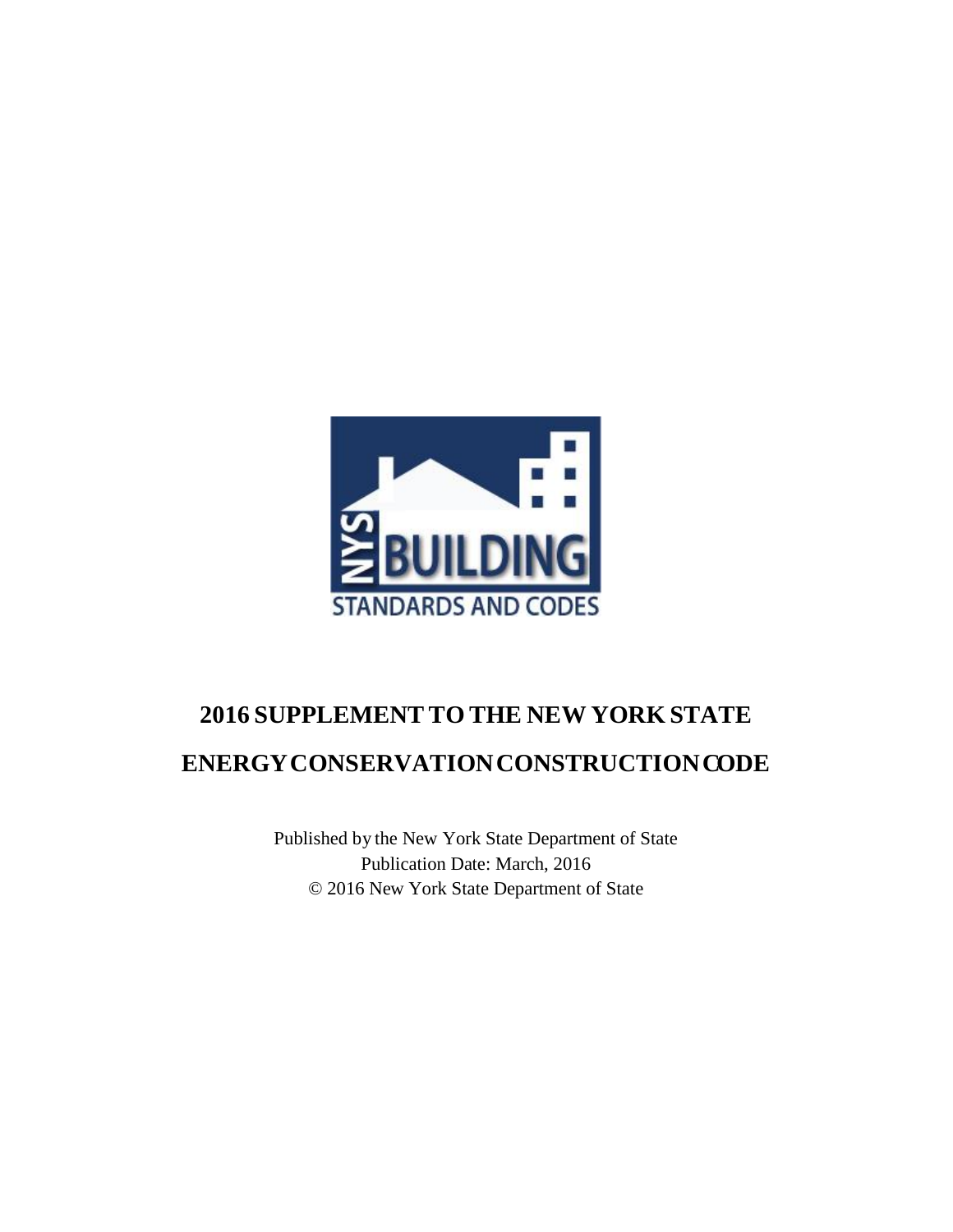# INTRODUCTION

<span id="page-1-0"></span>The New York State Energy Conservation Construction Code (hereinafter referred to as the "Energy Code") is promulgated pursuant to Article 11 of the New York State Energy Law.

The Energy Code is contained in Title 19 of the New York Codes, Rules and Regulations (NYCRR), Part 1240, and in the publications incorporated by reference in 19 NYCRR Part 1240. The publications incorporated by reference in 19 NYCRR Part 1240 include:

- the publication entitled "2015 International Energy Conservation Code" (Second Printing: May 2015) published by International Code Council, Inc. (hereinafter referred to as the "2015 IECC");<sup>1</sup>
- the publication entitled "ANSI / ASHRAE / IES Standard 90.1-2013, Energy Standard for Buildings Except Low-Rise Residential Buildings" (July 2014 Printing), published by American Society of Heating, Refrigeration and Air-Conditioning Engineers, Inc., July 2014 printing (hereinafter referred to as "ASHRAE 90.1-2013"); 2
- this publication, entitled "2016 Supplement to the New York State Energy Conservation Construction Code" (Publication Date: March, 2016) published by the New York State Department of State (hereinafter referred to as the "2016 Energy Code Supplement"); and
- the other referenced standards mentioned and/or referred to in 19 NYCRR Part 1240.

The 2015 IECC includes two separate sets of provisions: the "IECC - Commercial Provisions" (hereinafter referred to as the "2015 IECC Commercial Provisions") and the "IECC - Residential Provisions" (hereinafter referred to as the "2015 IECC Residential Provisions").

l <sup>1</sup> The date of first publication of the "2015 International Energy Conservation Code" was May 30, 2014. In this 2016 Supplement to the New York State Energy Conservation Construction Code, the term "2015 IECC" refers to the "Second Printing" of the "2015 International Energy Conservation Code," which was issued in May 2015.

<sup>&</sup>lt;sup>2</sup> The First Printing of "ANSI / ASHRAE / IES Standard 90.1-2013, Energy Standard for Buildings Except Low-Rise Residential Buildings" was issued in October 2013. In this 2016 Supplement to the New York State Energy Conservation Construction Code, the term "ASHRAE 90.1-2013" refers to July 2014 Printing of "ANSI / ASHRAE / IES Standard 90.1-2013, Energy Standard for Buildings Except Low-Rise Residential Buildings," which is denoted by "7/14" on the back cover.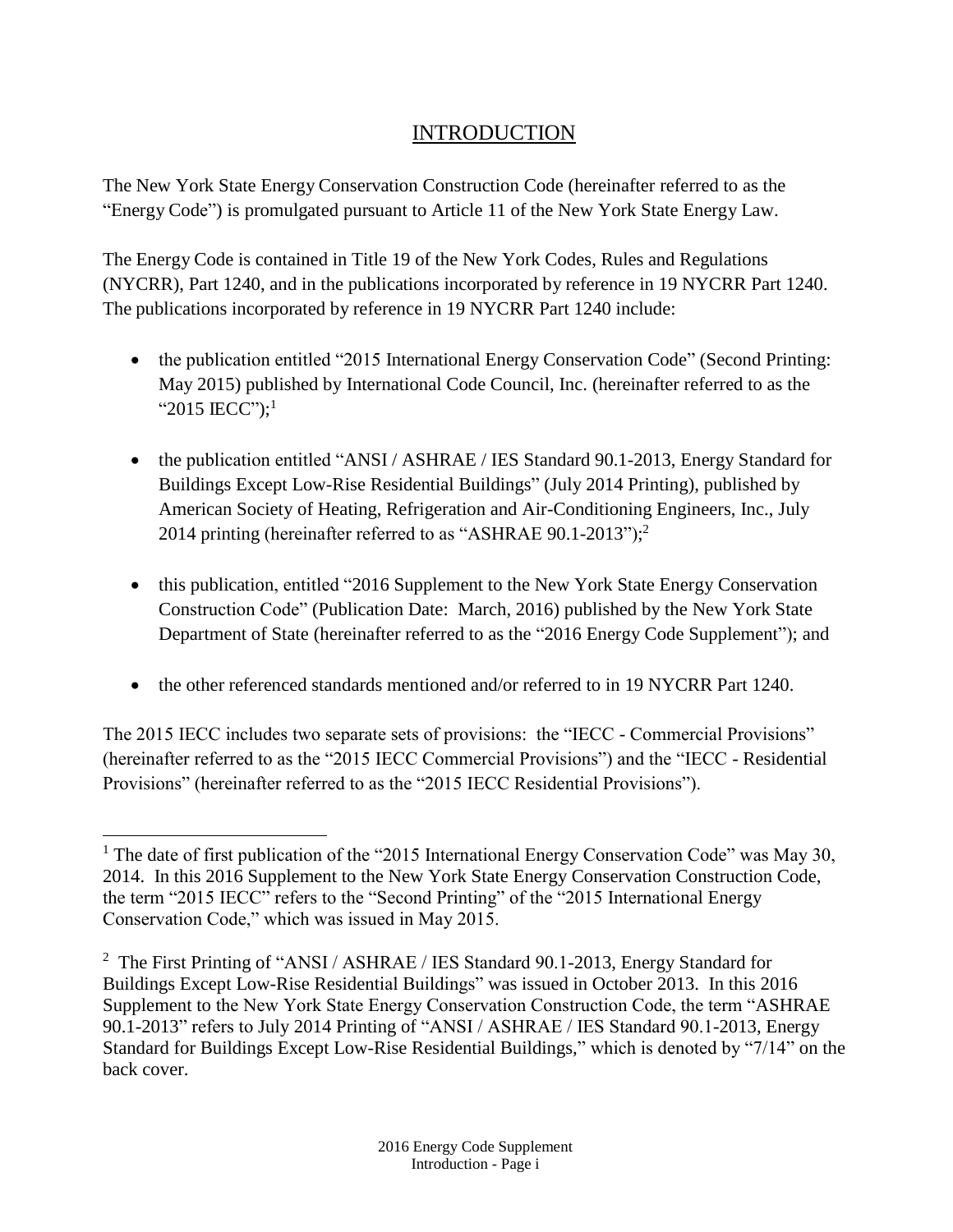For the purposes of applying the 2015 IECC Commercial Provisions, ASHRAE 90.1-2013, and the 2015 IECC Residential Provisions in New York State:

- the 2015 IECC Commercial Provisions shall be deemed to be amended in the manner provided in Part 1 of this 2016 Energy Code Supplement,
- ASHRAE 90.1-2013 shall be deemed to be amended in the manner provided in Part 2 of this 2016 Energy Code Supplement, and
- the 2015 IECC Residential Provisions shall be deemed to be amended in the manner provided in Part 3 of this 2016 Energy Code Supplement.

The 2015 IECC Commercial Provisions, as amended in the manner provided in Part 1 of this 2016 Energy Code Supplement, are hereinafter referred to as the "2015 IECC Commercial Provisions (as amended)."

ASHRAE 90.1-2013, as amended in the manner provided in Part 2 of this 2016 Energy Code Supplement, is hereinafter referred to as the "ASHRAE 90.1-2013 (as amended).

The 2015 IECC Residential Provisions, as amended in the manner provided in Part 3 of this 2016 Energy Code Supplement, are hereinafter referred to as the "2015 IECC Residential Provisions (as amended)."

# **NOTE REGARDING BUILDINGS THAT ARE "SUBJECT TO THE NEW YORK CITY CONSTRUCTION CODES"**

In general, the State Uniform Fire Prevention and Building Code ("Uniform Code") applies to buildings in all parts of New York State except New York City. However, the Uniform Code also applies to buildings that are (1) located in New York City and (2) in the custody of a State agency.

In general, the New York City Construction Codes apply to buildings located in New York City. However, the New York City Building Codes do not apply to buildings that are (1) located in New York City and (2) in the custody of a State agency are subject to the Uniform Code.

This 2016 Energy Code Supplement includes several sections that refer to buildings that are "subject to the New York City Construction Codes." Such buildings include building that are located in New York City excluding, however, those buildings that are in the custody of a State agency.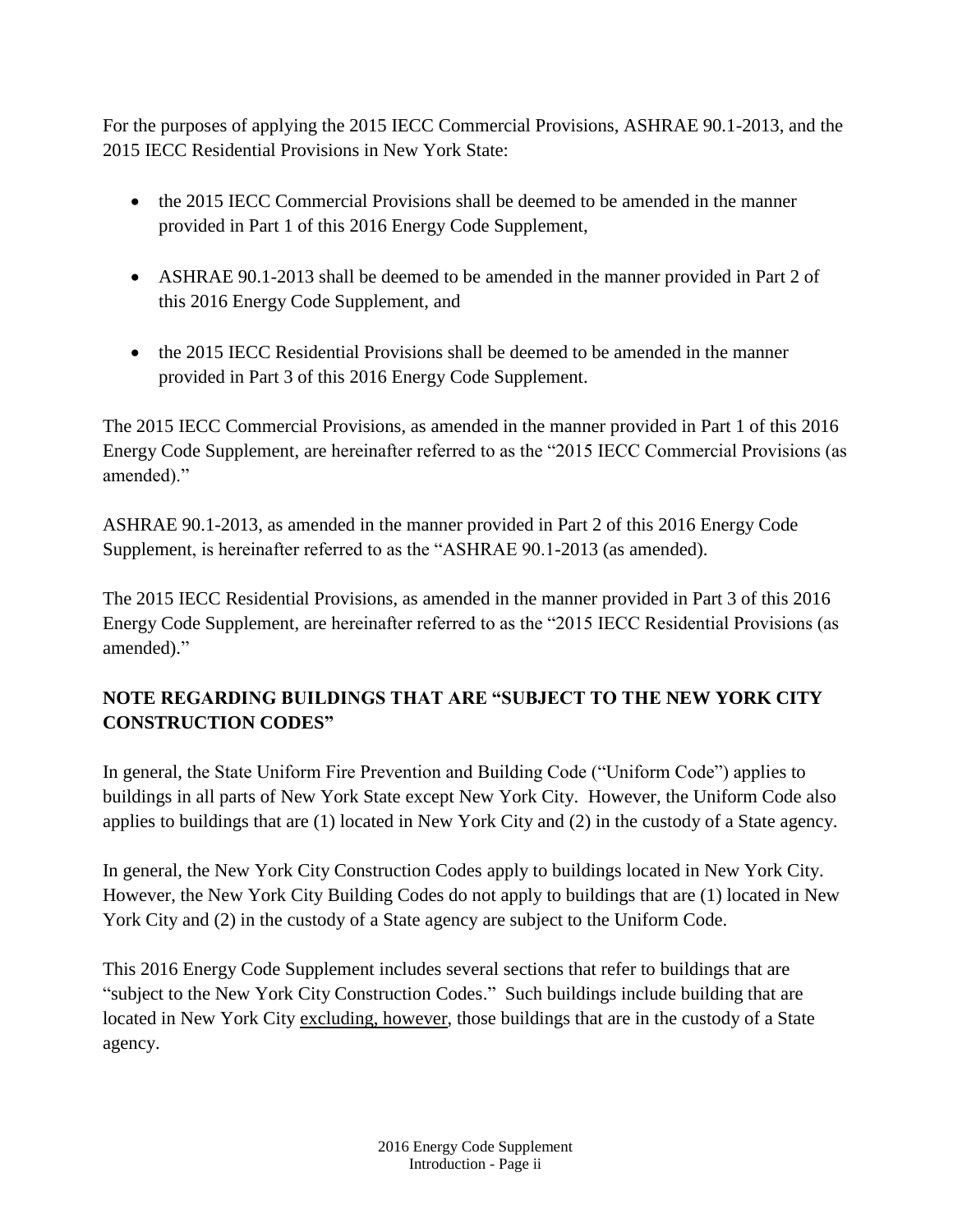# **NOTE REGARDING 2015 I-CODES**

Several provisions in this *2016 Supplement to the New York State Energy Conservation Construction Code* refer to the 2015 International Building Code, the 2015 International Fire Code, the 2015 International Fuel Gas Code, the 2015 International Mechanical Code, the 2015 International Plumbing Code, the 2015 International Property Maintenance Code, and the 2015 International Residential Code (collectively, the "2015 I-Codes"). The date of first publication of each I-Code was May 30, 2014. However, references in this *2016 Supplement to the New York State Energy Conservation Construction Code* to the I-Codes are references to later printings of the I-Codes. Specifically:

- References to the "2015 International Building Code" are references to the "Third Printing" of that publication, which was issued in October 2015;
- References to the "2015 International Building Code (as amended)" are references to the "Third Printing" of that publication, as amended by the *2016 Supplement to the New York State Uniform Fire Prevention and Building Code*;
- References to the "2015 International Fire Code" are references to the "Third Printing" of that publication, which was issued in June 2015;
- References to the "2015 International Fire Code (as amended)" are references to the "Third Printing" of that publication, as amended by the *2016 Supplement to the New York State Uniform Fire Prevention and Building Code*;
- References to the "2015 International Fuel Gas Code" are references to the "Third Printing" of that publication, which was issued in June 2015;
- References to the "2015 International Fuel Gas Code (as amended)" are references to the "Third Printing" of that publication, as amended by the *2016 Supplement to the New York State Uniform Fire Prevention and Building Code*;
- References to the "2015 International Mechanical Code" are references to the "Third Printing" of that publication, which was issued in November 2015;
- References to the "2015 International Mechanical Code (as amended)" are references to the "Third Printing" of that publication, as amended by the *2016 Supplement to the New York State Uniform Fire Prevention and Building Code*;
- References to the "2015 International Plumbing Code" are references to the "Third Printing" of that publication, which was issued in August 2015;
- References to the "2015 International Plumbing Code (as amended)" are references to the "Third Printing" of that publication, as amended by the *2016 Supplement to the New York State Uniform Fire Prevention and Building Code*;
- References to the "2015 International Property Maintenance Code" are references to the "Fourth Printing" of that publication, which was issued in December 2015;
- References to the "2015 International Property Maintenance Code (as amended)" are references to the "Third Printing" of that publication, as amended by the *2016 Supplement to the New York State Uniform Fire Prevention and Building Code*;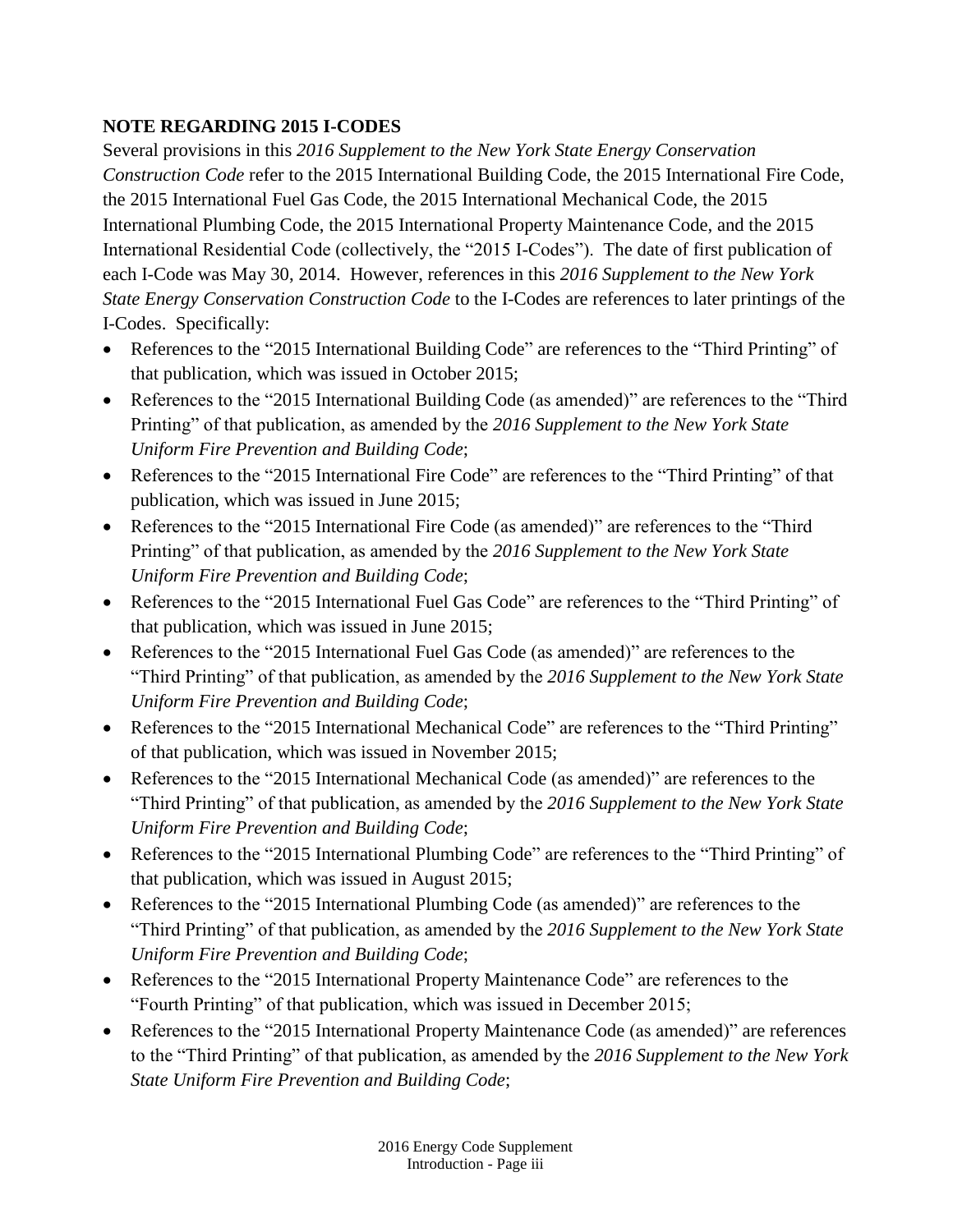- References to the "2015 International Residential Code" are references to the "Second Printing" of that publication, which was issued in January 2016; and
- References to the "2015 International Residential Code (as amended)" are references to the "Second Printing" of that publication, as amended by the *2016 Supplement to the New York State Uniform Fire Prevention and Building Code*;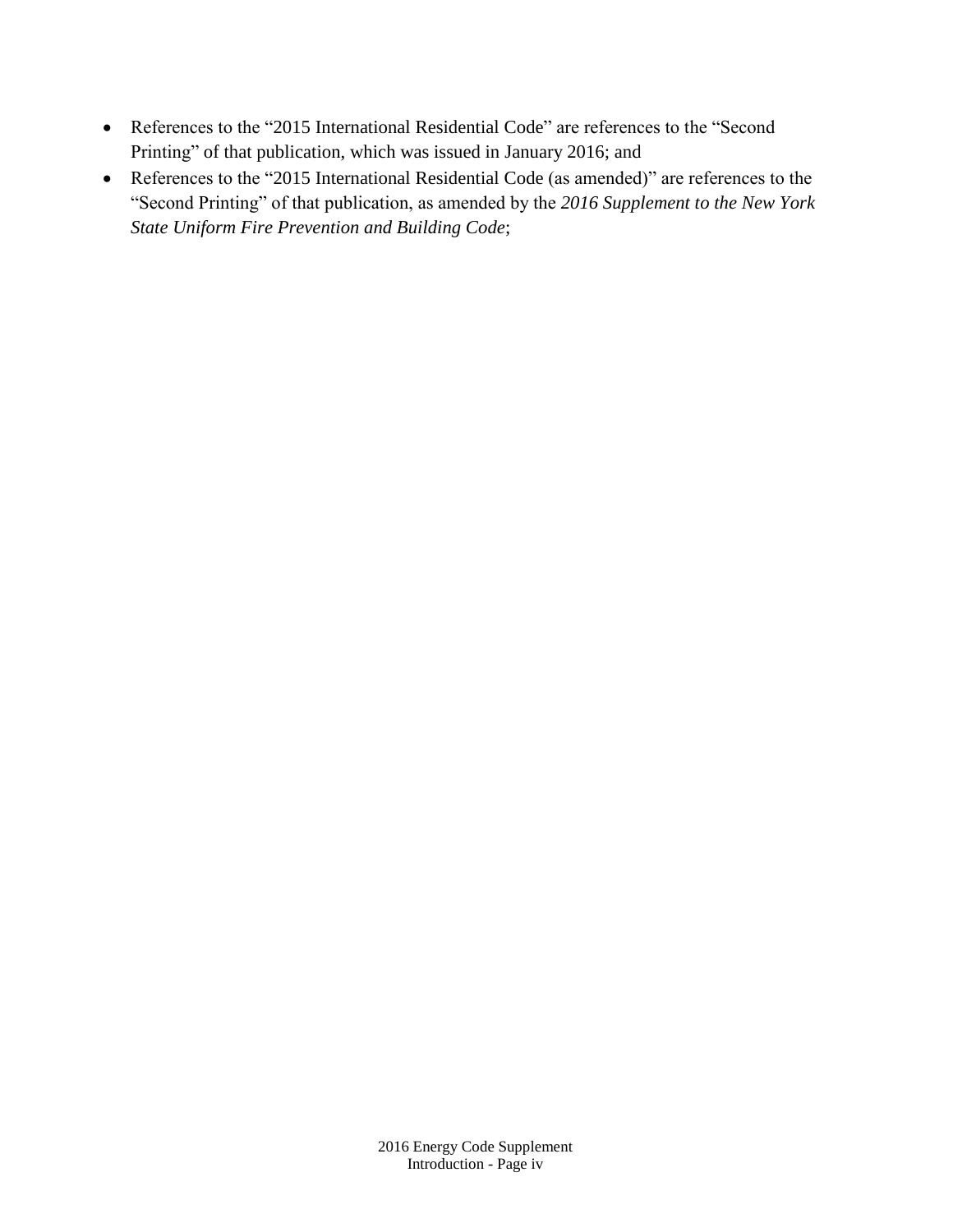# **TABLE OF CONTENTS**

<span id="page-5-0"></span>

| 3. References in the 2015 IECC Commercial Provisions to "ANSI/ASHRAE/IESNA 90.1," "ANSI/ASHRAE/IES |  |
|----------------------------------------------------------------------------------------------------|--|
| 4. References in the 2015 IECC Commercial Provisions to the "International Mechanical Code."2      |  |
| 5. Amendment and Restatement of Chapter 1 [CE] of the 2015 IECC Commercial Provisions 2            |  |
|                                                                                                    |  |
|                                                                                                    |  |
|                                                                                                    |  |
|                                                                                                    |  |
|                                                                                                    |  |
| 11. Amendments to Table C402.4 (Building envelope fenestration maximum U-factor and SHGC           |  |
|                                                                                                    |  |
| 13. Amendment to Section C402.5.3 (Rooms containing fuel-burning appliances)23                     |  |
|                                                                                                    |  |
|                                                                                                    |  |
|                                                                                                    |  |
|                                                                                                    |  |
| 18. Amendments to the "ASHRAE" section of Chapter 6 (Referenced Standards). 26                     |  |
|                                                                                                    |  |
|                                                                                                    |  |
|                                                                                                    |  |
|                                                                                                    |  |
|                                                                                                    |  |
|                                                                                                    |  |
|                                                                                                    |  |
|                                                                                                    |  |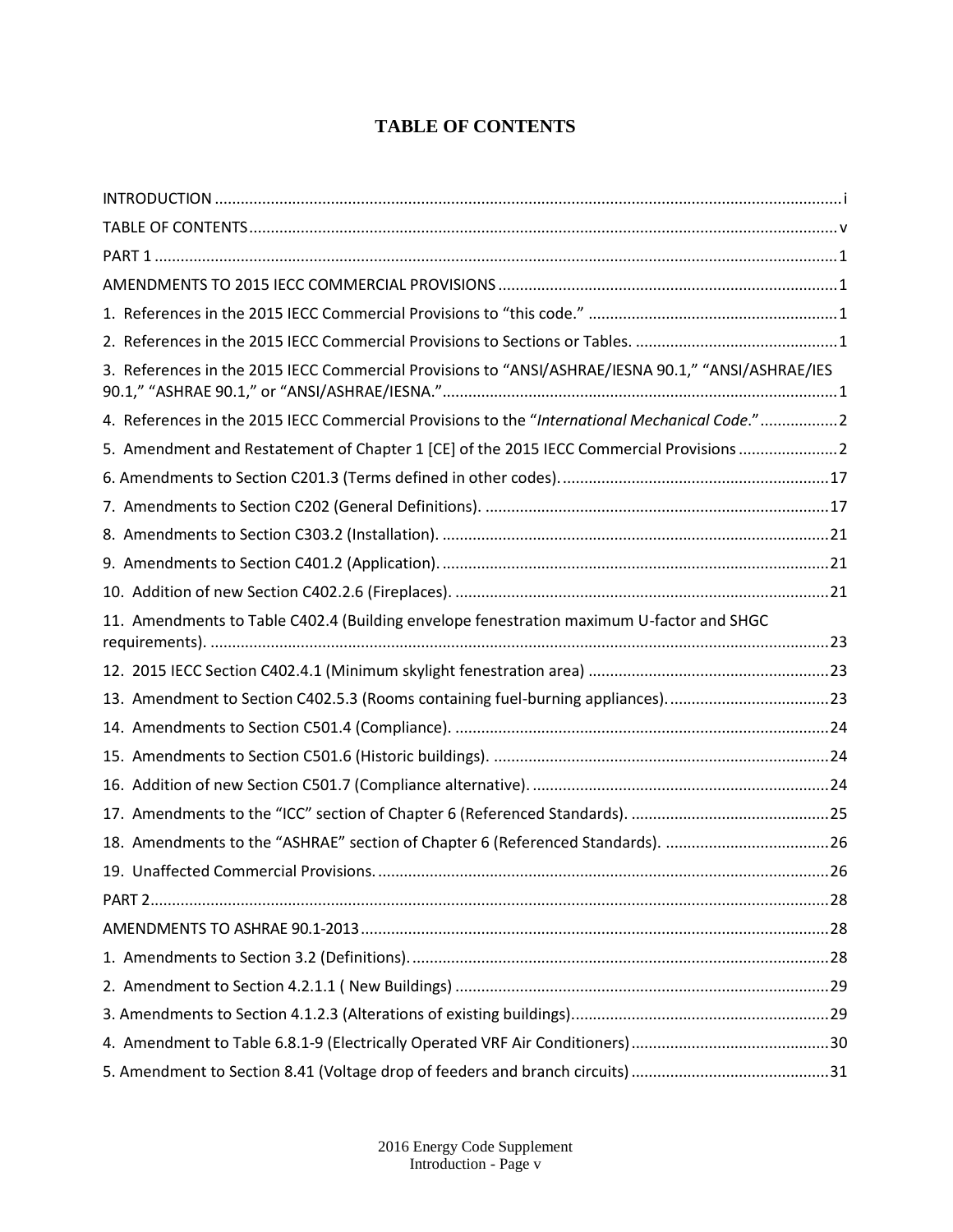| 3. Amendment and Restatement of Chapter 1 [RE] of the 2015 IECC Residential Provisions33                                                                                                                        |  |
|-----------------------------------------------------------------------------------------------------------------------------------------------------------------------------------------------------------------|--|
|                                                                                                                                                                                                                 |  |
|                                                                                                                                                                                                                 |  |
|                                                                                                                                                                                                                 |  |
|                                                                                                                                                                                                                 |  |
|                                                                                                                                                                                                                 |  |
|                                                                                                                                                                                                                 |  |
|                                                                                                                                                                                                                 |  |
|                                                                                                                                                                                                                 |  |
| 12. Addition of new Section R402.4.1.3 (Optional testing procedure for buildings with two or more<br>dwelling units within the building thermal envelope) and new Section R402.4.1.3.1 (Buildings with seven or |  |
|                                                                                                                                                                                                                 |  |
|                                                                                                                                                                                                                 |  |
|                                                                                                                                                                                                                 |  |
|                                                                                                                                                                                                                 |  |
| 17. Amendments to Section R403.8 (Systems serving multiple dwelling units (Mandatory)). 57                                                                                                                      |  |
|                                                                                                                                                                                                                 |  |
|                                                                                                                                                                                                                 |  |
|                                                                                                                                                                                                                 |  |
|                                                                                                                                                                                                                 |  |
|                                                                                                                                                                                                                 |  |
|                                                                                                                                                                                                                 |  |
|                                                                                                                                                                                                                 |  |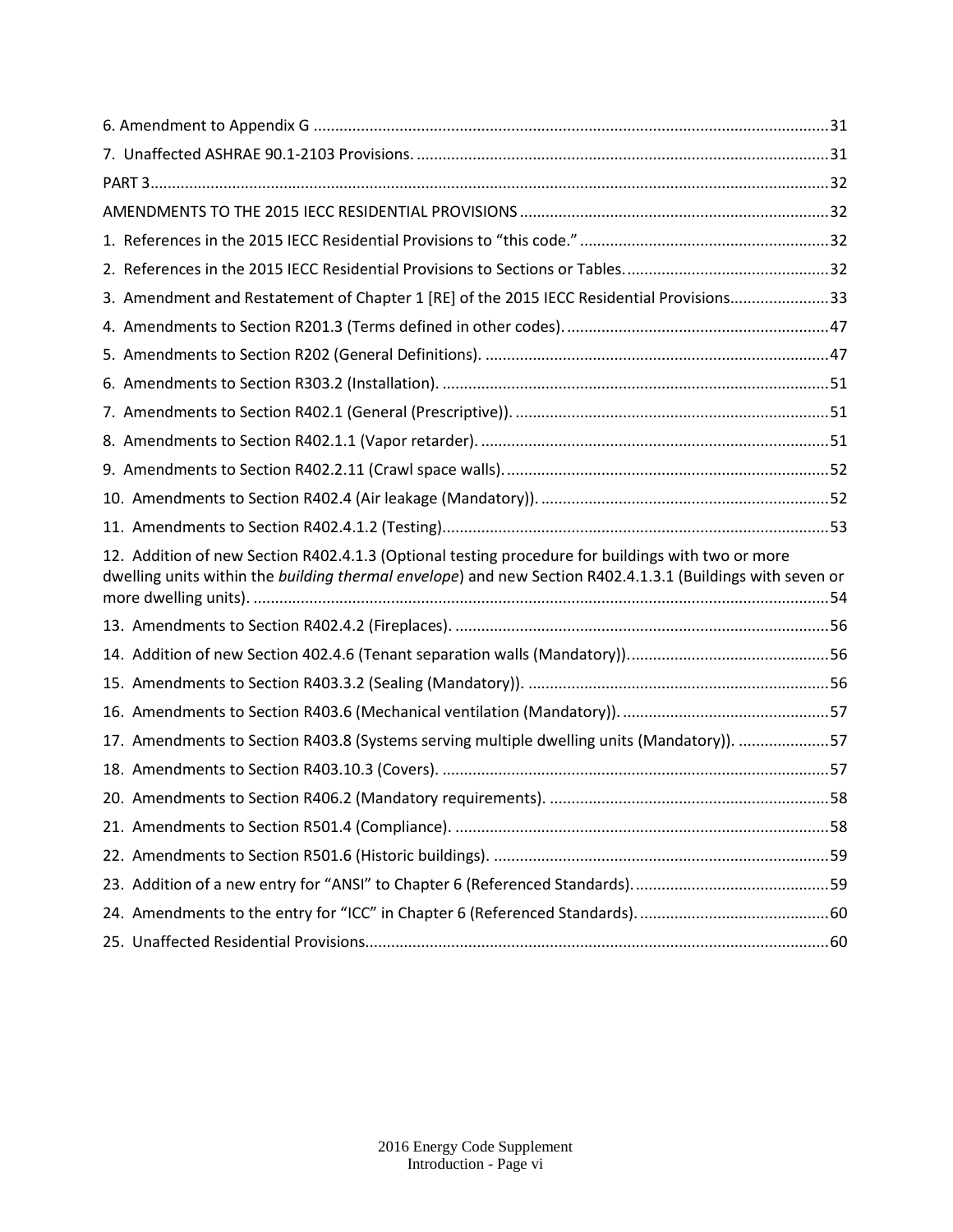# **PART 1**

# <span id="page-7-1"></span><span id="page-7-0"></span>**AMENDMENTS TO 2015 IECC COMMERCIAL PROVISIONS**

For the purposes of applying the 2015 IECC commercial Provisions in New York State, the 2015 IECC Commercial Provisions shall be deemed to be amended in the manner provided in this Part 1 of the 2016 Energy Code Supplement.

# <span id="page-7-2"></span>**1. References in the 2015 IECC Commercial Provisions to "this code."**

Each reference in the 2015 IECC Commercial Provisions to "this code" shall be deemed to be a reference to the 2015 IECC Commercial Provisions (as amended).<sup>3</sup>

# <span id="page-7-3"></span>**2. References in the 2015 IECC Commercial Provisions to Sections or Tables.**

Each reference in the 2015 IECC Commercial Provisions to a Section or Table in the 2015 IECC Commercial Provisions shall be deemed to be a reference to such Section or Table in the 2015 IECC Commercial Provisions (as amended).

# <span id="page-7-4"></span>**3. References in the 2015 IECC Commercial Provisions to "ANSI/ASHRAE/IESNA 90.1," "ANSI/ASHRAE/IES 90.1," "ASHRAE 90.1," or "ANSI/ASHRAE/IESNA."**

Each reference in the 2015 IECC Commercial Provisions to "ANSI/ASHRAE/IESNA 90.1," "ANSI/ASHRAE/IES 90.1," "ASHRAE 90.1" or "ANSI/ASHRAE/IENSA" shall be deemed to be a reference to ASHRAE 90.1-2013 (as amended)<sup>4</sup>:

 $\overline{a}$ 

<sup>&</sup>lt;sup>3</sup> The term "2015 IECC Commercial Provisions (as amended)" means the 2015 IECC Commercial Provisions, as said provisions are deemed to be amended by this Part 1 of the 2016 Energy Code Supplement.

<sup>4</sup> The term "ASHRAE 90.1-2013 (as amended)" means ASHRAE 90.1-2013, as said publication is deemed to be amended by Part 2 of this 2016 Energy Code Supplement.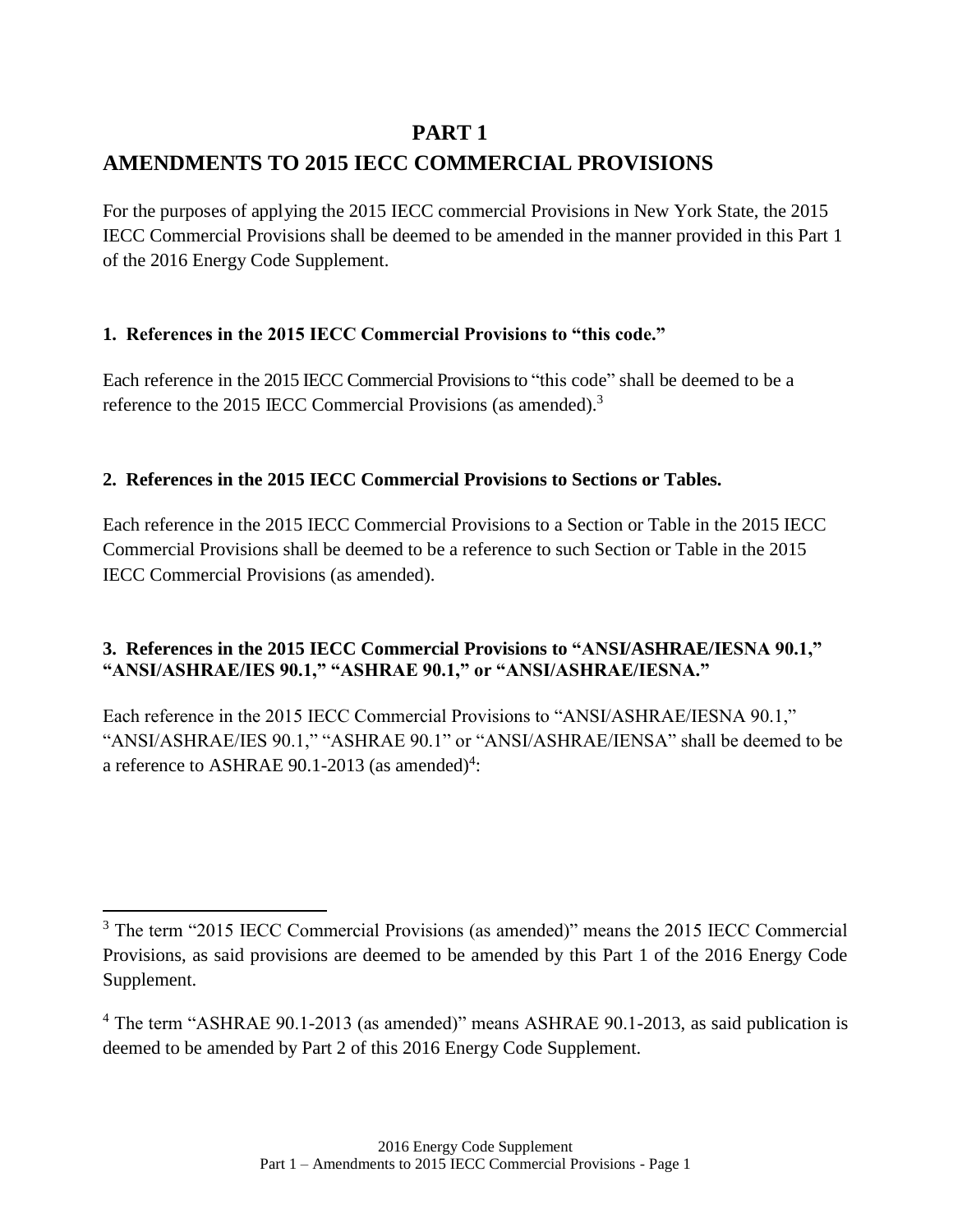### <span id="page-8-0"></span>**4. References in the 2015 IECC Commercial Provisions to the "***International Mechanical Code***."**

Each reference in the 2015 IECC Commercial Provisions to the "*International Mechanical Code*" shall be deemed to be a reference to the 2015 International Mechanical Code (as amended)<sup>5</sup>:

# <span id="page-8-1"></span>**5. Amendment and Restatement of Chapter 1 [CE] of the 2015 IECC Commercial Provisions**

Chapter 1 [CE] of the 2015 IECC Commercial Provisions shall be deemed to be amended and restated in its entirety to read as follows:

# **CHAPTER 1 [CE] SCOPE AND ADMINISTRATION**

# **SECTION C101 SCOPE AND GENERAL REQUIREMENTS**

# **C101.1 General.**

 $\overline{\phantom{a}}$ 

**C101.1.1 Introduction.** The New York State Energy Conservation Construction Code promulgated pursuant to Article 11 of the Energy Law (hereinafter referred to as the "*Energy Code*") is contained in Title 19 of the New York Codes, Rules and Regulations (NYCRR), Part 1240, and in the publications incorporated by reference in 19 NYCRR Part 1240. The publications incorporated by reference in 19 NYCRR Part 1240 include:

- the publication entitled "2015 International Energy Conservation Code" (Second Printing: May 2015) published by International Code Council, Inc. (hereinafter referred to as the "2015 IECC");
- the publication entitled "ANSI/ ASHRAE / IES Standard 90.1-2013, Energy Standard for Buildings Except Low-Rise Residential Buildings" (July 2014 Printing), published by American Society of Heating, Refrigeration and Air-Conditioning Engineers, Inc. (hereinafter referred to as "ASHRAE 90.1-2013");
- the publication entitled "2016 Supplement to the New York State Energy Conservation Construction Code" (Publication Date: March, 2016), published by the New York State Department of State (hereinafter referred to as the "2016

<sup>5</sup> The term "2015 International Mechanical Code (as amended)" means the 2015 International Mechanical Code (Third Printing: November 2015), as said publication is deemed to be amended by the publication entitled "2016 Supplement to the New York State Fire Prevention and Building Code."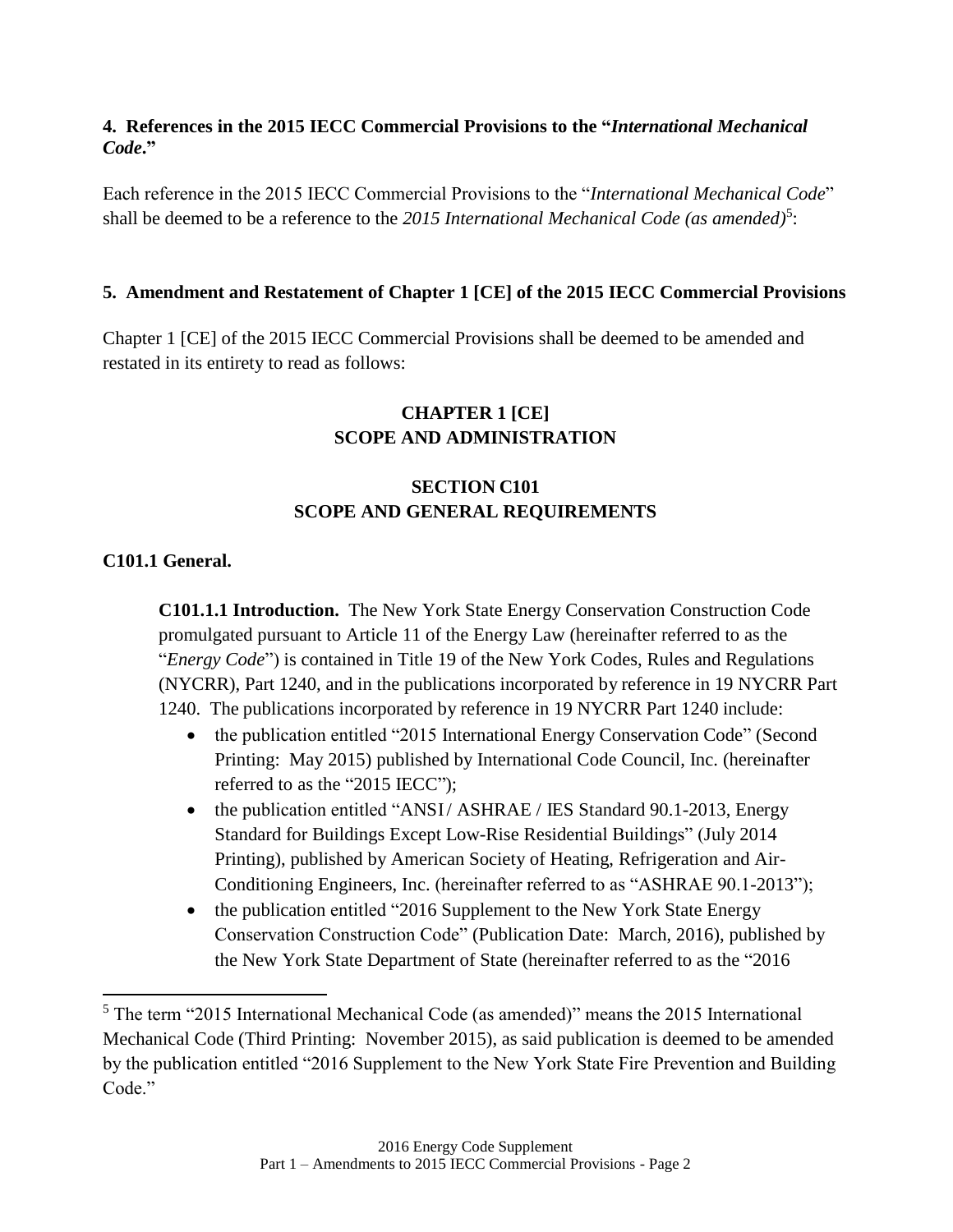Energy Code Supplement"); and

• the other referenced codes standards mentioned and/or referred to in 19 NYCRR Part 1240.

The 2015 IECC includes two sets of provisions: the "IECC – Commercial Provisions" and the "IECC – Residential Provisions." The "IECC – Commercial Provisions," as they appear in the 2015 IECC, are hereinafter referred to as the "2015 IECC Commercial Provisions." The "IECC – Residential Provisions," as they appear in the 2015 IECC, are hereinafter referred to as the "2015 IECC Residential Provisions."

For the purposes of applying the 2015 IECC Commercial Provisions, ASHRAE 90.1-2013, and the 2015 IECC Residential Provisions in New York State:

- the 2015 IECC Commercial Provisions shall be deemed to be amended in the manner provided in Part 1 of the 2016 Energy Code Supplement;
- ASHRAE 90.1-2013 shall be deemed to be amended in the manner provided in Part 2 of the 2016 Energy Code Supplement; and
- the 2015 IECC Residential Provisions shall be deemed to be amended in the manner provided in Part 3 of the 2015 IECC Energy Code Supplement.

# **C101.1.2 Titles.**

**2015 IECC Commercial Provisions.** The 2015 IECC Commercial Provisions, as they appear in the 2015 IECC, are referred to in the 2016 Energy Code Supplement as the "2015 IECC Commercial Provisions."

**2015 IECC Commercial Provisions (as amended).** The 2015 IECC Commercial Provisions, as amended by Part 1 of the 2016 Energy Code Supplement, are referred to in the 2016 Energy Code Supplement as the "2015 IECC Commercial Provisions (as amended)."

**ASHRAE 90.1-2013 (as amended).** ASHRAE 90.1-2013, as amended by Part 2 of the 2016 Energy Code Supplement, is referred to in the 2016 Energy Code Supplement as "ASHRAE 90.1-2013 (as amended)."

**2015 IECC Residential Provisions.** The 2015 IECC Residential Provisions, as they appear in the 2015 IECC, are referred to in the 2016 Energy Code Supplement as the "2015 IECC Residential Provisions."

**2015 IECC Residential Provisions (as amended).** The 2015 IECC Residential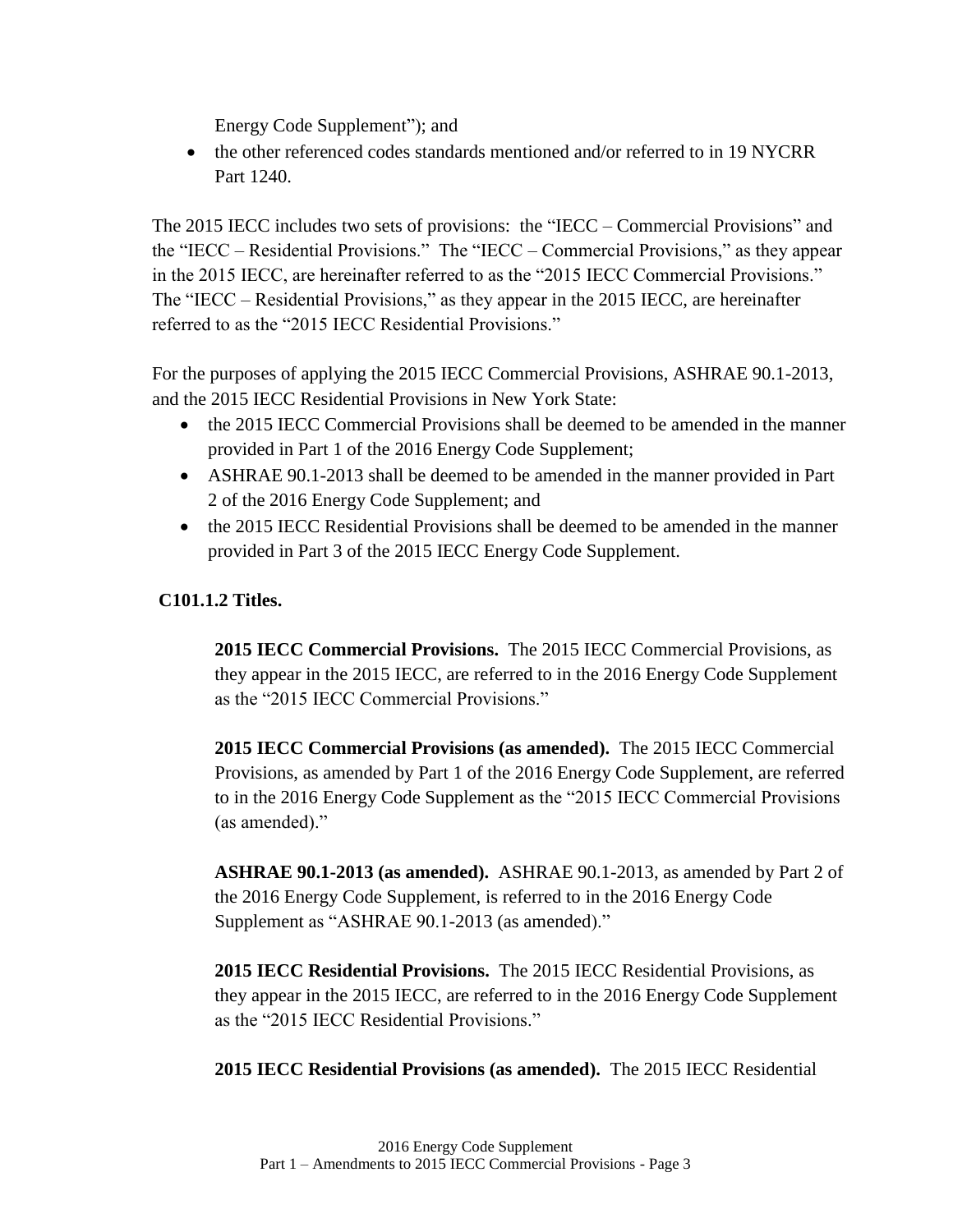Provisions, as amended by Part 3 of the 2016 Energy Code Supplement, are referred to in the 2016 Energy Code Supplement as the "2015 IECC Residential Provisions (as amended)."

**References in the 2015 IECC Commercial Provisions to "this code."** Each reference in the 2015 IECC Commercial Provisions to "this code" shall be deemed to be a reference to the 2015 IECC Commercial Provisions (as amended).

**References in the 2015 IECC Commercial Provisions to Sections and Tables.**  Each reference in the 2015 IECC Commercial Provisions to a Section or Table in the 2015 IECC Commercial Provisions shall be deemed to be a reference to such Section or Table in the 2015 IECC Commercial Provisions (as amended).

**References in the 2015 IECC Commercial Provisions to "ANSI/ASHRAE/IESNA 90.1," "ANSI/ASHRAE/IES 90.1," "ASHRAE 90.1," or "ANSI/ASHRAE/IESNA.**" Each reference in the 2015 IECC Commercial Provisions to "ANSI/ASHRAE/IESNA 90.1," "ANSI/ASHRAE/IES 90.1," "ASHRAE 90.1" or "ANSI/ASHRAE/IENSA" shall be deemed to be a reference to ASHRAE 90.1-2013 (as amended):

**C101.1.3 Administration and enforcement**. The *Energy Code* shall be administered and enforced in accordance with the strictest of (i) the requirements of the code enforcement program established by the governmental unit or agency responsible for administration and enforcement of the *Energy Code* with respect to the building in question, (ii) the minimum requirements established by the regulations adopted by the Department of State pursuant to section 381(1) of the New York State Executive Law, or (iii) the requirements set forth in this Chapter 1 [CE] and, as applicable, in Chapter 1 [RE] of the 2015 IECC Residential Provisions (as amended).

**C101.2 Scope**. The 2015 IECC Commercial Provisions (as amended) apply to *commercial buildings*, the sites on which *commercial buildings* are located, and building systems and equipment in *commercial buildings*.

**C101.3 Intent**. The 2015 IECC Commercial Provisions (as amended) shall regulate the design and construction of new *commercial buildings;* additions to, alterations of, and/or renovations of existing *commercial buildings*; and additions to, alterations of, and/or renovations of building systems in existing *commercial buildings* for the use and conservation of energy over the life of each such *commercial building*. The 2015 IECC Commercial Provisions (as amended) are intended to provide flexibility to permit the use of innovative approaches and techniques to achieve the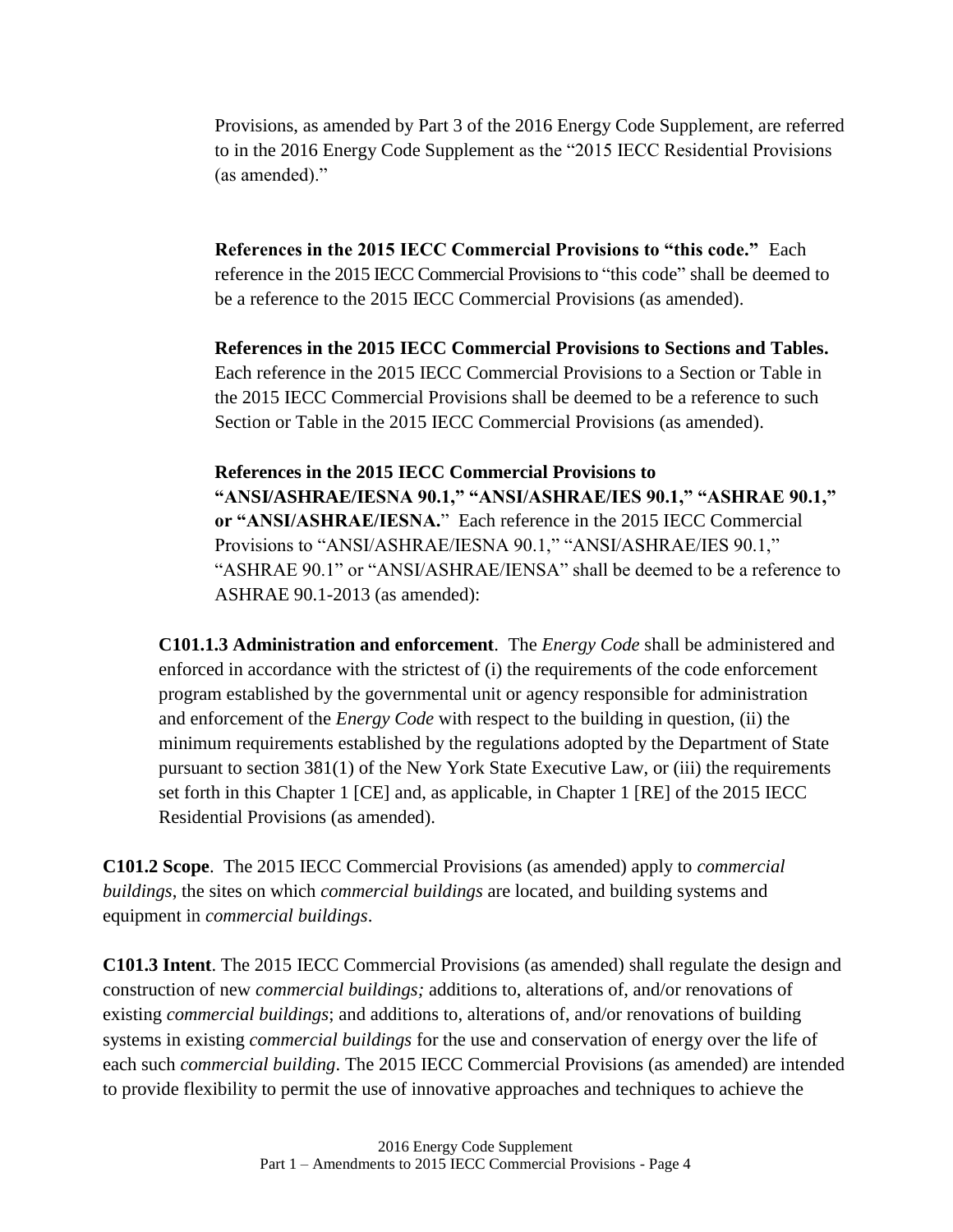objectives set forth in the preceding sentence. The 2015 IECC Commercial Provisions (as amended) are not intended to abridge safety, health or environmental requirements contained in other applicable statutes, laws, rules, regulations, codes or ordinances.

Nothing in this section C101.3, or in any other provision in this Chapter 1 [CE] of the 2015 IECC Commercial Provisions (as amended), or in any other provision of the 2015 IECC Commercial Provisions (as amended), shall be construed as permitting any *code official*, or any governmental unit or agency charged with the administration and enforcement of the *Energy Code*, to waive, vary, modify or otherwise alter any standard or requirement of the 2015 IECC Commercial Provisions (as amended) or any other standard or requirement of the *Energy Code*. Standards or requirements of the *Energy Code* may be varied or modified only pursuant to Section 11-106 of the New York State Energy Law.

**C101.4 Applicability**. Where, in any specific case, different sections of the 2015 IECC Commercial Provisions (as amended) specify different materials, methods of construction or other requirements, the most restrictive shall govern. Where there is a conflict between a general requirement and a specific requirement, the specific requirement shall govern.

**C101.4.1 Mixed occupancy.** Where a building includes both *residential* and *commercial* occupancies, (1) each occupancy shall be separately considered; (2) each *residential* occupancy shall meet the applicable provisions of the 2015 IECC Residential Provisions (as amended); and (3) each *commercial* occupancy shall meet the applicable provisions of the 2015 IECC Commercial Provisions (as amended), or, to the extent permitted by the 2015 IECC Commercial Provisions (as amended), the applicable provisions of ASHRAE 90.1- 2013 (as amended).

**C101.5 Compliance.** Residential buildings shall meet the 2015 IECC Residential Provisions (as amended). *Commercial buildings* shall meet the 2015 IECC Commercial Provisions (as amended). To the extent permitted by the 2015 IECC Commercial Provisions (as amended), *commercial buildings* may comply with ASHRAE 90.1-2013 (as amended) in lieu of complying with the 2015 IECC Commercial Provisions (as amended).

**C101.5.1 Compliance software.** Compliance with the 2015 IECC Commercial Provisions (as amended) or, if applicable, with ASHRAE 90.1-2013 (as amended) can be demonstrated through the use of:

- (1) computer software that is developed by the United States Department of Energy (such as COMcheck) specifically for the 2015 IECC Commercial Provisions (as amended) or, if applicable, specifically for ASHRAE 90.1- 2013 (as amended), or
- (2) other software that shall have been expressly approved in writing by the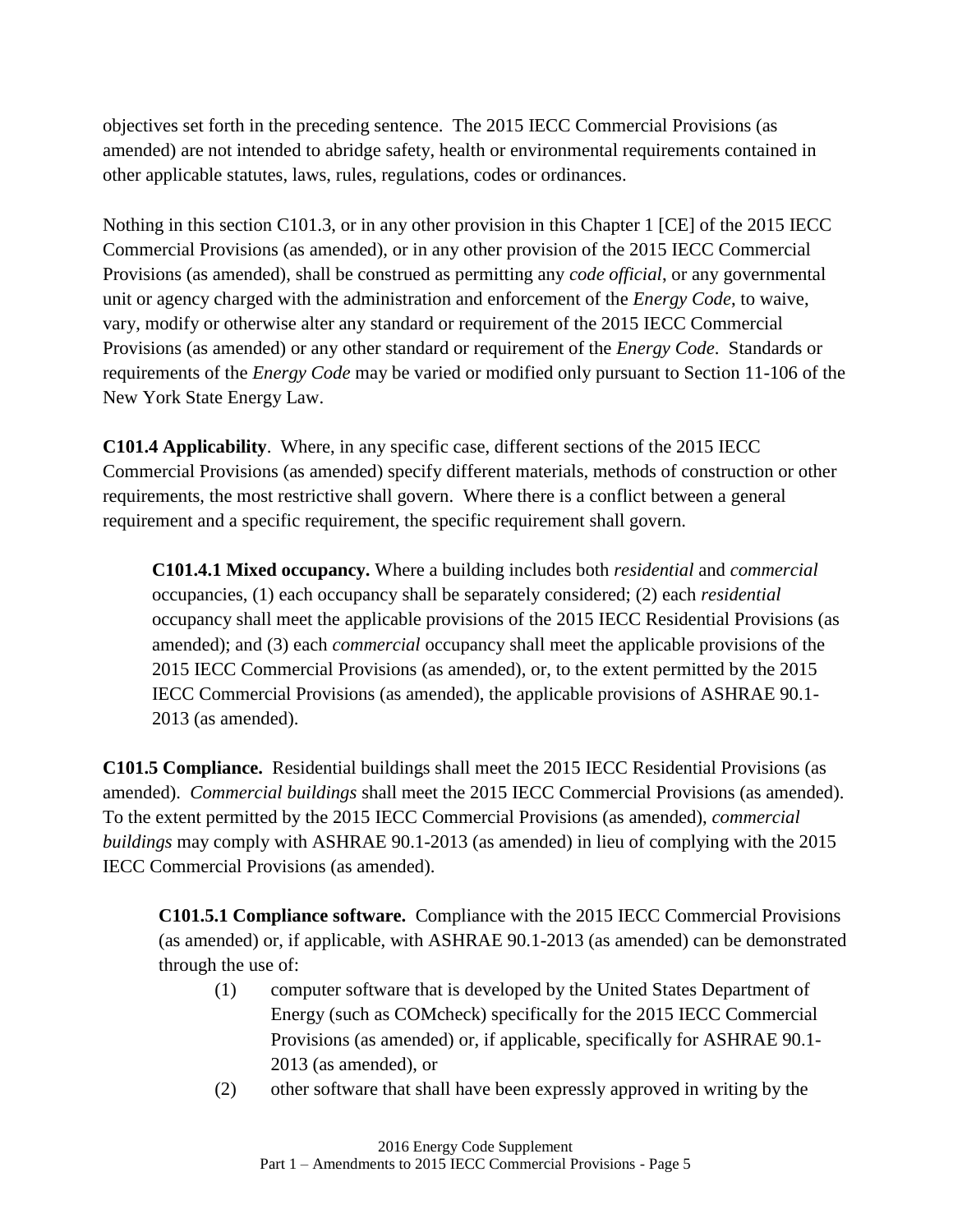New York Secretary of State as acceptable for demonstrating compliance with the 2015 IECC Commercial Provisions (as amended) or, if applicable, for demonstrating compliance with ASHRAE 90.1-2013 (as amended).

Software programs used to demonstrate compliance must indicate compliance with the 2015 IECC Commercial Provisions (as amended) or, if applicable, compliance with ASHRAE 90.1-2013 (as amended), and must reflect the actual requirements of the 2015 IECC Commercial Provisions (as amended) or, if applicable, the actual requirements of ASHRAE 90.1-2013 (as amended).

**C101.5.1.1 Mandatory provisions.** The use of the software approach to demonstrate compliance does not excuse compliance with any mandatory provision of the 2015 IECC Commercial Provisions (as amended) or ASHRAE 90.1-2013 (as amended), as applicable. When using the software approach to demonstrate compliance with the provisions of the 2015 IECC Commercial Provisions (as amended), compliance with all applicable mandatory provisions of the 2015 IECC Commercial Provisions (as amended) will still be required, and when using the software approach to demonstrate compliance with ASHRAE 90.1-2013 (as amended), compliance with all applicable mandatory provisions of ASHRAE 90.1- 2013 (as amended) will still be required.

#### **C101.6 Statutory limitations and exemptions.**

**C101.6.1.** In the event of an addition to or alteration of an existing *building* or *building system*, the *Energy Code* shall not be interpreted to require any unaltered portion of such existing *building* or *building system* to comply with the *Energy Code*.

**C101.6.2.** The *Energy Code* shall not apply to any of the following, provided that the energy use of the building is not increased: (1) storm windows installed over existing fenestration; (2) glass only replacements in an existing sash and frame; (3) existing ceiling, wall or floor cavities exposed during construction provided that these cavities are filled with insulation; (4) construction where the existing roof, wall or floor cavity is not exposed; (5) reroofing for roofs where neither the sheathing nor the insulation is exposed; roofs without insulation in the cavity and where the sheathing or insulation is exposed during reroofing shall be insulated either above or below the sheathing; (6) replacement of existing doors that separate conditioned space from the exterior shall not require the installation of a vestibule or revolving door, provided, however, that an existing vestibule that separates such conditioned space from the exterior shall not be removed; (7) alterations that replace less than fifty percent of the luminaires in a space, provided that such alterations do not increase the installed interior lighting power; or (8) alterations that replace only the bulb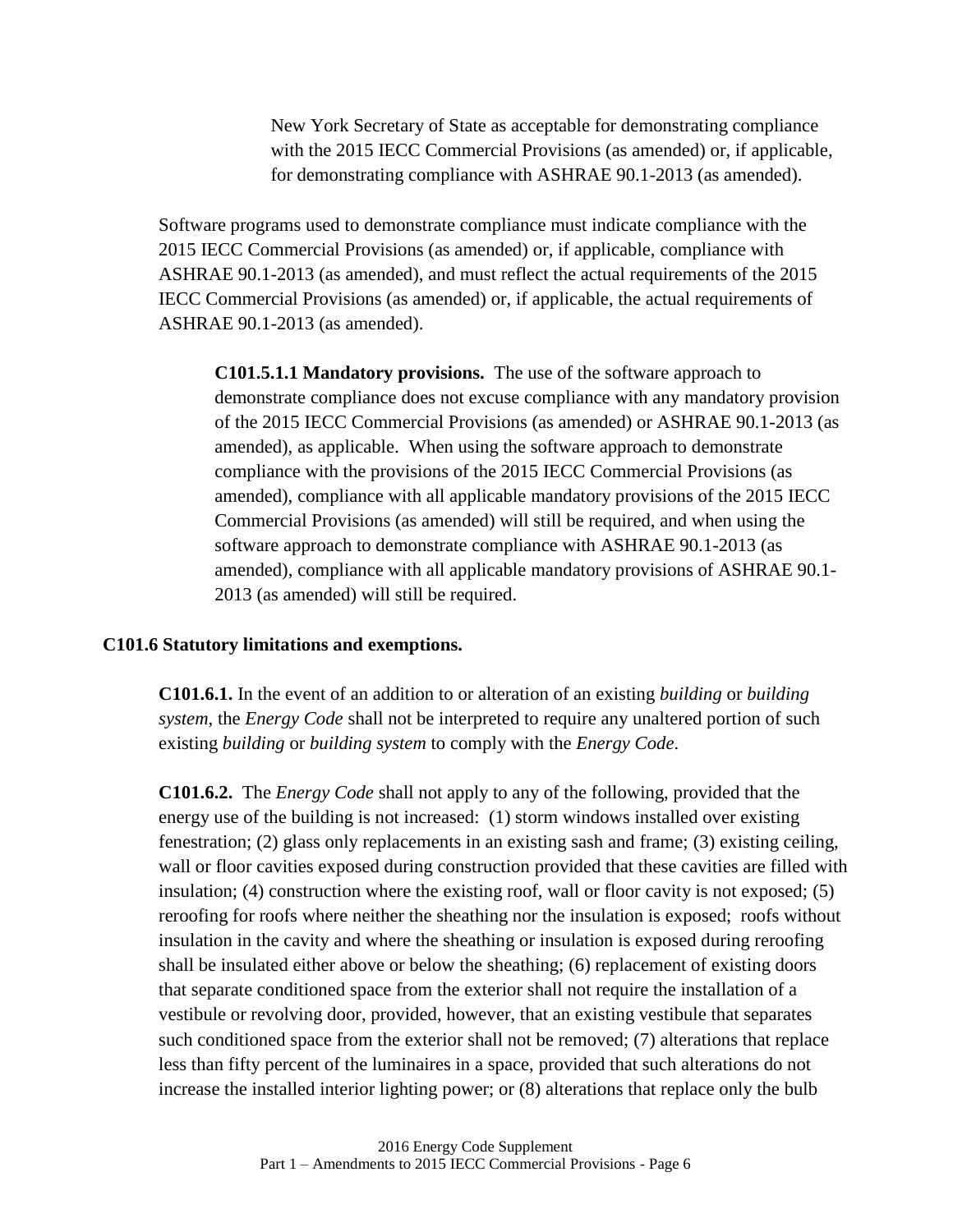and ballast within the existing luminaires in a space provided that the alteration does not increase the installed interior lighting power.

**C101.6.3.** *Historic buildings* are exempt from the *Energy Code*.

# **SECTION C102 ALTERNATEMATERIALS, METHODS OF CONSTRUCTION, DESIGN OR INSULATING SYSTEMS**

**C102.1 General**. The 2015 IECC Commercial Provisions (as amended) are not intended to prevent the use of any material, method of construction, design or insulating system not specifically prescribed in the 2015 IECC Commercial Provisions (as amended), provided that such method of construction, design or insulating system has been *approved* by the *code official* as (1) meeting the intent of the 2015 IECC Commercial Provisions (as amended) and (2) achieving energy savings that is equivalent or greater than that which would be achieved by the prescribed method of construction, design or insulating system.

Nothing in this section C102.1, or in any other provision in this Chapter 1 [CE] of the 2015 IECC Commercial Provisions (as amended), or in any other provision of the 2015 IECC Commercial Provisions (as amended), shall be construed as permitting any *code official*, or any governmental unit or agency charged with the administration and enforcement of the *Energy Code*, to waive, vary, modify or otherwise alter any standard or requirement of the 2015 IECC Commercial Provisions (as amended) or any other standard or requirement of the *Energy Code*. Standards or requirements of the *Energy Code* may be varied or modified only pursuant to Section 11-106 of the New York State Energy Law.

# **SECTION C103 CONSTRUCTION DOCUMENTS**

**NOTE**: Requirements relating to the construction documents that must be provided with an application for a building permit or construction permit shall be the strictest of:

- (i) the requirements of the code enforcement program established by the governmental unit or agency responsible for administration and enforcement of the *Energy Code* with respect to the building in question,
- (ii) the minimum requirements established by the regulations adopted by the Department of State pursuant to section 381(1) of the New York State Executive Law, or
- (iii) the requirements set forth in this Section C103 and, as applicable, the requirements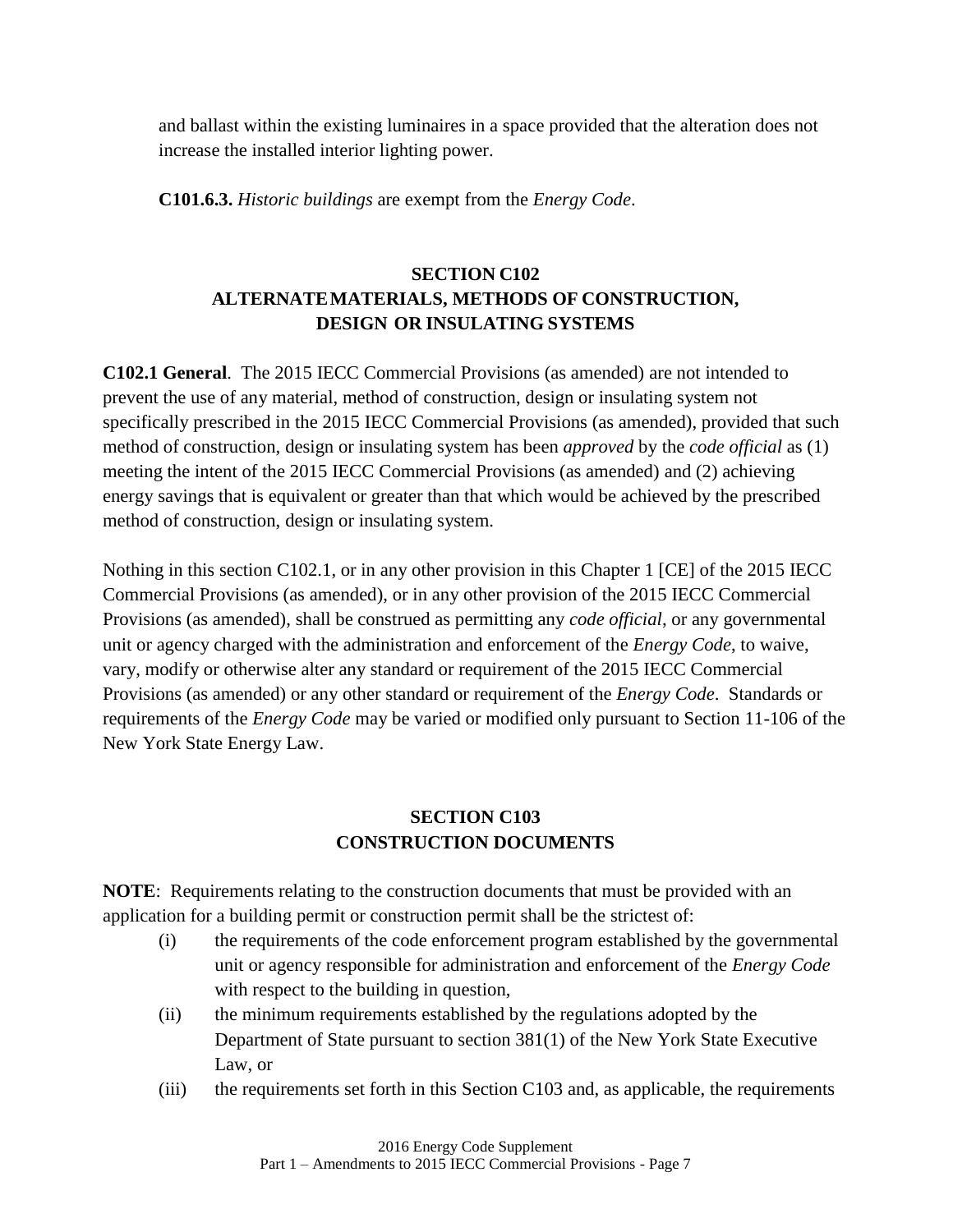set forth in Section R103 of the 2015 IECC Residential Provisions (as amended).

**C103.1 General.** Construction documents and other supporting data shall be submitted in one or more sets with each application for a permit. The construction documents shall be prepared by a *registered design professional* as required by the New York State Education Law Articles 145 and 147.

**Exception:** Where construction documents are not required to be prepared by a *registered design professional* in accordance with New York State Education Law Articles 145 and 147, the *code official* is authorized to waive the requirements for construction documents or other supporting data if the *code official* determines they are not necessary to confirm compliance with the *Energy Code*.

**C103.2 Information on construction documents.** Construction documents shall be drawn to scale upon suitable material. Electronic media documents are permitted to be submitted where *approved*  by the *code official*. Construction documents shall be of sufficient clarity to indicate the location, nature and extent of the work proposed, and shall show in sufficient detail pertinent data and features of the building, systems and equipment as herein governed. Details shall include, but are not limited to, the following as applicable:

- 1. Insulation materials and their *R*-values.
- 2. Fenestration *U*-factor and solar heat gain coefficient (SHGC).
- 3. Area-weighted *U*-factor and solar heat gain coefficient (SHGC) calculations.
- 4. Mechanical system design criteria.
- 5. Mechanical and service water heating system and equipment types, sizes and efficiencies.
- 6. Economizer description.
- 7. Equipment and system controls.
- 8. Fan motor horsepower (hp) and controls.
- 9. Duct sealing, duct and pipe insulation and location.
- 10. Lighting fixture schedule with wattage and control narrative.
- 11. Location of *daylight* zones on floor plans.
- 12. Air sealing details

**C103.2.1 Building thermal envelope depiction.** The *building's thermal envelope* shall be represented on the construction drawings.

**C103.2.2 Written statement.** When plans or specifications bear the seal and signature of a *registered design professional*, such *registered design professional* shall also include a written statement that to the best of his or her knowledge, belief and professional judgment, such plans or specifications are in compliance with the *Energy Code*.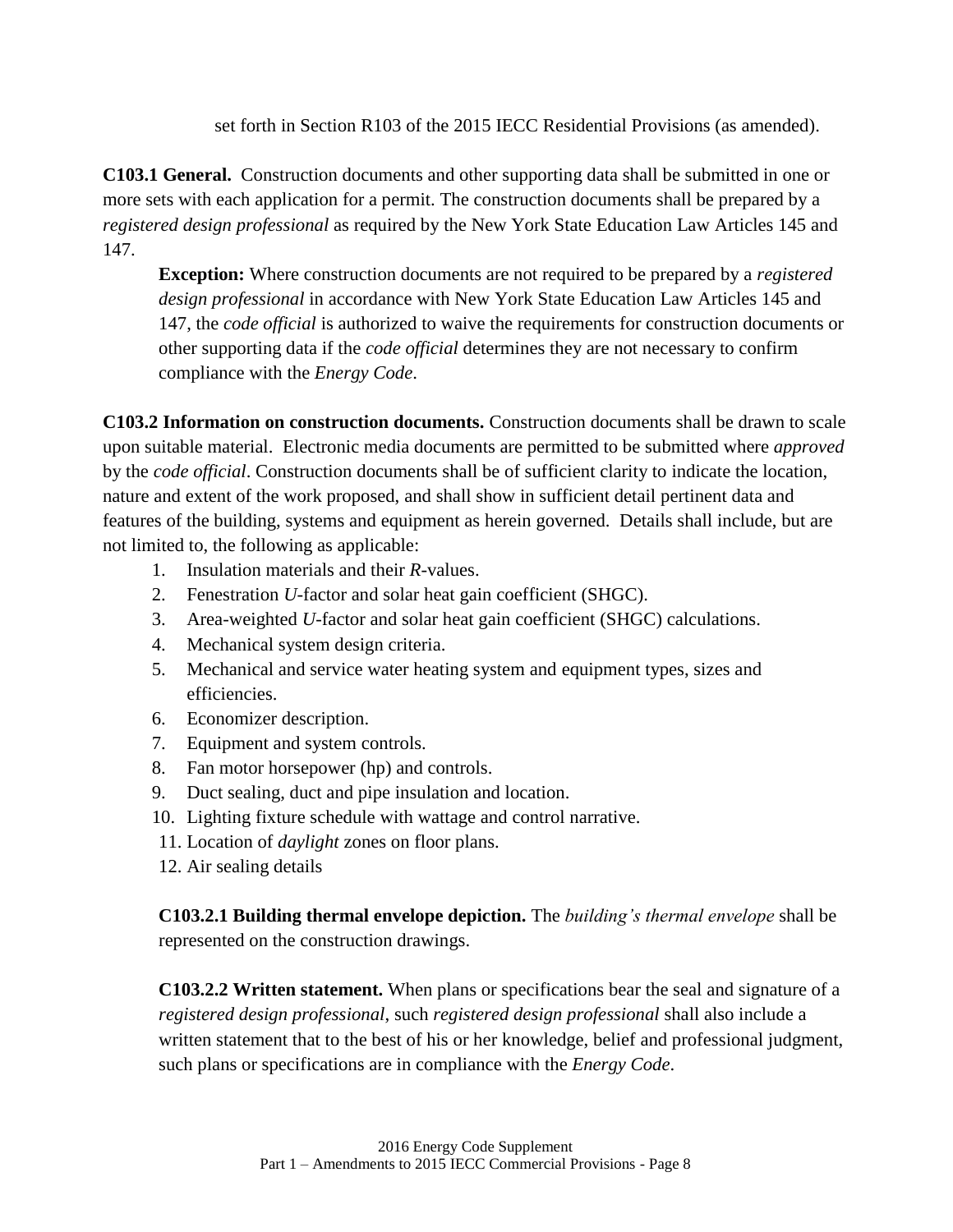**C103.3. Examination of documents.** The *code official* shall examine or cause to be examined the accompanying construction documents and shall ascertain whether the construction indicated and described is in accordance with the requirements of the *Energy Code* and other pertinent laws or ordinances. The *code official* is authorized to utilize a *registered design professional*, or other *approved* entity not affiliated with the design or construction of the *building* in question, in conducting the review of the plans and specifications for compliance with the *Energy Code*.

**C103.3.1 Approval of construction documents.** When the *code official* issues a permit where construction documents are required, the construction documents shall be endorsed in writing and stamped "Reviewed for Energy Code Compliance." Such *approved*  construction documents shall not be changed, modified or altered without authorization from the *code official*. Work shall be done in accordance with the *approved* construction documents.

One set of construction documents so reviewed shall be retained by the *code official*. The other set shall be returned to the applicant, kept at the site of work and shall be open to inspection by the *code official* or a duly authorized representative.

**C103.3.2 Previous approvals.** The 2015 IECC Commercial Provisions (as amended) shall not require changes in the construction documents, construction or designated occupancy of a structure for which a lawful permit was issued prior to the effective date of the rule making the 2015 IECC Commercial Provisions (as amended) part of the *Energy Code*, provided that construction pursuant to such permit is commenced in good faith within 180 days after such effective date and is thereafter diligently pursued through completion.

**C103.3.3 Phased approval.** The *code official* shall have the authority to issue a permit for the construction of part of an energy conservation system before the construction documents for the entire system have been submitted or *approved*, provided adequate information and detailed statements have been filed complying with all pertinent requirements of the Energy Code. The holders of such permit shall proceed at their own risk without assurance that the permit for the entire energy conservation system will be granted.

**C103.4 Amended construction documents.** Changes made during construction that are not in compliance with the *approved* construction documents shall be resubmitted for approval as an amended set of construction documents.

**C103.5 Retention of construction documents.** One set of *approved* construction documents shall be retained by the *code official* for a period of not less than seven years from the date of the demolition and removal of the building.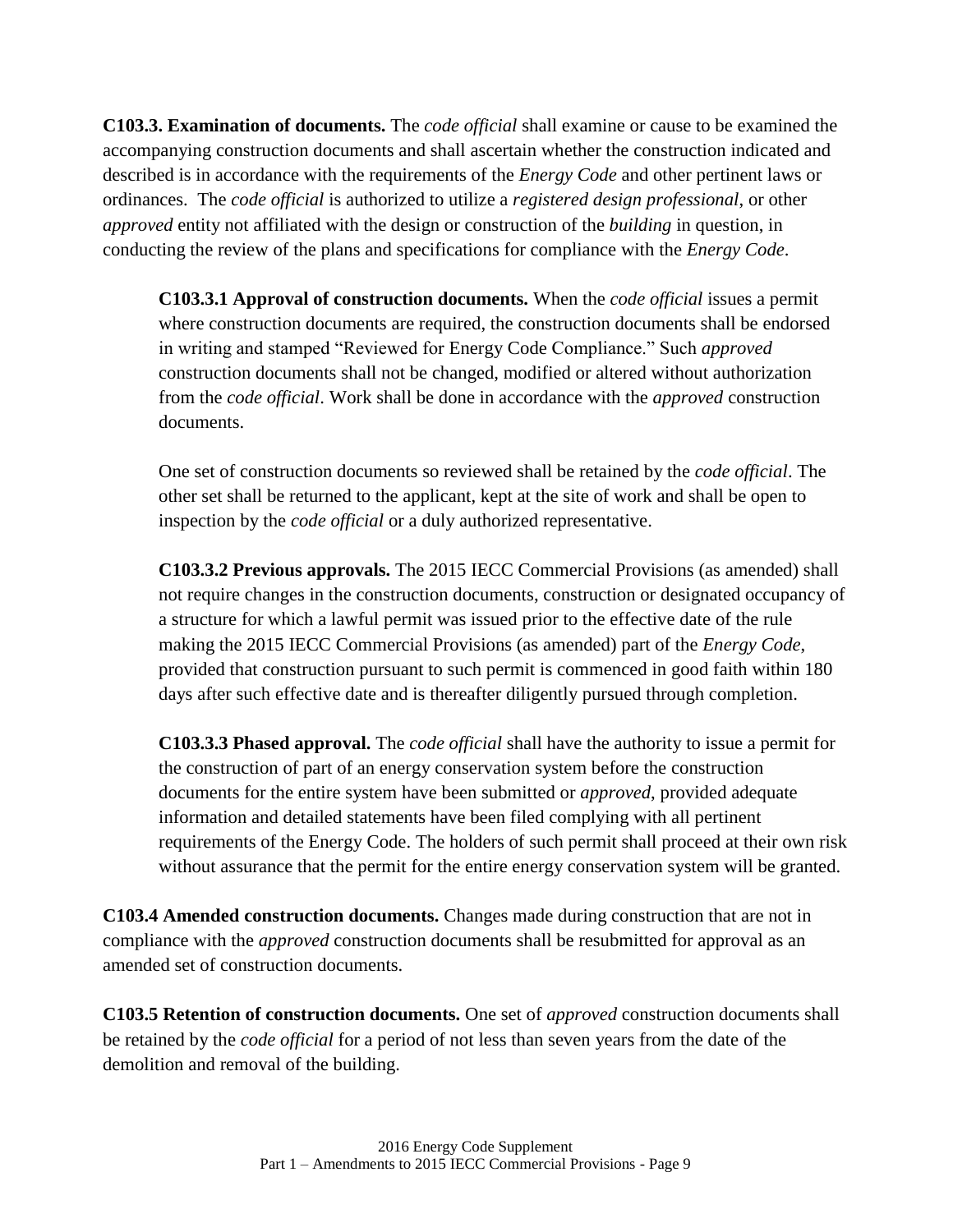# **SECTION C104 INSPECTIONS**

**NOTE**: Requirements relating to inspections of work shall be the strictest of:

- (i) the requirements of the code enforcement program established by the governmental unit or agency responsible for administration and enforcement of the *Energy Code* with respect to the building in question,
- (ii) the minimum requirements established by the regulations adopted by the Department of State pursuant to section 381(1) of the New York State Executive Law, or
- (iii) the requirements set forth in this Section C104 and, as applicable, the requirements set forth in Section R104 of the 2015 IECC Residential Provisions (as amended).

**C104.1 General.** Construction or work for which a permit is required shall be subject to inspection by the *code official* or an inspector who is (i) qualified to perform the inspections (such qualifications to include, where required, completion of the training required by 19 NYCRR Part 1208) and (ii) approved by the *code official*.

**C104.1.1 Required approvals.** Work shall not be done beyond the point indicated in each successive inspection without first obtaining the approval of the *code official.* The permit holder or the permit holder's agent shall notify the *code official* when work has progressed to the point where the next required inspection described in Section C104.2 can be made. The *code official* (or other qualified inspector *approved* by the *code official* pursuant to Section C104.1), shall make such inspection, and the *code official* shall either indicate the portion of the construction that is satisfactory as completed, or notify the permit holder or the permit holder's agent wherein the same fails to comply with the *Energy Code*. Any portions that do not comply shall be corrected and such portion shall not be covered or concealed until authorized by the *code official.* In the case of a building that is subject to the New York City Construction Codes, such required approvals and inspections shall be subject to the provisions of Article 116 of Chapter 1 of Title 28 of the New York City Administrative Code.

**C104.2 Required inspections.** The *code official* (or other qualified inspector *approved* by the *code official* pursuant to Section C104.1), upon notification, shall make the inspections set forth in Sections C104.2.1 through C104.2.6.

**C104.2.1 Footing and foundation inspection.** Inspections associated with footings and foundations shall verify compliance with the code as to *R*-value, location, thickness, depth of burial and protection of insulation as required by the *Energy Code* and *approved* plans and specifications.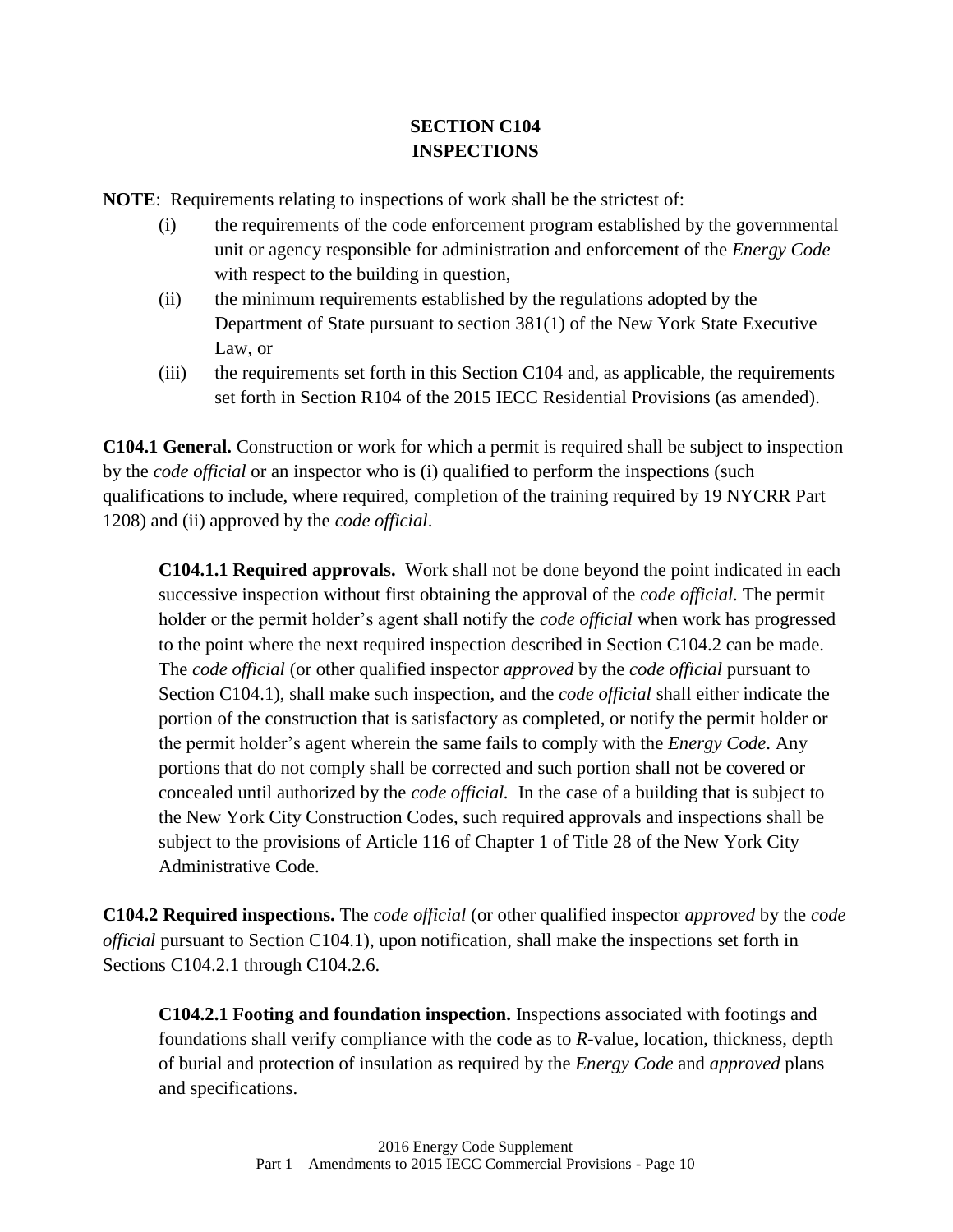**C104.2.2 Framing and rough-in inspection.** Inspections at framing and rough-in shall be made before application of interior finish and shall verify compliance with the *Energy Code* as to types of insulation and corresponding *R*-values and their correct location and proper installation; fenestration properties (*U*-factor, SHGC, and VT) and proper installation and air leakage controls as required by the *Energy Code* and *approved* plans and specifications.

**C104.2.3 Plumbing rough-in inspection**. Inspections at plumbing rough-in shall verify compliance as required by the *Energy Code* and *approved* plans and specifications as to types of insulation and corresponding *R*-values and protection; required controls; and required heat traps.

**C104.2.4 Mechanical rough-in inspection.** Inspections at mechanical rough-in shall verify compliance as required by the *Energy Code* and *approved* plans and specifications as to installed HVAC equipment type and size; required controls, system insulation and corresponding *R*-value; system and damper air leakage; and required energy recovery and economizers.

**C104.2.5 Electrical rough-in inspection.** Inspections at electrical rough-in shall verify compliance as required by the *Energy Code* and *approved* plans and specifications as to installed lighting systems, components and controls; and installation of an electric meter for each dwelling unit.

**C104.2.6 Final inspection.** The building shall have a final inspection and shall not be occupied until approved. The final inspection shall include verification of the installation and proper operation of all required building controls, and documentation verifying activities associated with required *building commissioning* have been conducted and findings of noncompliance corrected. Buildings, or portions thereof, shall not be considered for a final inspection until the *code official* has received a letter of transmittal from the building owner acknowledging that the building owner has received the Preliminary Commissioning Report as required in Section C408.2.4.

**C104.2.6.1 HVAC System certification.** A *registered design professional* shall provide to the *code official* a written certification that (1) all required HVAC system inspections, HVAC system calibrations, and overall HVAC equipment functionality tests have been performed and (2) in the professional opinion of the *registered design professional*, the HVAC system is operating as designed. The *registered design professional* shall retain copies of the inspection, calibration, and test reports, and shall provide such reports to the *code official*, if requested. In the case of a building that is subject to the New York City Construction Codes, all required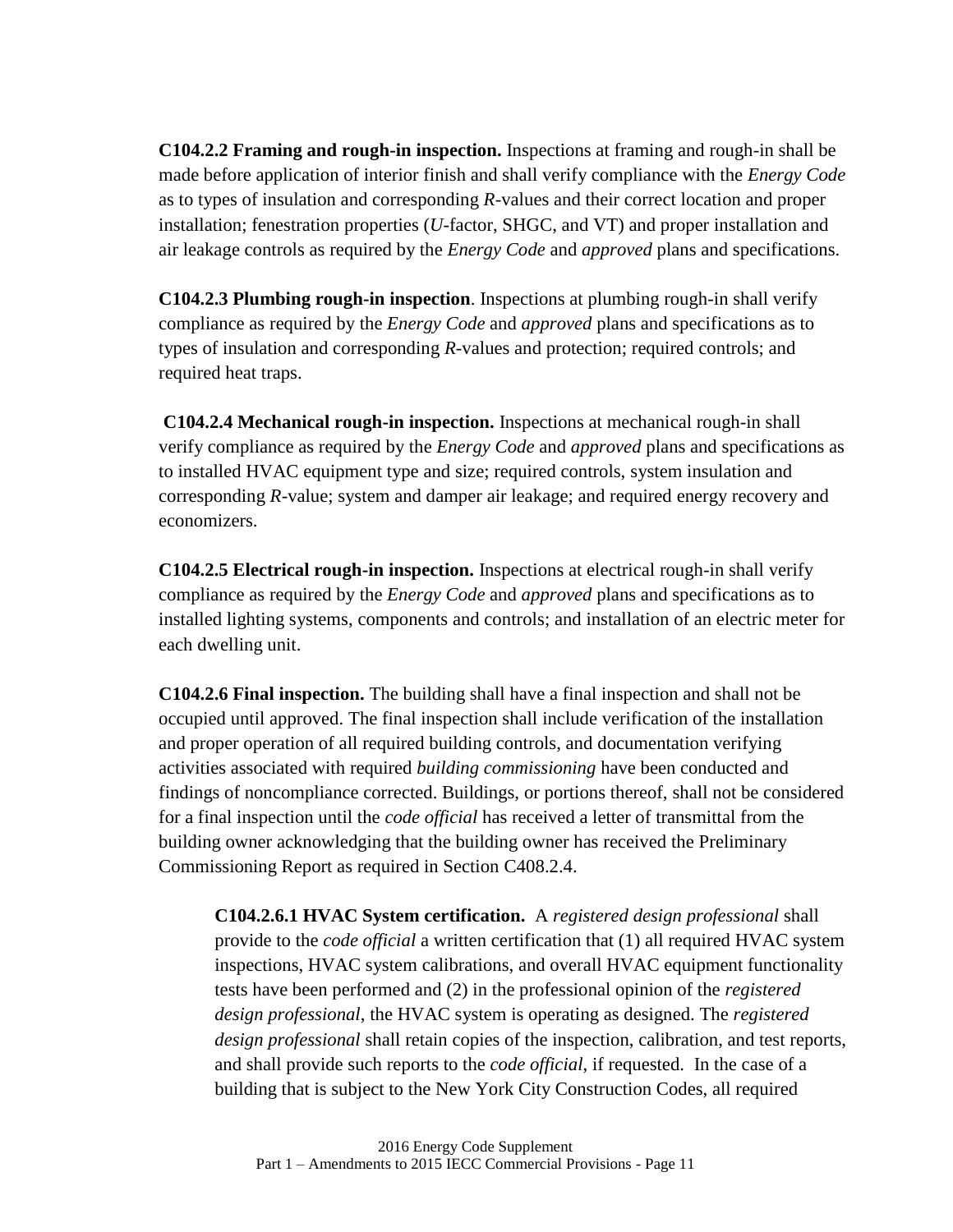HVAC system inspections, HVAC system calibrations, and overall HVAC equipment functionality tests shall be special or progress inspections and shall be performed by *approved* agencies.

**C104.3 Reinspection.** A *building* shall be reinspected when determined necessary by the *code official*.

**C104.4 Approved inspection agencies.** The *code official* is authorized to accept reports of thirdparty inspection agencies not affiliated with the design or construction of the *building* in question, provided such agencies are *approved* as to qualifications and reliability relevant to the *building* components and *building systems* they are inspecting.

**C104.5 Inspection requests.** It shall be the duty of the holder of the permit or their duly authorized agent to notify the *code official* when work is ready for a required inspection. It shall be the duty of the permit holder to provide access to and means for all required inspections of such work.

**C104.6 Reinspection and testing.** Where any work or installation does not pass an initial test or inspection, the necessary corrections shall be made to achieve compliance with the *Energy Code*. The work or installation shall then be resubmitted to the *code official* for inspection and testing.

**C104.7 Approval.** After the prescribed tests and inspections indicate that the work complies in all respects with the *Energy Code*, a notice of approval shall be issued by the *code official*.

**C104.7.1 Revocation.** The *code official* is authorized to suspend or revoke a notice of approval wherever the *code official* determines that the notice is issued in error or on the basis of incorrect information supplied, or where it is determined that the *building* or structure, or any portion thereof, or the premises, or portion thereof, is in violation of any provision of the *Energy Code;* any provision of the *Uniform Code* or New York City Construction Codes, as applicable; or any other any applicable law, statute, rule, regulation or ordinance. Any such suspension or revocation shall be in writing, signed by the *code official* or by his or her designated agent.

# **SECTION C105 VALIDITY**

**C105.1 General**. If any portion of the 2015 IECC Commercial Provisions (as amended) is held by a court of competent jurisdiction to be illegal or void, such holding shall not affect the validity of the remainder of the 2015 IECC Commercial Provisions (as amended) or of any other portion of the *Energy Code*.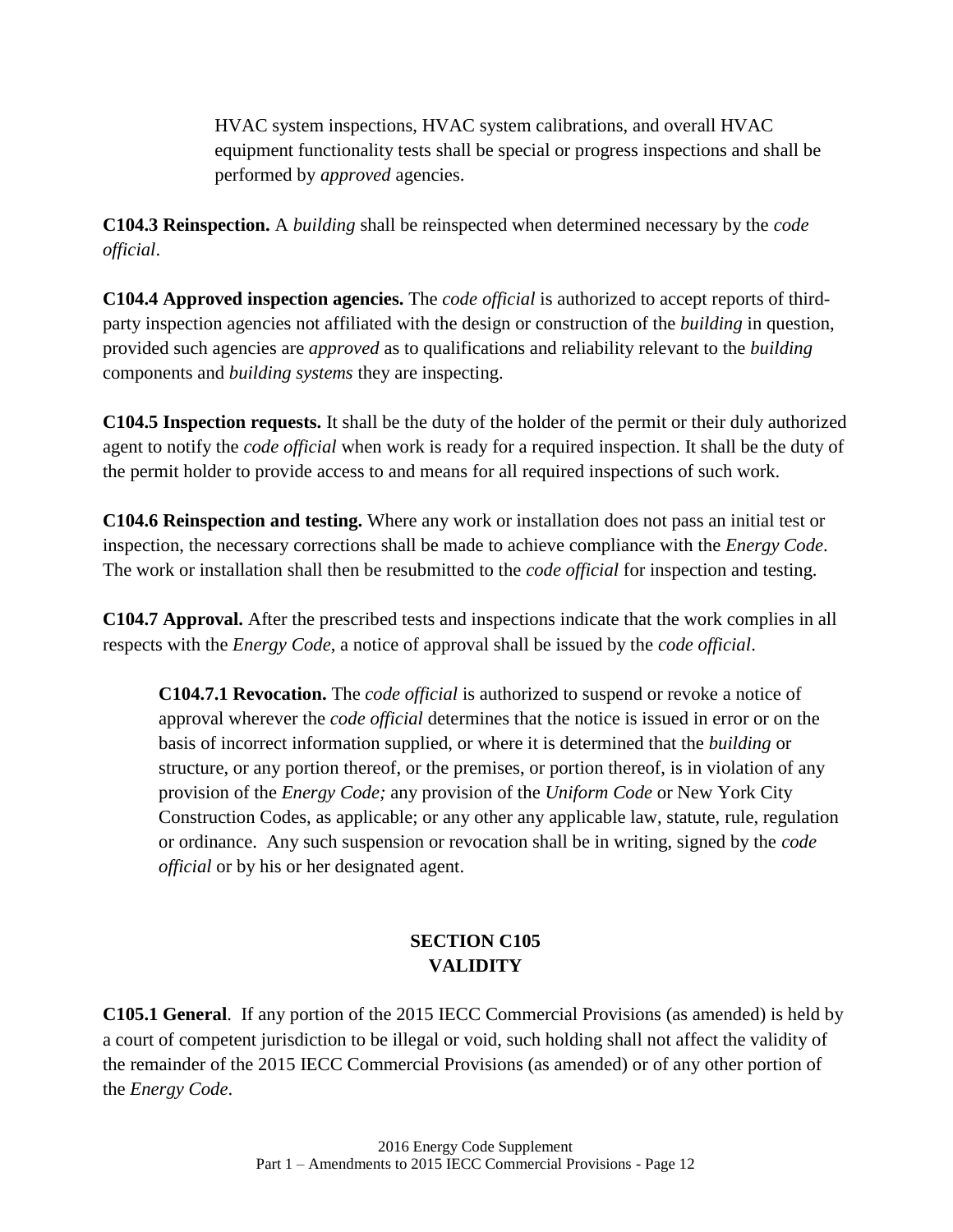### **SECTION C106 REFERENCED CODES AND STANDARDS**

**C106.1 General.** The codes and standards referenced in the 2015 IECC Commercial Provisions (as amended) shall be those listed in Chapter 6 of the 2015 IECC Commercial Provisions (as amended), and such codes and standards shall be considered as part of the requirements of the 2015 IECC Commercial Provisions (as amended) to the prescribed extent of each such reference and subject to the provisions and limitations set forth in Sections C106.1.1 and C106.1.2.

**C106.1.1 Conflicts.** Where conflicts occur between provisions of the 2015 IECC Commercial Provisions (as amended) and referenced codes and standards listed in Chapter 6 of the 2015 IECC Commercial Provisions (as amended), the provisions of the 2015 IECC Commercial Provisions (as amended) shall control.

**C106.1.2 Provisions in referenced codes and standards.** Where the extent of the reference to a referenced code or standard listed in Chapter 6 of the 2015 IECC Commercial Provisions (as amended) includes subject matter that is within the scope of the 2015 IECC Commercial Provisions (as amended), the provisions of the 2015 IECC Commercial Provisions (as amended), as applicable, shall take precedence over the provisions in the referenced code or standard.

# **SECTION C107 OTHER LAWS AND REGULATIONS**

**C107.1 General.** The *Energy Code* shall not be deemed to nullify any federal, state or local law, statute, rule, regulation or ordinance relating to any matter as to which the *Energy Code* does not provide.

**C107.1.1 Other agencies' regulations.** Pursuant to Section 11-103(3) of the New York State Energy Law, any other code, rule or regulation heretofore promulgated or enacted by any state agency other than the State Fire Prevention and Building Code Council, incorporating specific energy conservation requirements applicable to the construction of any *building*, shall be superseded by the *Energy Code*.

**C107.1.2 More stringent local energy codes.** Pursuant to section 11-109 of the New York State Energy Law, and subject to the provisions and requirements of that section, any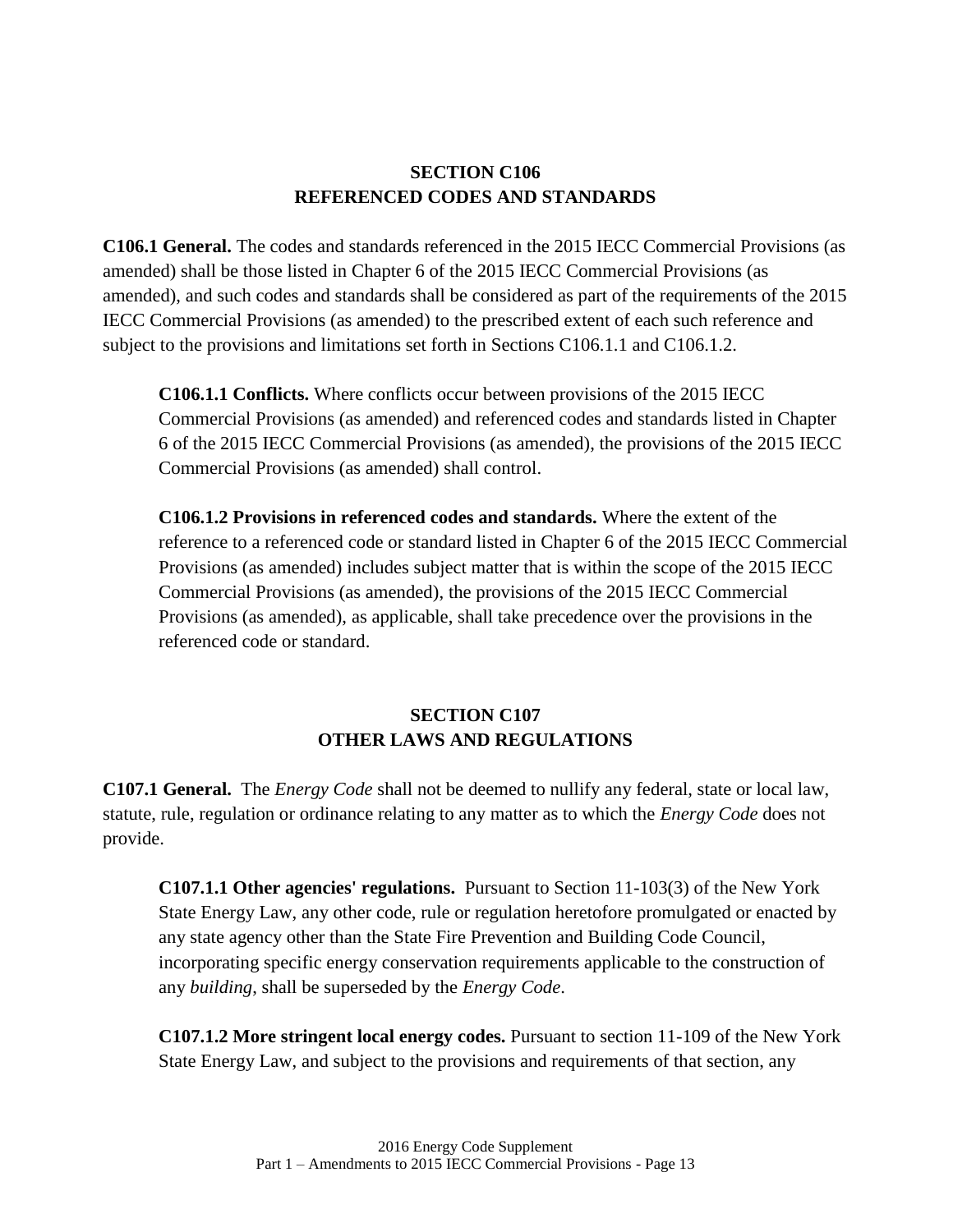municipality has the power to promulgate a local energy conservation construction code that is more stringent than the *Energy Code*.

# **SECTION C108 INTERPRETATION OF ENERGY CODE REQUIREMENTS**

**NOTE:** Except as may be otherwise provided by procedures established by the Secretary of State, as currently in effect or as hereafter established or amended for time to time, the procedures for requesting and issuing written interpretations of the *Energy Code* shall be as set forth in this Section C108.

**C108.1 General.** The Secretary of State is authorized by section 11-103(4) of the New York State Energy Law to issue written interpretations of the *Energy Code* upon written request of a permit applicant or the *code official* responsible for the administration and enforcement of the provisions of the *Energy Code*.

**C108.2 Procedure.** A request for an interpretation shall be signed by the building permit applicant and the *code official,* or by one or the other, individually, and shall include the following information in order to be considered complete:

- 1. Name, address, and telephone number of the building permit applicant and the *code official;*
- 2. A detailed description of the proposed construction, including a copy of the building permit application and plans and specifications that have been filed by the building permit applicant with the *code official,* as well as any other floor plans, elevations, cross-sections, details specifications, or construction documents necessary to describe adequately the proposed construction;
- 3. Identification of each requirement of this code for which an interpretation is requested;
- 4. A concise summary of the disagreement concerning the application of each such requirement for which an interpretation is requested; and
- 5. A copy of the building permit application denial if one was issued by the *code official.*

**C108.3 Incomplete information.** If the request is incomplete or does not otherwise contain sufficient information necessary to issue an interpretation, the Secretary of State may request clarification of the information provided or additional information necessary to issue the requested interpretation.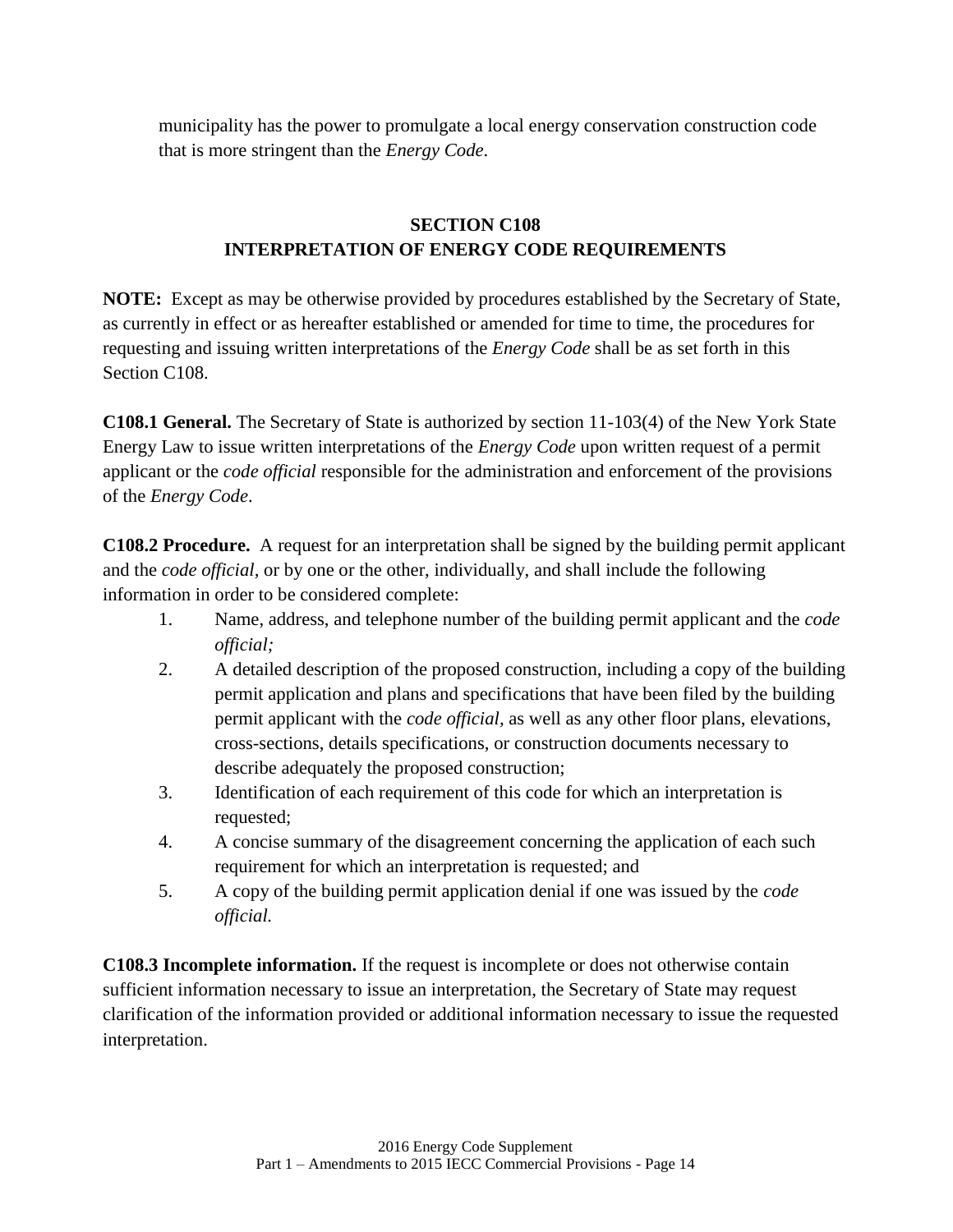**C108.4 Notification.** Upon receipt of a complete request for an interpretation signed by only the building permit applicant or the *code official,* the Secretary of State shall provide written notification to the party who has not signed the request for an interpretation that such request for an interpretation has been filed with the Department of State. The party receiving such notification shall have 20 days from the date of such notification in which to provide, in writing, any comments or additional information pertaining to the request for an interpretation, provided that the Commissioner may waive this deadline when warranted by extenuating circumstances.

**C108.5 Issuing interpretation.** The Secretary of State shall either issue the interpretation or provide notification of the intent not to issue an interpretation to the building permit applicant and the *code official* within 45 days of any of the following:

- 1. Receipt of a complete request for an interpretation signed by both the building permit applicant and the *code official,*
- 2. Receipt of comments when the request for an interpretation is signed by only one party, or
- 3. The expiration of the 20-day comment period when the request for an interpretation is signed by only one party.

**C108.6 Enforcement.** Subsequent enforcement of the *Energy Code* shall be consistent with the interpretations issued by the Secretary of State pursuant to section 11-103(4) of the New York State Energy Law.

**C108.7 Interpretation of more stringent local energy code provisions.** If a municipality has adopted a local energy code in accordance with the provisions of section 11-109 of the New York State Energy Law, and if such local energy code shall have become effective in such municipality in accordance with the provisions of section 11-109 of the New York State Energy Law, the local *code official* in such municipality is permitted to interpret those provisions of such local energy code that are (1) in addition to the provisions of *Energy Code* or (2) more stringent than the provisions of the *Energy Code*. However, no such interpretation shall be deemed to be an interpretation of the *Energy Code* by the Secretary of State pursuant to section 11-103(4) of the New York State Energy Law. In addition, if a local *code official* interprets a provision of a local energy code in a manner that makes such provision less stringent that the corresponding provision of the *Energy Code*, the corresponding provision of the *Energy Code* shall supersede such provision of the local energy code.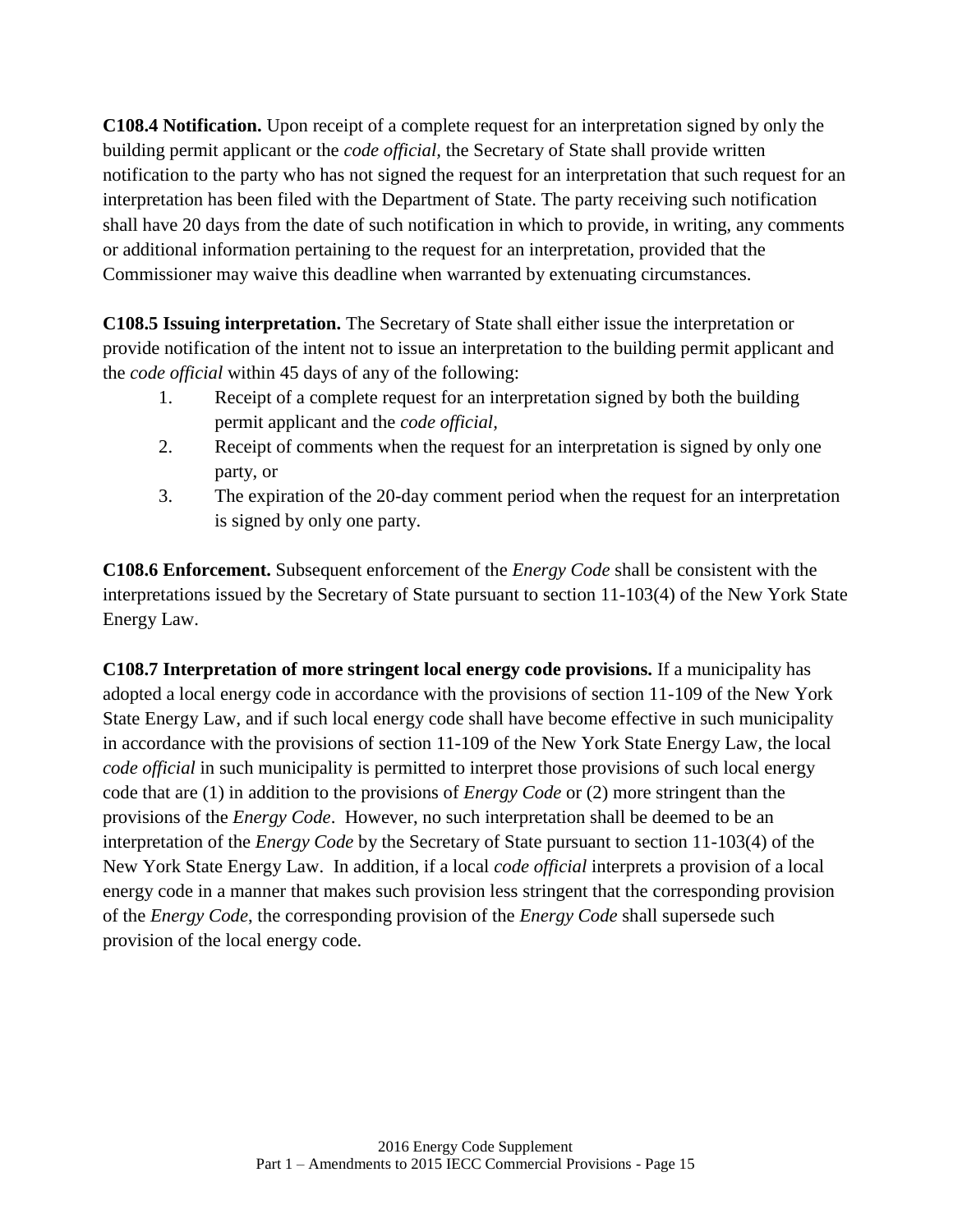# **SECTION C109 REFERENCES TO CHAPTERS, SECTIONS, TABLES OR PROVISIONS**

**C109.1 General.** Each reference in the 2015 IECC Commercial Provisions (as amended) to a chapter, section or table by number only, or to a provision not specifically identified by number, without specification of the publication in which such chapter, section, table or provision is contained, shall be deemed to be a reference to such chapter, section, table or provision in the 2015 IECC Commercial Provisions (as amended).

<span id="page-22-0"></span>**Example**: Section C403.1.3 of the 2015 IECC Commercial Provisions (as amended) includes references to "the requirements of Sections C402.3 and C402.4" and "the *climate zone* specified in Chapter 3." Such references shall be deemed to be references to Sections C402.3 and C402.4 of the 2015 IECC Commercial Provisions (as amended) and Chapter 3 of the 2015 IECC Commercial Provisions (as amended), respectively.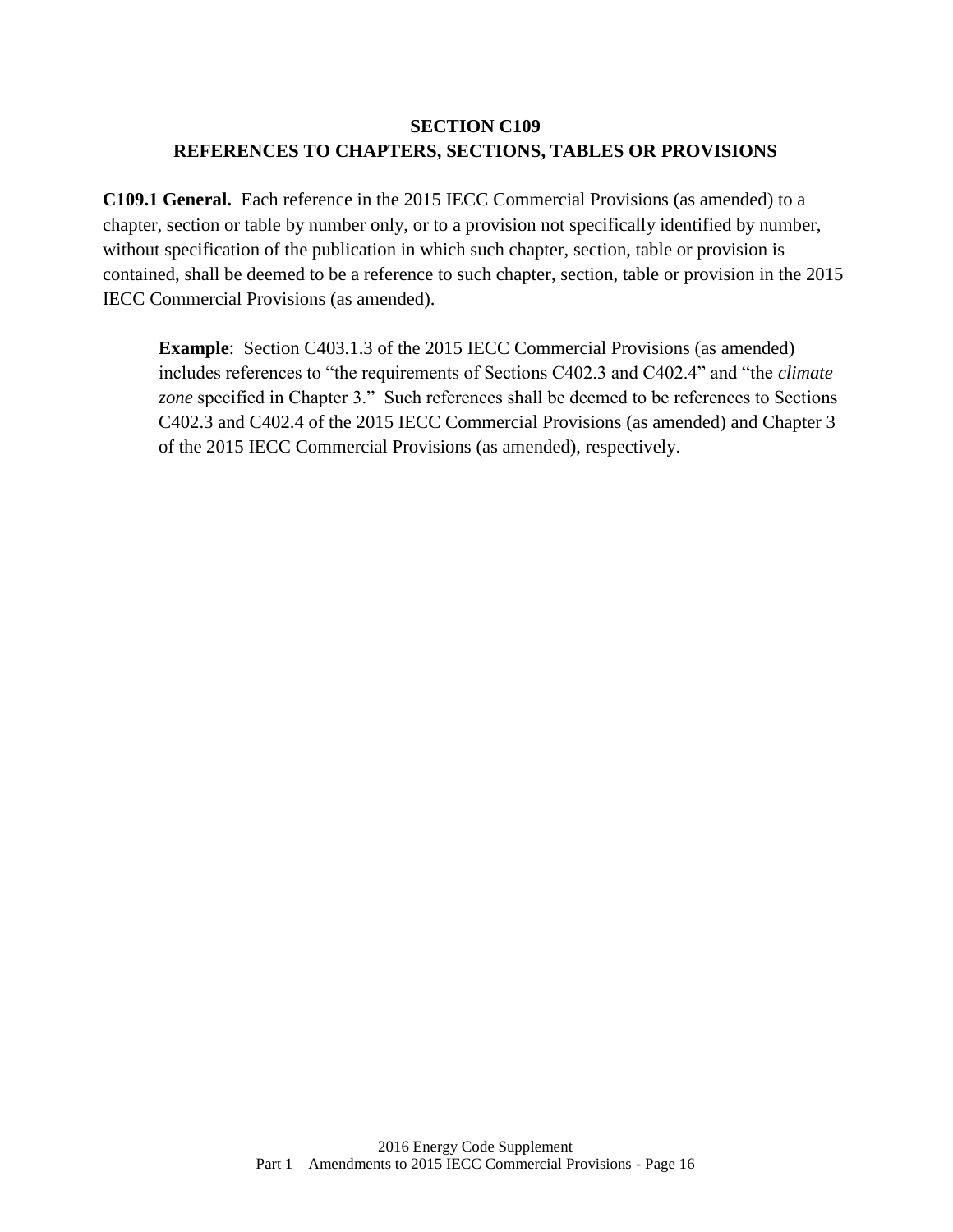### **6. Amendments to Section C201.3 (Terms defined in other codes).**

Section C203.1 of the 2015 ICEE Commercial Provisions shall be deemed to be amended to read as follows:

**C201.3 (Terms defined in other codes**). Terms that are not defined in the 2015 IECC Commercial Provisions (as amended) but are defined in the *2015 International Building Code (as amended), International Fire Code (as amended), International Fuel Gas Code (as amended), International Mechanical Code (as amended), International Plumbing Code (as amended) or International Residential Code (as amended)* shall have the meanings ascribed to such terms in such other codes.

### <span id="page-23-0"></span>**7. Amendments to Section C202 (General Definitions).**

The definitions of the terms *building*, *building thermal envelope*, *conditioned space*, and *residential building* in section C202 of the 2015 IECC Commercial Provisions shall be deemed to be amended, and new definitions of the terms *2016 Energy Code Supplement*, *2016 Uniform Code Supplement*, *2015 International Building Code (as amended)*, *2015 International Fire Code (as amended)*, *2015 International Fuel Gas Code (as amended)*, *2015 International Mechanical Code (as amended)*, *2015 International Plumbing Code (as amended)*, *2015 International Residential Code (as amended)*, *air-impermeable insulation*, *area weighted average*, *ASHRAE 90.1-2013*, *ASHRAE 90.1-2013 (as amended)*, *building system*, *Energy Code*, *registered design professional*, and *Uniform Code* shall be deemed to be added to section C202 of the 2015 IECC Commercial Provisions, said amended definitions and said new definitions to read as follows:

**2016 ENERGY CODE SUPPLEMENT.** The publication entitled *2016 Supplement to the New York State Energy Conservation Construction Code* (Publication Date: March, 2016) published by the New York State Department of State.

**2016 UNIFORM CODE SUPPLEMENT**. The publication entitled *2016 Supplement to the New York State Uniform Fire Prevention and Building Code* (Publication Date: March 2016) published by the New York State Department of State.

**2015 INTERNATIONAL BUILIDNG CODE (AS AMENDED).** The publication entitled "2015 International Building Code" (Third Printing: October 2015) published by International Code Council, Inc., as said publication is deemed to be amended by the 2016 Uniform Code Supplement.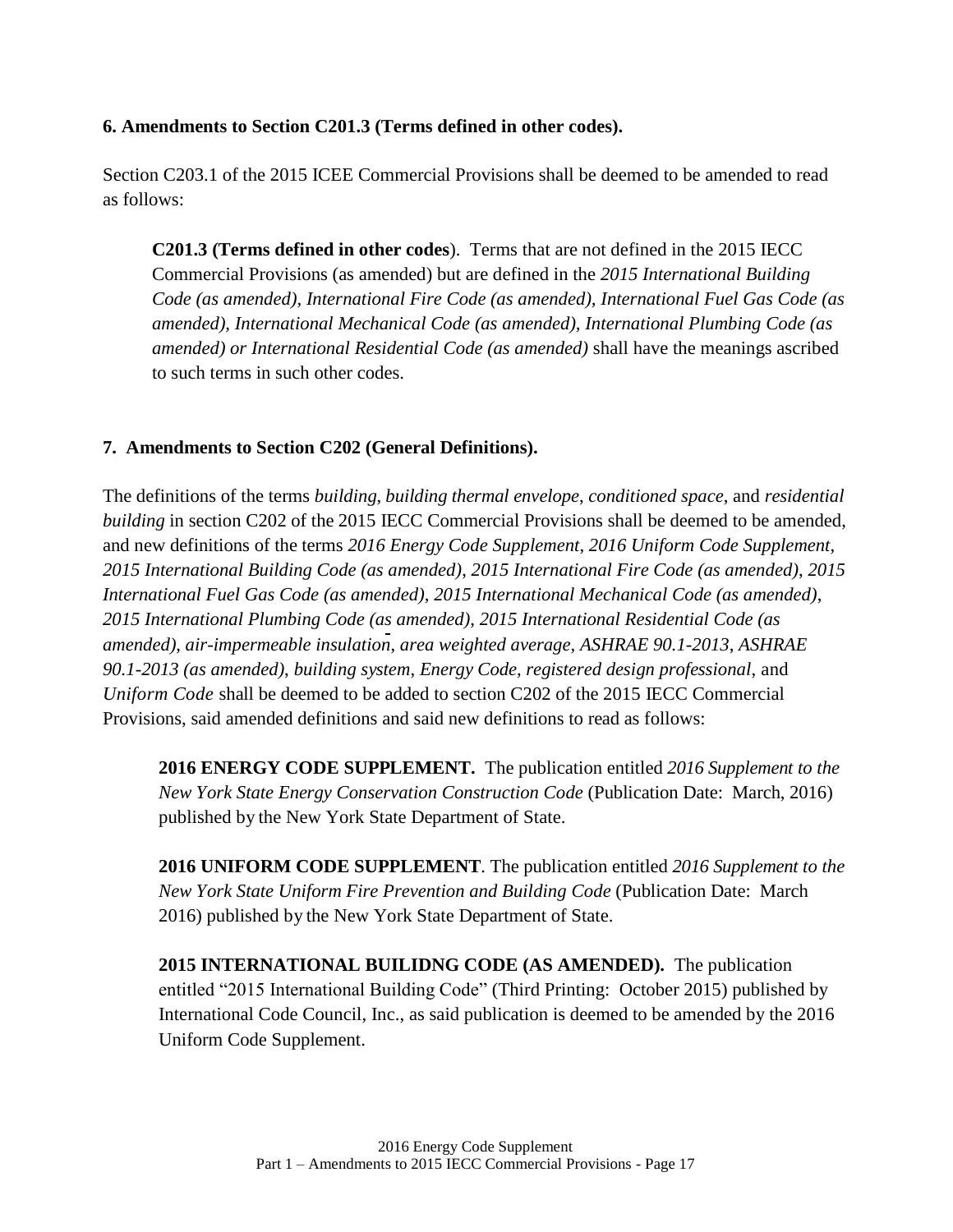**2015 INTERNATIONAL FIRE CODE (AS AMENDED).** The publication entitled "2015 International Fire Code" (Third Printing: June 2015) published by International Code Council, Inc., as said publication is deemed to be amended by the 2016 Uniform Code Supplement.

**2015 INTERNATIONAL FUEL GAS CODE (AS AMENDED).** The publication entitled "2015 International Fuel Gas Code" (Third Printing: June 2015) published by International Code Council, Inc., as said publication is deemed to be amended by the 2016 Uniform Code Supplement.

**2015 INTERNATIONAL MECHANICAL CODE (AS AMENDED).** The publication entitled "2015 International Mechanical Code" (Third Printing: November 2015) published by International Code Council, Inc., as said publication is deemed to be amended by the 2016 Uniform Code Supplement.

**2015 INTERNATIONAL PLUMBING CODE (AS AMENDED).** The publication entitled "2015 International Plumbing Code" (Third Printing: August 2015) published by International Code Council, Inc., as said publication is deemed to be amended by the 2016 Uniform Code Supplement.

**2015 INTERNATIONAL PROPERTY MAINTENANCE CODE (AS AMENDED).** The publication entitled "2015 International Property Maintenance Code" (Fourth Printing: December 2015) published by International Code Council, Inc., as said publication is deemed to be amended by the 2016 Uniform Code Supplement.

**2015 INTERNATIONAL RESIDENTIAL CODE (AS AMENDED).** The publication entitled "2015 International Residential Code" (Second Printing: January 2016) published by International Code Council, Inc., as said publication is deemed to be amended by the 2016 Uniform Code Supplement.

**AIR-IMPERMEABLE INSULATION.** An insulation having an air permeance equal to, or less than 0.02 L/s-m2 at 75 Pa pressure differential tested according to ASTM E 2178 or E 283.

**AREA WEIGHTED AVERAGE.** A mathematical technique for combining different amounts of various components, based on proportional relevance, into a single number. Weighted averaging may be used where there is more than one *R*-value for floor, wall, or ceiling insulation, or more than one *U*-factor for fenestration in a building. As an example, the area weighted average for window fenestration *U*-factors equals (Area 1 x *U*-factor 1) +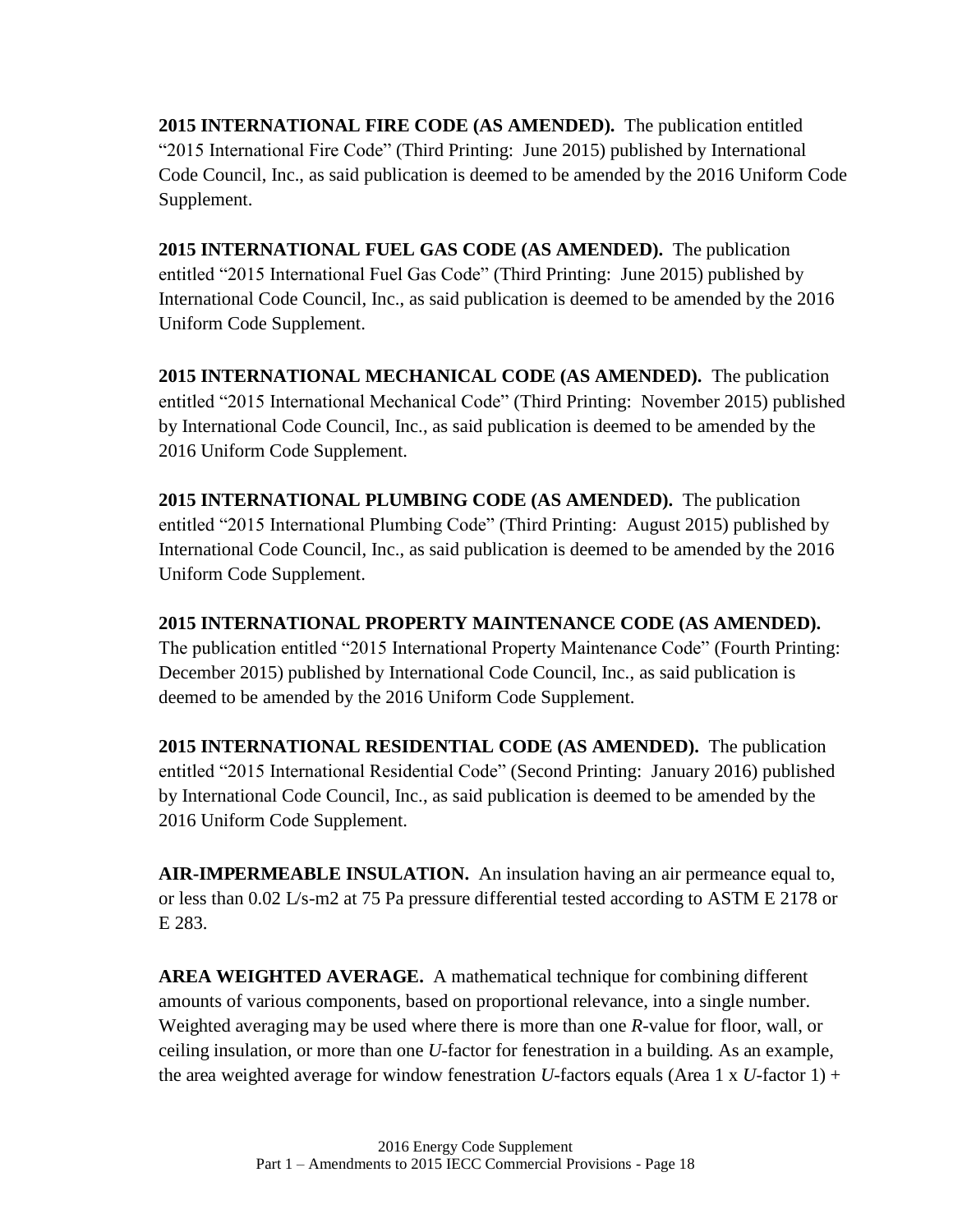(Area 2 x *U*-factor 2) + …/ Total Area = maximum allowable fenestration *U*-factor.

**ASHRAE 90.1-2013**. The publication entitled "ANSI / ASHRAE / IES Standard 90.1- 2013, *Energy Standard for Buildings Except Low-rise Residential Buildings*" (July 2014 Printing) published by the American Society of Heating, Refrigeration and Air-Conditioning Engineers, Inc. (ASHRAE 90.1-2013 is published by the American Society of Heating, Refrigerating and Air-Conditioning Engineers, Inc., is jointly sponsored by the Illuminating Engineering Society of North America and the American National Standards Institute, and is also known as "ANSI/ASHRAE/IES 90.1-2013" or "ANSI/ASHRAE/IESNA 90.1-2013.")

**ASHRAE 90.1-2013 (AS AMENDED)**. ASHRAE 90.1-2013, as said publication is deemed to be amended by Part 2 of the 2016 Energy Code Supplement.

**BUILDING.** Any structure used or intended for supporting or sheltering any use or occupancy or for affording shelter to persons, animals or property, together with (A) any equipment, mechanical systems, service water heating systems, and electric power and lighting systems located in such structure, and (B) any mechanical systems, service water heating systems, and electric power and lighting systems located on the site where such structure is located and supporting such structure. The term "building" shall include, but shall not be limited to, factory manufactured homes (as defined in section 372(8) of the Executive Law) and mobile homes (as defined in section 372(13) of the Executive Law).

**BUILDING SYSTEM.** The term "building system" means a combination of central or terminal equipment or components or controls, accessories, interconnecting means, and terminal devices by which energy is transformed so as to perform a specific function, such as heating, ventilation and air conditioning, service water heating or illumination.

**BUILDING THERMAL ENVELOPE.** The exterior walls (above and below grade) , floor, roof, and any other building elements that enclose *conditioned space* or provides a boundary between *conditioned space* and exempt or unconditioned space.

**COMMERCIAL BUILDING.** The term "commercial building" includes all buildings that are not included in the definition of "residential building."

**CONDITIONED SPACE.** An area or room within a building which is within the thermal envelope of a building which is directly or indirectly heated or cooled using fossil fuel or electricity as the energy source. Spaces that are indirectly heated or cooled where they communicate through openings with conditioned spaces, where they are separated from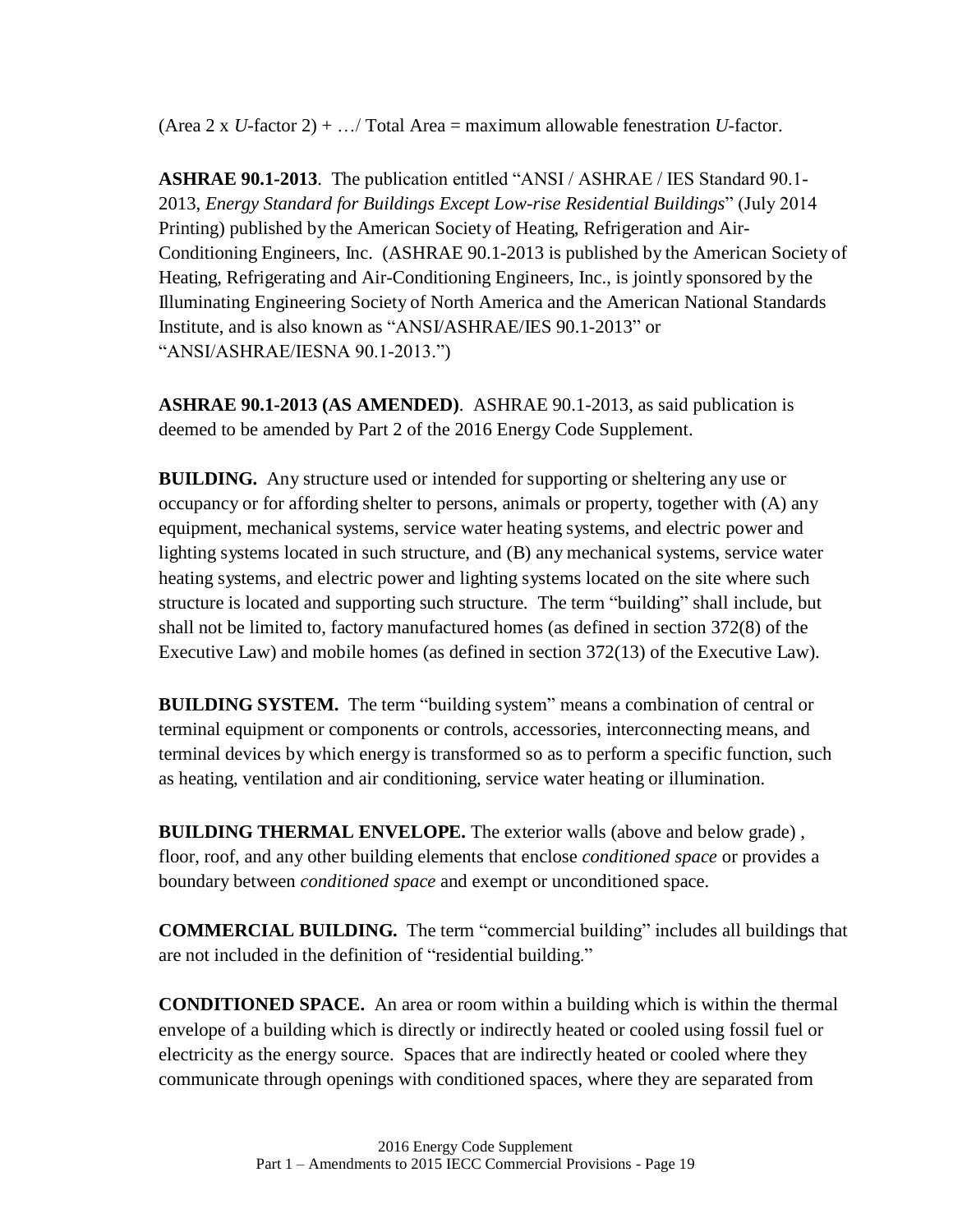conditioned spaces by uninsulated walls, floors or ceilings, or where they contain uninsulated ducts, piping or other sources of heating or cooling using fossil fuel or electricity.

**ENERGY CODE**. The New York State Energy Conservation Construction Code adopted pursuant to Article 11 of the New York State Energy Law.

**HISTORIC BUILDING**. Any building that is (a) listed on the national register of historic places or on the state register of historic places, (b) determined by the commissioner of parks, recreation and historic preservation to be eligible for listing on the state register of historic places, (c) determined by the commissioner of parks, recreation and historic preservation to be a contributing building to an historic district that is listed or eligible for listing on the state or national registers of historic places, or (d) otherwise defined as an historic building in regulations adopted by the state fire prevention and building code council.

**REGISTERED DESIGN PROFESSIONAL.** An individual who is a licensed and registered architect (RA) in accordance with Article 147 of the New York State Education Law or a licensed and registered professional engineer (PE) in accordance with Article 145 of the New York State Education Law.

**RESIDENTIAL BUILDING.** The term "residential building" includes:

- (1) detached one-family dwellings having not more than three stories above grade plane;
- (2) detached two-family dwellings having not more than three stories above grade plane;
- (3) buildings that (i) consist of three or more attached townhouse units and (ii) have not more than three stories above grade plane;
- (4) buildings that (i) are classified in accordance with Chapter 3 of the *2015 International Building Code (as amended)* in Group R-2, R-3 or R-4 and (ii) have not more than three stories above grade plane;
- (5) factory manufactured homes (as defined in section 372(8) of the New York State Executive Law); and
- (6) mobile homes (as defined in section 372(13) of the New York State Executive Law).

For the purposes of this definition of the term "residential building," the term "townhouse unit" means a single-family dwelling unit constructed in a group of three or more attached units in which each unit (i) extends from the foundation to roof and (ii) has open space on at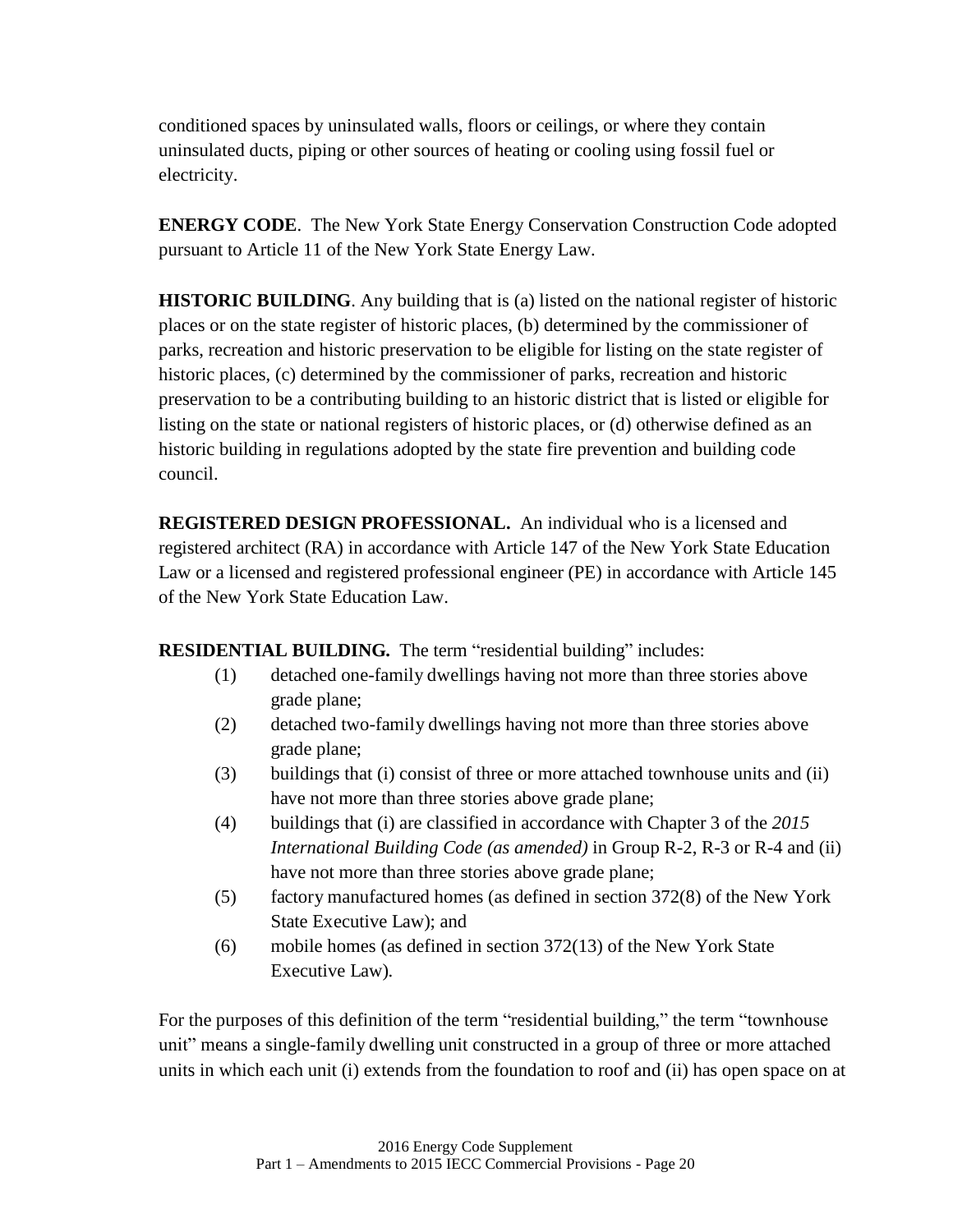least two sides.

**UNIFORM CODE**. The New York State Uniform Fire Prevention and Building Code adopted pursuant to Article 18 of the New York State Executive Law, as currently in effect and as hereafter amended from time to time.

### <span id="page-27-0"></span>**8. Amendments to Section C303.2 (Installation).**

Section C303.2 of the 2015 IECC Commercial Provisions shall be deemed to be amended to read as follows:

**C303.2 Installation**. Materials, systems and equipment shall be installed in accordance with (i) the manufacturer's installation instructions and (ii) the applicable provisions of the *Uniform Code* or the New York City Construction Codes, as applicable.

### <span id="page-27-1"></span>**9. Amendments to Section C401.2 (Application).**

Section C401.2 of the 2015 IECC Commercial Provisions shall be deemed to be amended to read as follows:

**C401.2 Application**. *Commercial buildings* shall comply with one of the following compliance paths:

- 1. ASHRAE Compliance Path: The requirements of *ASHRAE 90.1-2013 (as amended)*.
- 2. Prescriptive Compliance Path: The requirements of Sections C402 through C405. In addition, *commercial buildings* shall comply with Section C406 and tenant spaces shall comply with Section C406.1.1.
- 3. Performance Compliance Path: The requirements of Sections C402.5, C403.2, C404, C405.2, C405.3, C405.5, C405.6, and C407. The building energy cost shall be equal to or less than 85 percent of the standard reference design building.

### <span id="page-27-2"></span>**10. Addition of new Section C402.2.6 (Fireplaces).**

Section C402.2 of the 2015 IECC Commercial Provisions shall be deemed to be amended by the addition of a new section C402.2.6, to read as follows: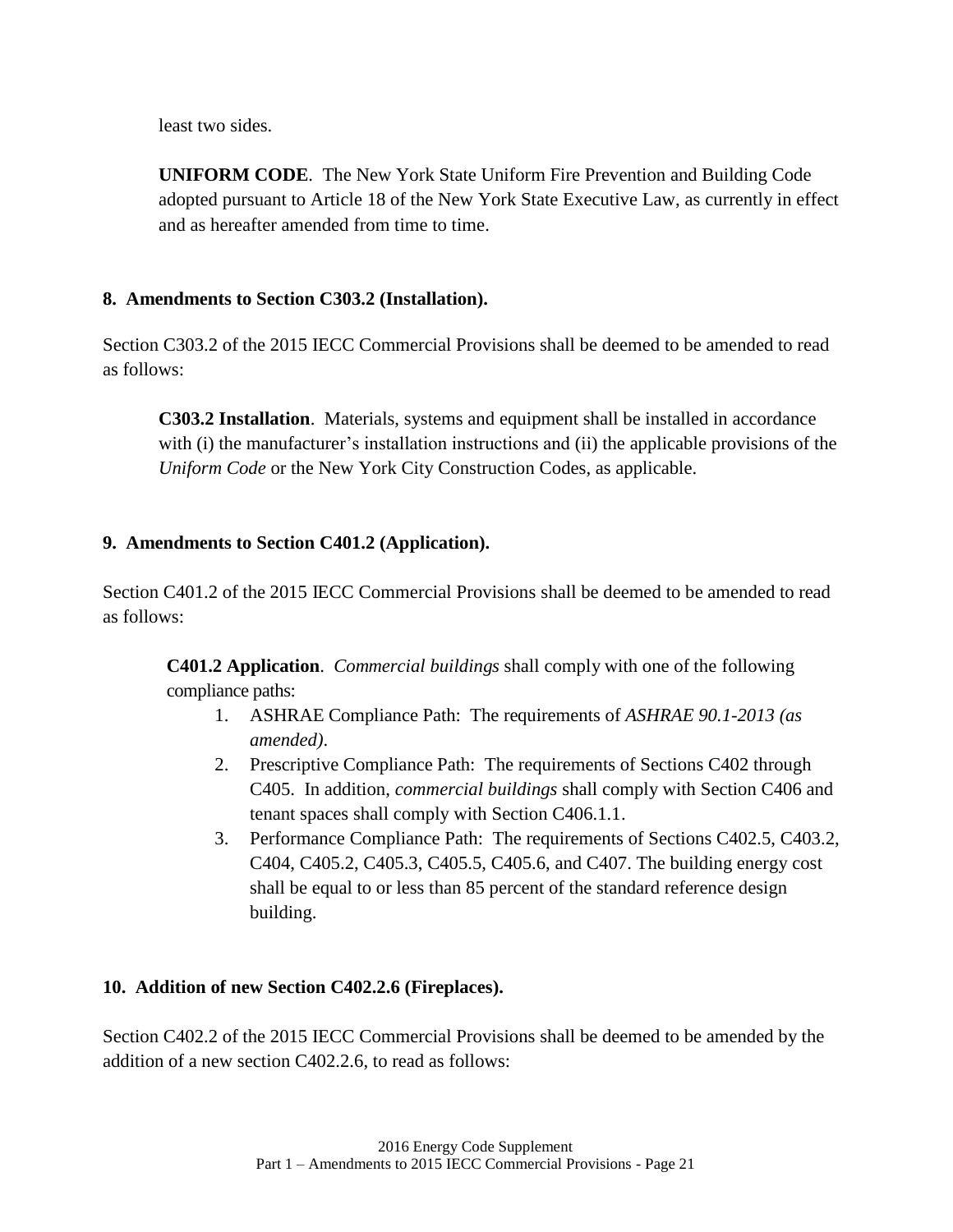**C402.2.6 Fireplaces**. New wood-burning fireplaces that are designed to allow an open burn and new wood-burning fireplace units that are designed to allow an open burn shall have tight-fitting flue dampers or tight-fitting doors. Tight-fitting doors used on a factorybuilt fireplace listed and labeled in accordance with UL 127 or on a factory-built fireplace unit listed and labeled in accordance with UL 127 shall be tested and listed for such fireplace or fireplace unit. Tight-fitting doors used on a masonry fireplace shall be listed and labeled in accordance with UL 907.

New wood-burning fireplaces that are designed to allow an open burn and new woodburning fireplace units that are designed to allow an open burn shall be provided with a source of outdoor combustion air as required by the fireplace construction provisions of the *2015 International Building Code (as amended)*, the *2015 International Residential Code (as amended)* or the New York City Construction Codes, as applicable.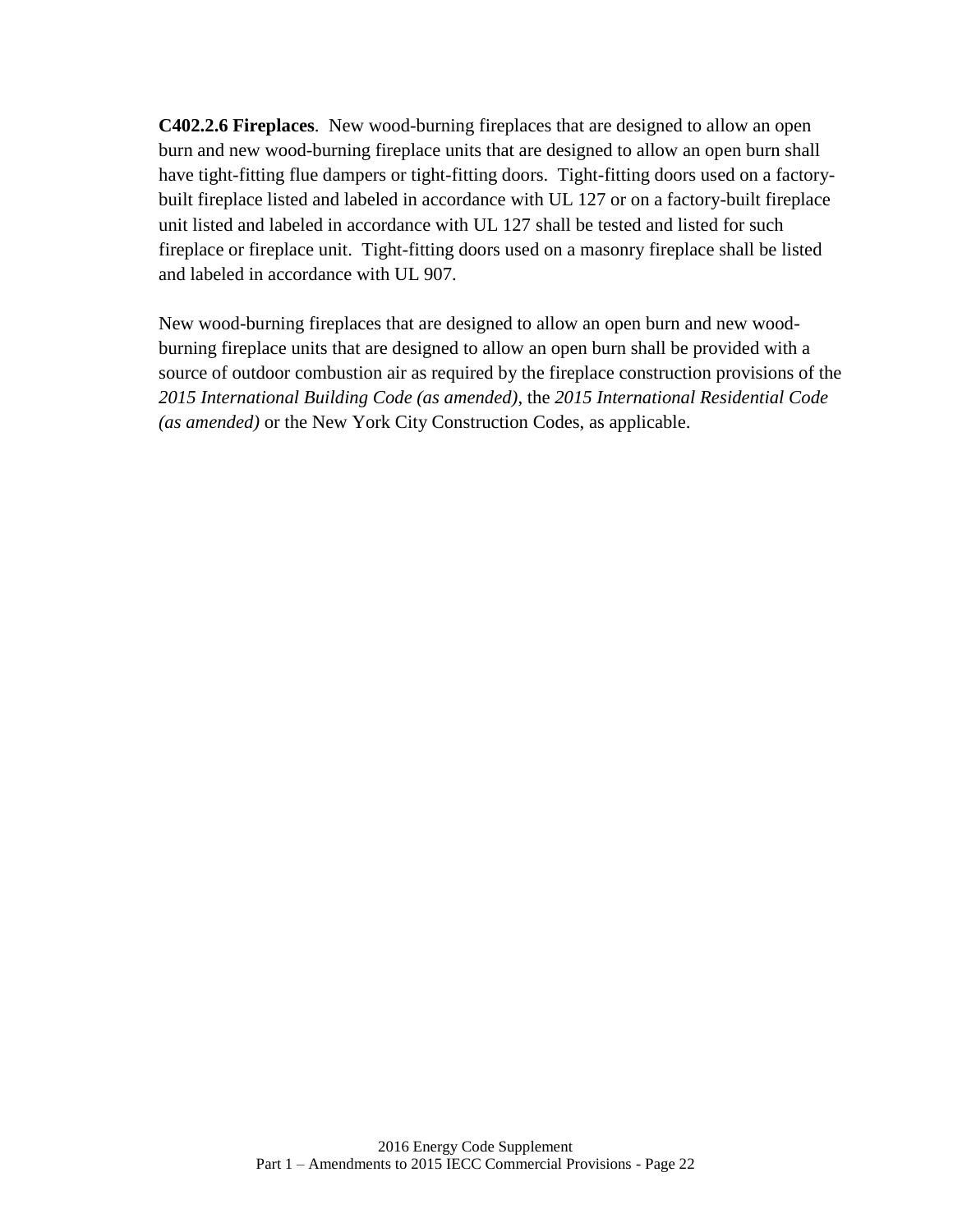# <span id="page-29-0"></span>**11. Amendments to Table C402.4 (Building envelope fenestration maximum U-factor and SHGC requirements).**

Table C402.4 of the 2015 IECC Commercial Provisions shall be deemed to be amended to read as follows:

# **TABLE C402.4 BUILDING ENVELOPE FENESTRATION MAXIMUM** *U***-FACTOR AND SHGC REQUIREMENTS**

| <b>CLIMATE ZONE</b>          | 4    | 5    | 6    |  |
|------------------------------|------|------|------|--|
| <b>Vertical fenestration</b> |      |      |      |  |
| <b>U</b> -factor             |      |      |      |  |
| <b>Fixed fenestration</b>    | 0.38 | 0.38 | 0.36 |  |
| Operable fenestration        | 0.45 | 0.45 | 0.43 |  |
| Entrance doors               | 0.77 | 0.77 | 0.77 |  |
| <b>SHGC</b>                  |      |      |      |  |
| PF < 0.2                     | 0.40 |      |      |  |
| $0.2 <$ PF $< 0.5$           | 0.48 |      |      |  |
| PF > 0.5                     | 0.64 |      |      |  |
| <b>Skylights</b>             |      |      |      |  |
| $U$ -factor                  | 0.50 | 0.50 | 0.50 |  |
| <b>SHGC</b>                  | 0.40 | 0.40 | 0.40 |  |

### <span id="page-29-1"></span>**12. 2015 IECC Section C402.4.1 (Minimum skylight fenestration area)**

Exception 5 to Section C402.4.2 of the 2015 IECC shall be deemed to be amended to read as follows:

5. Spaces where the total area minus the area of daylight zones adjacent to vertical fenestration is less than 2, 500 square feet (232 m2), and where the lighting is controlled according to Section 405.2.3.

### <span id="page-29-2"></span>**13. Amendment to Section C402.5.3 (Rooms containing fuel-burning appliances).**

Exception 2 to Section C402.5.3 of the 2015 IECC Commercial Provisions shall be deemed to be amended to read as follows: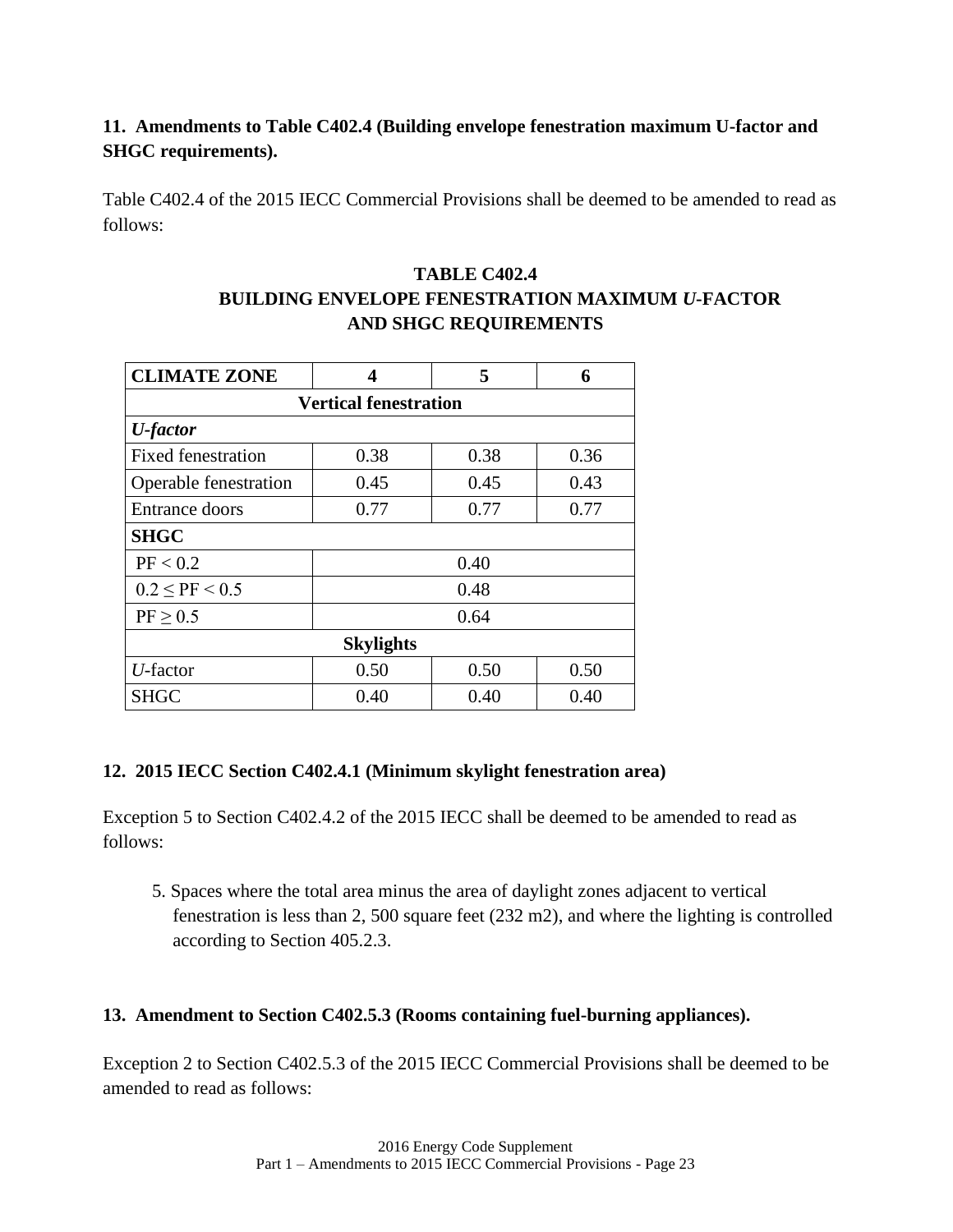**2.** Fireplaces and stove complying with Sections 901 through 905 of the *2015 International Mechanical Code (as amended)*, and Section 2111.13 of the 2*015 International Building Code (as amended)* (or, in the case of a fireplace or stove located in a building that is subject to the New York City Constructions Codes, complying with the corresponding provisions of the New York City Construction Codes).

### <span id="page-30-0"></span>**14. Amendments to Section C501.4 (Compliance).**

Section C501.4 of the 2015 IECC Commercial Provisions shall be deemed to be amended to read as follows:

**C501.4 Compliance.** *Alterations*, *repairs*, *additions* and changes of occupancy to, or relocation of, existing buildings and structures shall comply with (i) all applicable provisions of the 2015 IECC Commercial Provisions (as amended), (ii) the provisions for *alterations*, *repairs*, *additions* and changes of occupancy or relocation, respectively, in the *Uniform Code*, and (iii) NFPA 70.

**Exception**: In the case of a building that is subject to the New York City Construction Codes, *alterations*, *repairs*, *additions* and changes of occupancy to, or relocation of, existing buildings and structures shall comply with (i) all applicable provisions of the 2015 IECC Commercial Provisions (as amended), (ii) the provisions for *alterations*, *repairs*, *additions* and changes of occupancy or relocation, respectively, in the New York City Construction Codes, and (iii) the New York City Electrical Code.

### <span id="page-30-1"></span>**15. Amendments to Section C501.6 (Historic buildings).**

Section C501.6 of the 2015 IECC Commercial Provisions shall be deemed to be amended to read as follows:

**C501.6** *Historic buildings***.** No provisions of the 2015 IECC Commercial Provisions (as amended) relating to the construction, *repair*, *alteration*, restoration, and change of occupancy shall be mandatory for *historic buildings*.

### <span id="page-30-2"></span>**16. Addition of new Section C501.7 (Compliance alternative).**

Section C501 of the 2015 IECC Commercial Provisions shall be deemed to be amended by the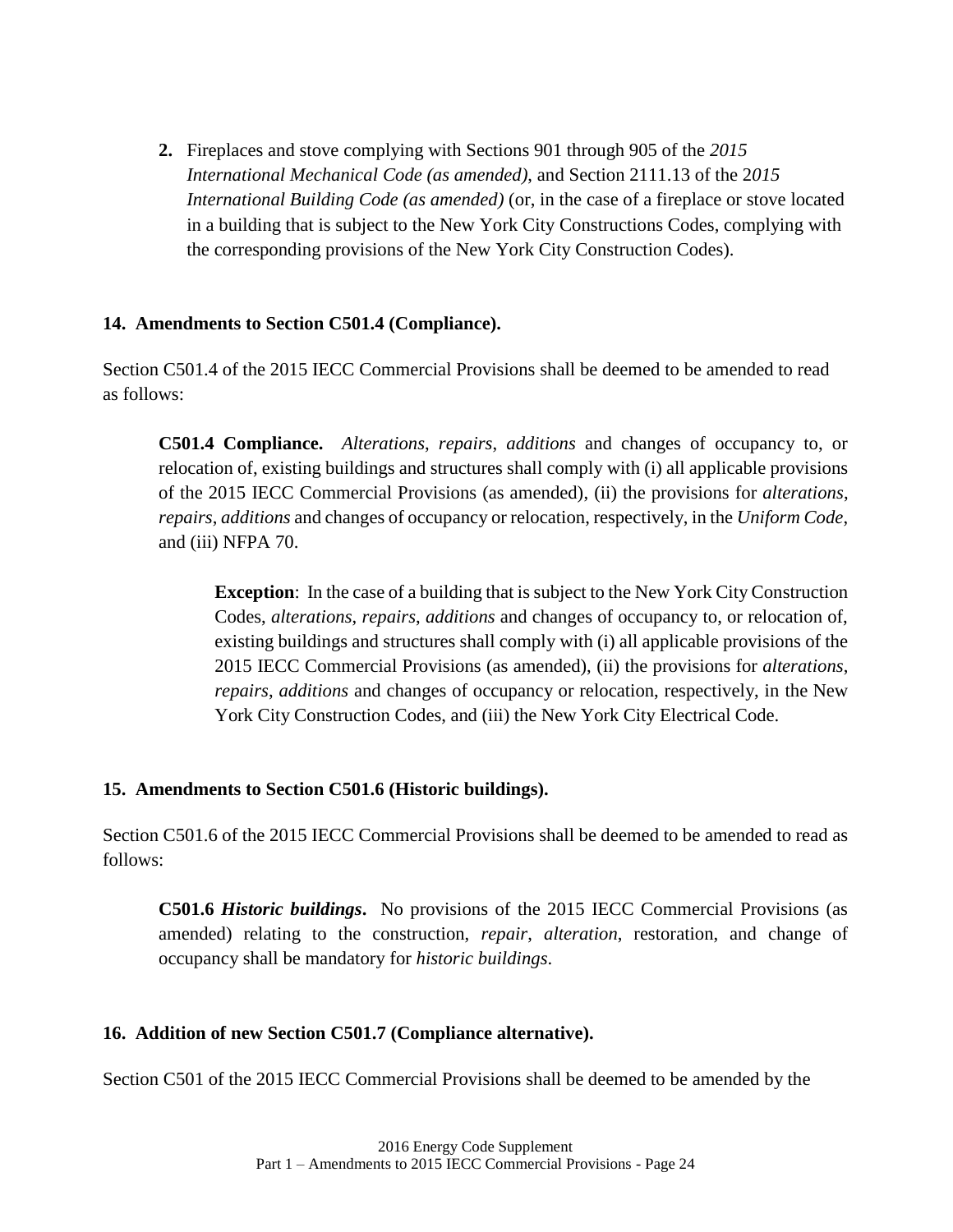addition of a new section C501.7, to read as follows:

**C501.7 Compliance alternative.** *Additions*, *alterations*, *repairs*, and changes of occupancy are permitted to comply with the requirements of *ASHRAE 90.1-2013 (as amended)* in lieu of compliance with the requirements of Sections C502, C503, C504 and C505, as applicable.

### <span id="page-31-0"></span>**17. Amendments to the "ICC" section of Chapter 6 (Referenced Standards).**

The "ICC" portion of Chapter 6 of the 2015 IECC Commercial Provisions shall be deemed to be amended by the addition of (1) an entry for "IRC-15" and (2) two explanatory notes, such new entry and such explanatory notes to read as follows:

| <b>Standard</b> |                                | Referenced in code     |
|-----------------|--------------------------------|------------------------|
| reference       |                                | section number in the  |
| number          | Title                          | 2015 IECC (as amended) |
| $IRC-15$        | International Residential Code | C <sub>201.3</sub>     |

NOTES:

- 1. In the 2015 IECC Commercial Provisions, IBC-15 is referred to as the "*International Building Code,*" IFC-15 is referred to as the "*International Fire Code,*" IFGC-15 is referred to as the "*International Fuel Gas Code,*" IMC-15 is referred to as the "*International Mechanical Code,*" IPC-15 is the "*International Plumbing Code,*" IPMC-15 is referred to as the "*International Property Maintenance Code,*" and IRC-15 is referred to as the "*International Residential Code*."
- <span id="page-31-1"></span>2. For the purposes of applying IBC-15, IFC-15, IFGC-15, IMC-15, IPC-15, IPMC-15, and IRC-15 in New York State, said publications are deemed to be amended in the manner specified in the *2016 Uniform Code Supplement*. References in the 2015 IECC Commercial Provisions to the "*International Building Code,*" the "*International Fire Code,*" the "*International Fuel Gas Code,*" the "*International Mechanical Code,*" the "*International Plumbing Code,*" the "*International Property Maintenance Code,*" and the "*International Residential Code*" shall be deemed to be references to *2015 International Building Code (as amended)*, the *2015 International Fire Code (as amended)*, the *2015 International Fuel Gas Code (as amended),* the *2015 International Mechanical Code (as amended),* the *2015 International Plumbing Code (as amended),* the *2015 International Property Maintenance Code (as amended),* and the *2015 International Residential Code (as amended)*, respectively.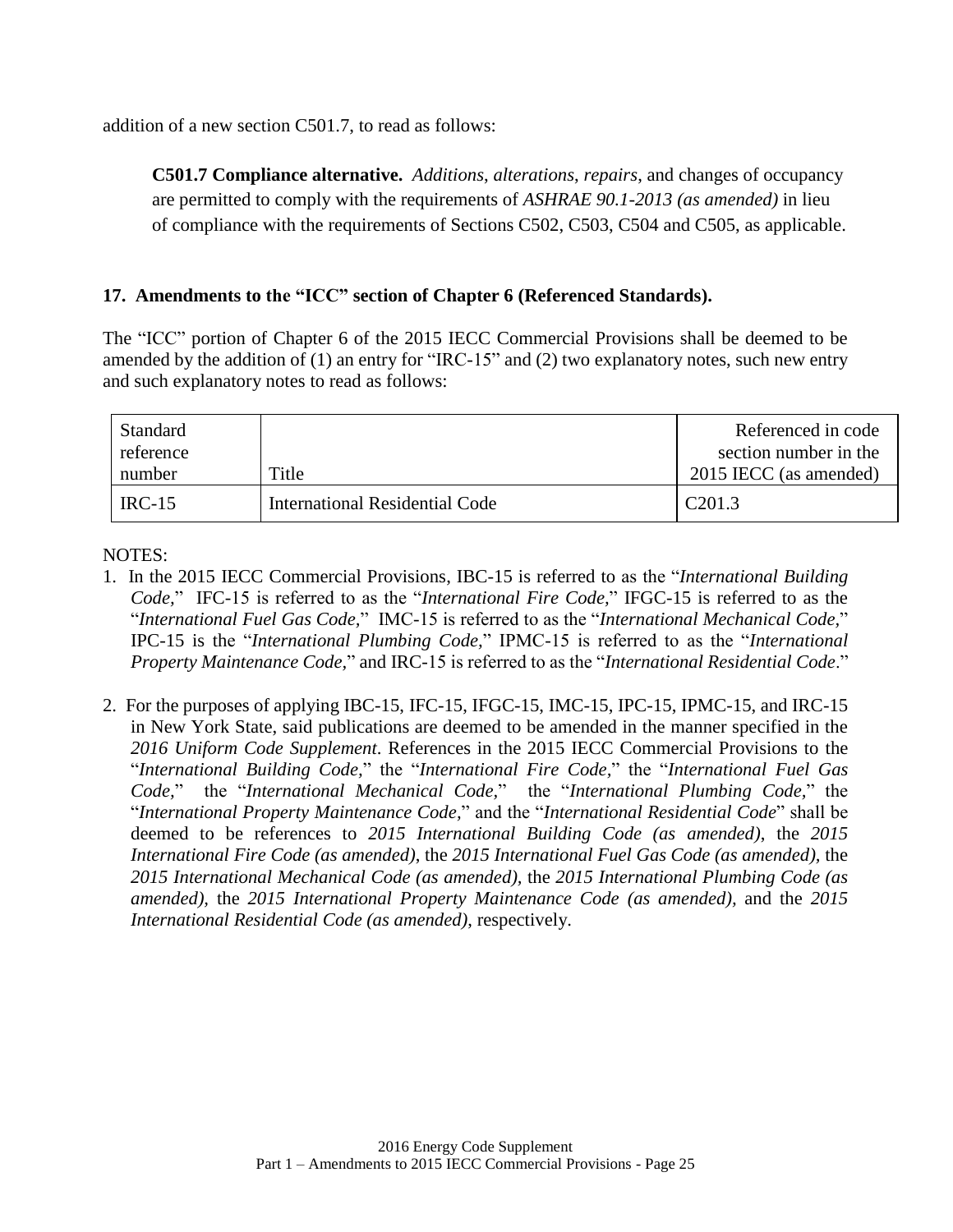# **18. Amendments to the "ASHRAE" section of Chapter 6 (Referenced Standards).**

In the "ASHRAE" section of Chapter 6 of the 2015 IECC Commercial Provisions, the entry for "90.1- 2013" shall be deemed to be amended and a new entry for the "ASHRAE Appendix G Excerpt" shall be deemed to be added, such amended entry and new entry to read as follows:

| Standard<br>reference |                                                                    | Referenced in code<br>section number (as |
|-----------------------|--------------------------------------------------------------------|------------------------------------------|
| number                | Title                                                              | amended)                                 |
| 90.1-2013             | <b>Energy Standard for Buildings Except</b>                        | C <sub>401.2</sub>                       |
|                       | Low-rise Residential Buildings                                     | Table C402.1.3                           |
|                       |                                                                    | Table C402.1.4                           |
|                       | <b>NOTES:</b>                                                      | C <sub>4</sub> 06.2                      |
|                       | 1. 90.1-2013 is published by the American Society of Heating,      | C502.1                                   |
|                       | Refrigerating and Air-Conditioning Engineers, Inc., and is jointly | C503.1                                   |
|                       | sponsored by the Illuminating Engineering Society of North         | C504.1                                   |
|                       | America and the American National Standards Institute.             |                                          |
|                       |                                                                    |                                          |
|                       | 2. 90.1-2013 is referred to in the 2015 IECC Commercial            |                                          |
|                       | Provisions as "ANSI/ASHRAE/IESNA 90.1,"                            |                                          |
|                       | "ANSI/ASHRAE/IESNA," "ANSI/ASHRAE/IES 90.1," or                    |                                          |
|                       | "ASHRAE 90.1."                                                     |                                          |
|                       |                                                                    |                                          |
|                       | 3. For the purposes of applying 90.1-2013 in New York State, 90.1- |                                          |
|                       | 2013 is deemed to be amended in the manner specified in Part 2 of  |                                          |
|                       | the 2016 Energy Code Supplement. References in the 2015 IECC       |                                          |
|                       | Commercial Provisions to "ANSI/ASHRAE/IESNA 90.1,"                 |                                          |
|                       | "ANSI/ASHRAE/IESNA," "ANSI/ASHRAE/IES 90.1," or                    |                                          |
|                       | "ASHRAE 90.1" shall be deemed to be references to ASHRAE           |                                          |
|                       |                                                                    |                                          |
|                       | 90.1-2013 (as amended).                                            |                                          |
| <b>ASHRAE</b>         | Standard 90.1 Appendix G 2013 Performance Rating Method            | Appendix G (as                           |
| Appendix G            | Excerpt from ANSI/ASHRAE/IES Standard 90.1-2013 (I-P),             | amended by Part 2,                       |
| Excerpt -             | publication date 2015                                              | Section 6 of the                         |
| 2015                  |                                                                    | 2016 Energy Code                         |
|                       |                                                                    | Supplement)                              |
|                       |                                                                    |                                          |

### <span id="page-32-0"></span>**19. Unaffected Commercial Provisions.**

The chapters, sections, tables, and other provisions in the 2015 IECC Commercial Provisions that are not deemed to be amended by any one or more of the foregoing paragraphs in this Part 1 of the 2016 Energy Code Supplement are hereafter referred to as the "Unaffected Commercial Provisions." Nothing in this 2016 Energy Code Supplement shall be construed as deleting all or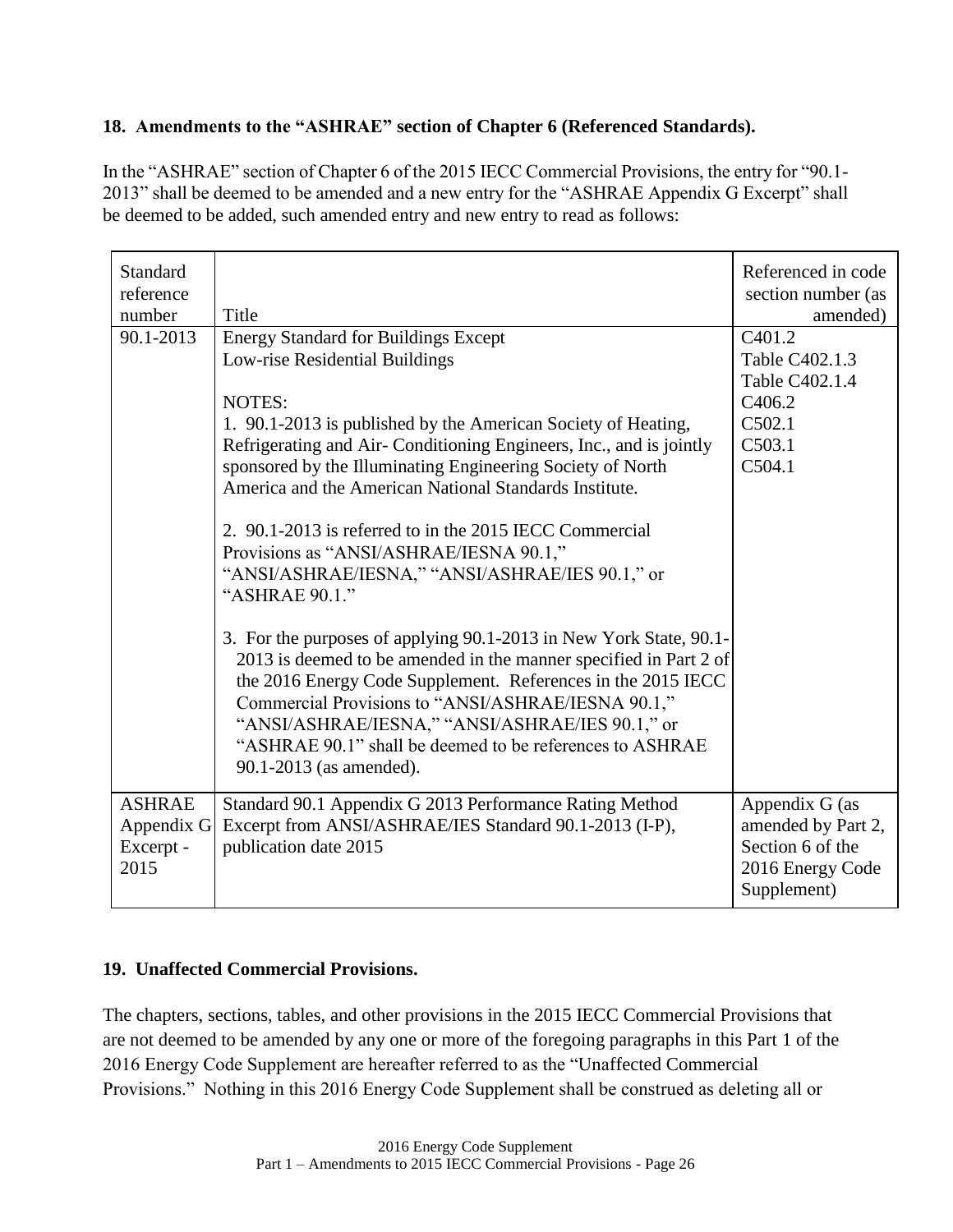any part of any Unaffected Commercial Provision. Each Unaffected Commercial Provision shall continue in full force and effect, and shall be deemed to be part of the "2015 IECC Commercial Provisions (as amended)."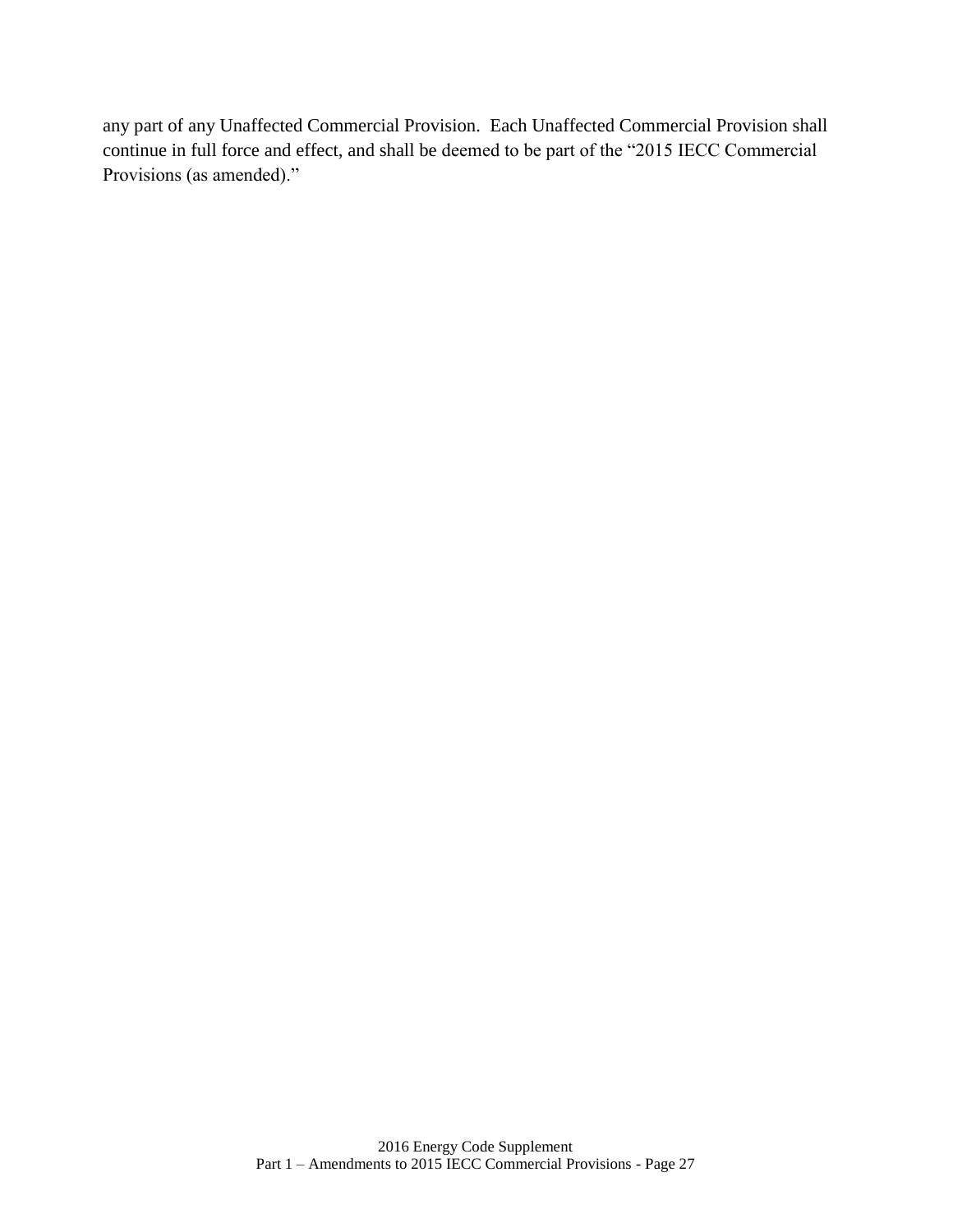# **PART 2 AMENDMENTS TO ASHRAE 90.1-2013**

<span id="page-34-1"></span><span id="page-34-0"></span>For the purposes of applying ASHRAE 90.1-2013 in New York State, ASHRAE 90.1-2013 shall be deemed to be amended in the manner specified in this Part 2 of the 2016 Energy Code Supplement.

### <span id="page-34-2"></span>**1. Amendments to Section 3.2 (Definitions).**

Definitions of the terms "baseline building design", "baseline building performance", "building", "historic," "performance rating method", "rating authority"," regulated energy use" and "unregulated energy use" in section 3.2 of ASHRAE 90.1-2013 shall be deemed to read as follows:

*baseline building design*: a computer representation of a hypothetical design based on the proposed building project. This representation is used as the basis for calculating the baseline building performance for rating above-standard design or when using the performance rating method as an alternative path for minimum standard compliance in accordance with Section 4.2.1.1.

*baseline building performance:* the annual energy cost for a building design intended for use as a baseline for rating above- standard design or when using the performance rating method as an alternative path for minimum standard compliance in accordance with Section 4.2.1.1.

*building*: any structure used or intended for supporting or sheltering any use or occupancy or for affording shelter to persons, animals or property, together with (A) any equipment, mechanical systems, service water heating systems, and electric power and lighting systems located in such structure, and (B) any mechanical systems, service water heating systems, and electric power and lighting systems located on the site where such structure is located and supporting such structure. The term "building" shall include, but shall not be limited to, factory manufactured homes (as defined in section 372(8) of the Executive Law) and mobile homes (as defined in section 372(13) of the Executive Law).

*historic (or historic building):* any building that is (a) listed on the national register of historic places or on the state register of historic places, (b) determined by the commissioner of parks, recreation and historic preservation to be eligible for listing on the state register of historic places, (c) determined by the commissioner of parks, recreation and historic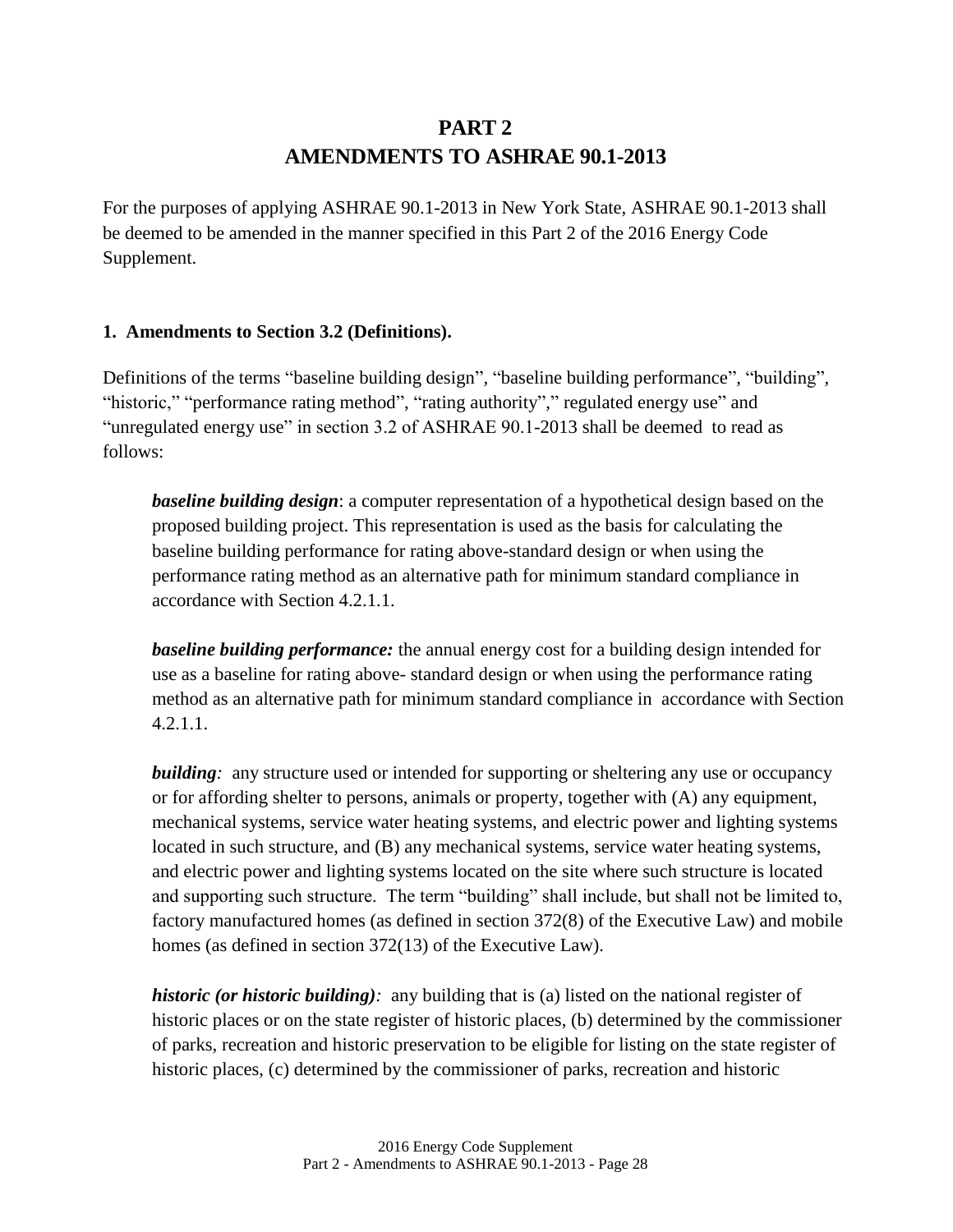preservation to be a contributing building to an historic district that is listed or eligible for listing on the state or national register of historic places, or (d) otherwise defined as an historic building in regulations adopted by the state fire prevention and building code council.

*performance rating method:* a calculation procedure that generates an index of merit for the performance of building designs that substantially exceeds the energy efficiency levels required by this standard or when using the performance rating method as an alternative path for minimum standard compliance in accordance with Section 4.2.1.1.

*rating authority:* the organization or agency that adopts, enforces, or sanctions use of this rating methodology

*regulated energy use:* energy used by building systems and components with requirements prescribed in Sections 5 through 10. This includes energy used for HVAC, lighting, service water heating, motors, transformers, vertical transportation, refrigeration equipment, computer-room cooling equipment, and other building systems, components, and processes with requirements prescribed in Sections 5 through 10.

*unregulated energy use*: energy used by build ng systems and components that is not regulated energy use.

### <span id="page-35-0"></span>**2. Amendment to Section 4.2.1.1 ( New Buildings)**

Section 4.2.1.1 of ASHRAE 90.1-2013 shall be deemed to be amended to add item c to read as follows.

c.. Appendix G. " performance rating method" When using Appendix G, the Performance Cost Index (PCI) shall be less than or equal to the Performance Cost Index Target (PCIt) when calculated in accordance with the following:.

 $PCI_t = (BBUEC = (BPF X BBREC)) / BBP$ Where  $BBUEC =$  baseline building unregulated energy cost  $BBREC = 0$  baseline building regulated energy cost  $BPF =$  building performance factor from Table 4.2.1.1  $BBF =$  baseline building performance

### <span id="page-35-1"></span>**3. Amendments to Section 4.1.2.3 (Alterations of existing buildings).**

Section 4.1.2.3 of ASHRAE 90.1-2013 shall be deemed to be amended to read as follows: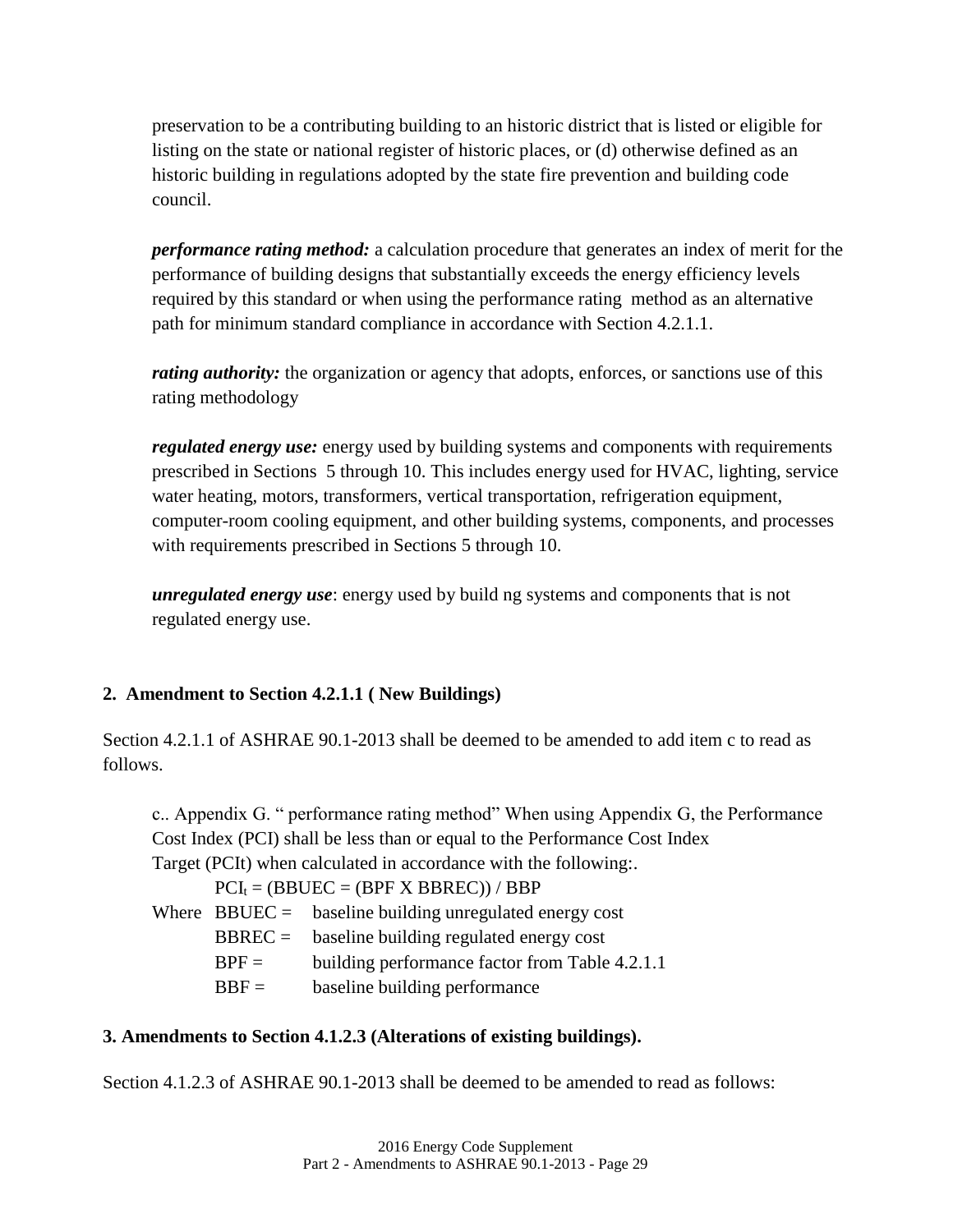**4.2.1.3 Alterations of Existing Buildings.** Alterations of existing buildings shall comply with the provisions of Sections 5, 6, 7, 8, 9, and 10, provided, however, that nothing in this standard shall require compliance with any provision of this standard if such compliance will result in the increase of energy consumption of the building.

### **Exceptions**:

- 1. Historic buildings need not comply with these requirements.
- 2. Where one or more components of an existing building or portions thereof are being replaced, the annual energy consumption of the comprehensive design shall not be greater than the annual energy consumption of a substantially identical design, using the same energy types, in which compliance with the applicable requirements of Sections 5, 6, 7, 8, 9, and 10, as provided in Section 4.2.1.2,1, is verified by a *registered design professional* by the use of any calculation methods acceptable to the *code official*. Historic buildings need not comply with these requirements.

# <span id="page-36-0"></span>**4. Amendment to Table 6.8.1-9 (Electrically Operated VRF Air Conditioners)**

Table 6.8.1-9 in ASHRAE 90.1-2013 shall be deemed to be amended to read as follows:

| Equipment<br><b>Type</b> | <b>Size Category</b>    | <b>Heating Section</b><br><b>Type</b> | Subcategory or<br><b>Rating</b><br><b>Condition</b> | <b>Minimum</b><br><b>Efficiency</b> | <b>Test</b><br><b>Procedure</b> |
|--------------------------|-------------------------|---------------------------------------|-----------------------------------------------------|-------------------------------------|---------------------------------|
|                          | $<$ 65,000 Btu/h        | All                                   | VRF multisplit<br>system                            | 13 SEER                             |                                 |
|                          | $\geq 65,000$ Btu/h and | Electric                              | VRF multisplit                                      | 11.2 EER, 12.5                      |                                 |
|                          | $<$ 135,000 Btu/h       | resistance                            | system                                              | <b>IEER</b>                         |                                 |
| VRF air                  |                         | (or none)                             |                                                     |                                     |                                 |
| conditioners,            | $≥135,000$ Btu/h        | Electric                              | VRF multisplit                                      | 11.0 EER, 12.3                      | <b>AHRI</b> 1230                |
| air cooled               | and $<$ 240,000         | resistance                            | system                                              | <b>IEER</b>                         |                                 |
|                          | Btu/h                   | (or none)                             |                                                     |                                     |                                 |
|                          | $≥$ 240,000 Btu/h       | Electric                              | VRF multisplit                                      | 10.0 EER, 11.1                      |                                 |
|                          |                         | resistance                            | system                                              | <b>IEER</b>                         |                                 |
|                          |                         | (or none)                             |                                                     |                                     |                                 |

**Table 6.8.1-9 Electrically Operated Variable-Refrigerant-Flow air Conditioners – Minimum Efficiency Requirements**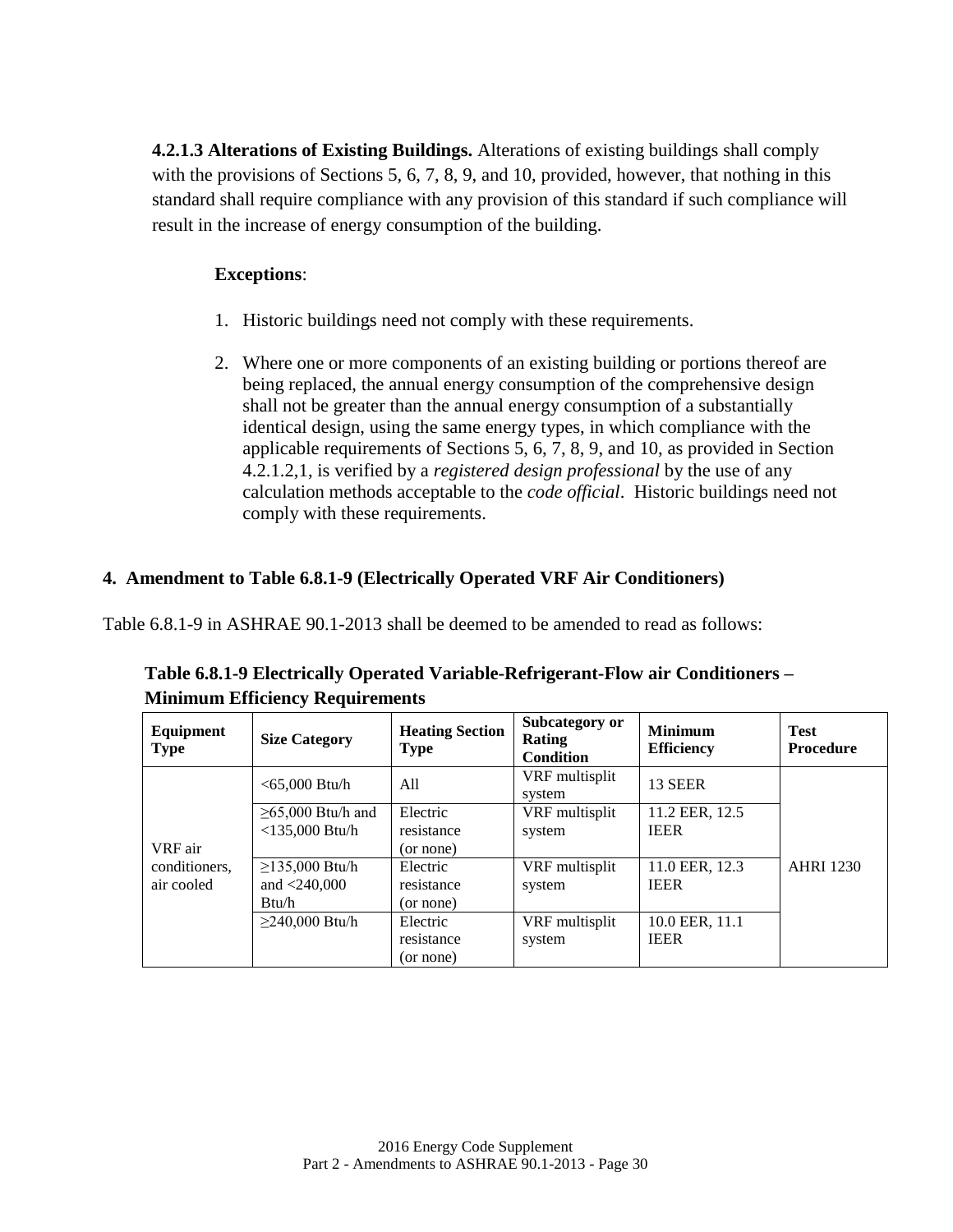### <span id="page-37-0"></span>**5. Amendment to Section 8.41 (Voltage drop of feeders and branch circuits)**

Section 8.41 of ASHRAE 90.1-2013 shall be amended to read as follows:

Sec. 8.4.1 Voltage Drop. The conductors for feeders and branch circuits combined shall be sized for a maximum of 5% voltage drop total.

### <span id="page-37-1"></span>**6. Amendment to Appendix G**

Appendix G in ASHRAE 90.1-2013 shall be deemed to be deleted and replaced by the revised version of Appendix G set forth in the publication entitled "Standard 90.1 Appendix G 2013 Performance Rating Method Excerpt from ANSI/ASHRAE/IES Standard 90.1-2013 (I-P)" published by American Society of Heating, Refrigerating and Air-Conditioning Engineers, Inc., publication date 2015 (the "ASHRAE Appendix G Excerpt").

### <span id="page-37-2"></span>**7. Unaffected ASHRAE 90.1-2103 Provisions.**

The chapters, sections, tables, and other provisions in ASHRAE 90.1-2013 that are not deemed to be amended by any one or more of the foregoing paragraphs in this Part 2 of the 2016 Energy Code Supplement are hereafter referred to as the "Unaffected ASHRAE 90.1-2013 Provisions." Nothing in this 2016 Energy Code Supplement shall be construed as deleting all or any part of any Unaffected ASHRAE-90.1-2013 Provision. Each Unaffected ASHRAE 90.1-2013 Provision shall continue in full force and effect, and shall be deemed to be part of "ASHRAE 90.1-2013 (as amended)."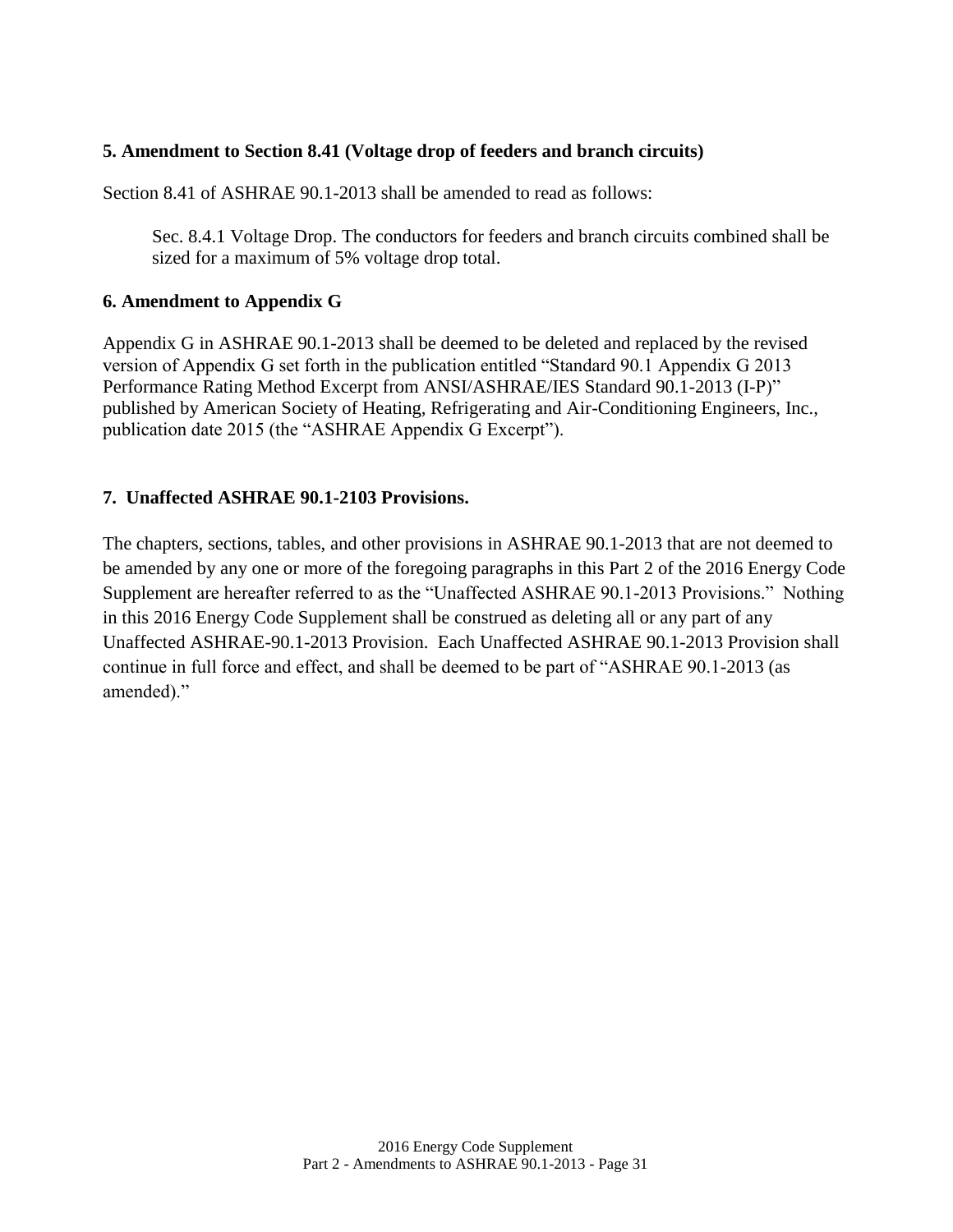# <span id="page-38-1"></span><span id="page-38-0"></span>**PART 3 AMENDMENTS TO THE 2015 IECC RESIDENTIAL PROVISIONS**

For the purposes of applying the 2015 IECC Residential Provisions in New York State, the 2015 IECC Residential Provisions shall be deemed to be amended in the manner specified in this Part 3 of the 2016 Energy Code Supplement.

### <span id="page-38-2"></span>**1. References in the 2015 IECC Residential Provisions to "this code."**

Each reference in the 2015 IECC Residential Provisions to "this code" shall be deemed to be a reference to the 2015 IECC Residential Provisions (as amended).<sup>6</sup>

# <span id="page-38-3"></span>**2. References in the 2015 IECC Residential Provisions to Sections or Tables.**

Each reference in the 2015 IECC Residential Provisions to a Section or Table in the 2015 IECC Residential Provisions shall be deemed to be a reference to such Section or Table in the 2015 IECC Residential Provisions (as amended).

 $\overline{\phantom{a}}$ 

<sup>6</sup> The term "2015 IECC Residential Provisions (as amended)" means the 2015 IECC Residential Provisions, as said provisions are deemed to be amended by this Part 3 of the 2016 Energy Code Supplement.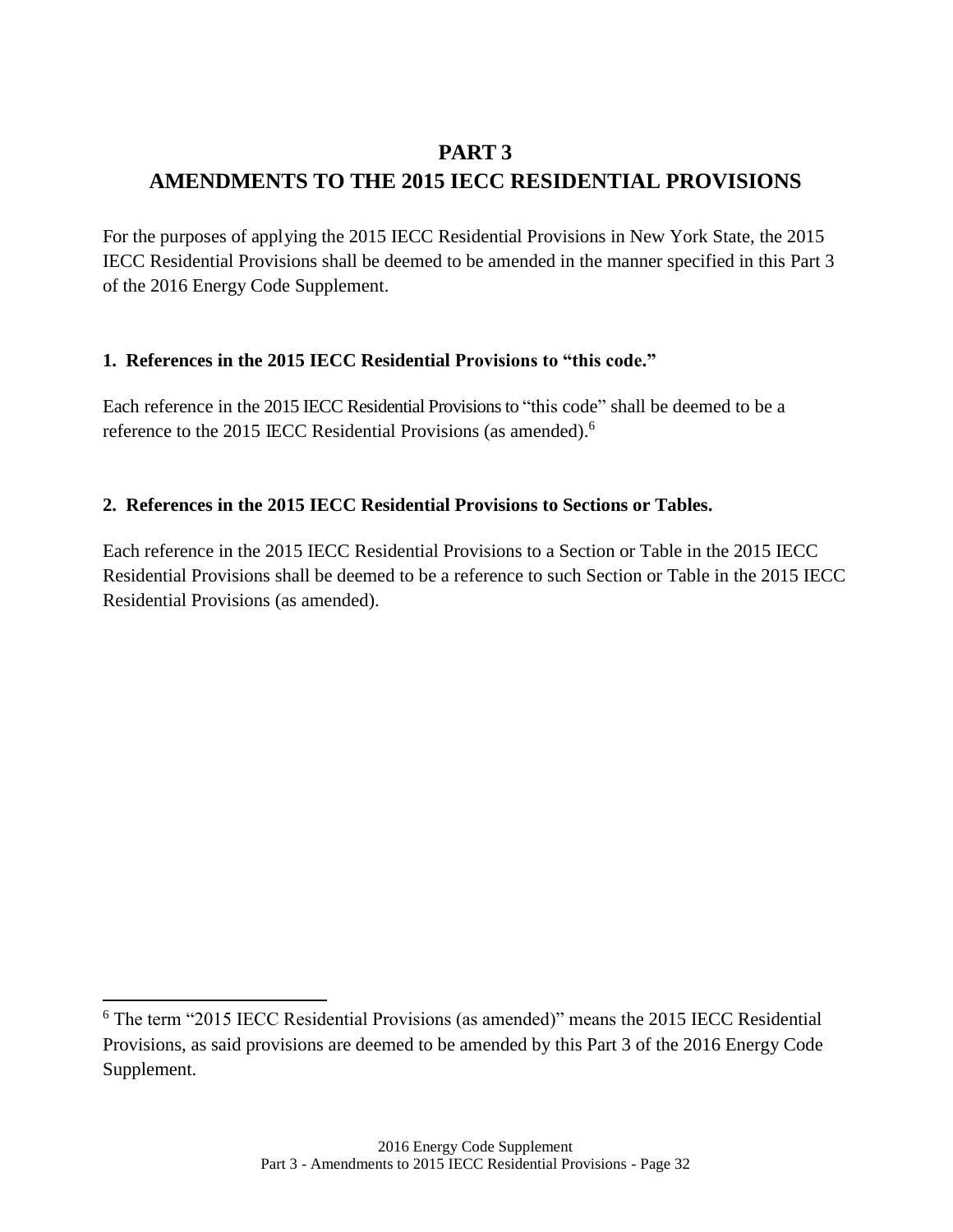### <span id="page-39-0"></span>**3. Amendment and Restatement of Chapter 1 [RE] of the 2015 IECC Residential Provisions**

Chapter 1 [RE] of the 2015 IECC Residential Provisions shall be deemed to be amended and restated in its entirety to read as follows:

# **CHAPTER 1 [RE] SCOPE AND ADMINISTRATION**

# **SECTION R101 SCOPE AND GENERAL REQUIREMENTS**

### **R101.1 General.**

**R101.1.1 Introduction.** The New York State Energy Conservation Construction Code promulgated pursuant to Article 11 of the Energy Law (hereinafter referred to as the "Energy Code") is contained in Title 19 of the New York Codes, Rules and Regulations (NYCRR), Part 1240, and in the publications incorporated by reference in 19 NYCRR Part 1240. The publications incorporated by reference in 19 NYCRR Part 1240 include:

- the publication entitled "2015 International Energy Conservation Code" (Second Printing: May 2015) published by International Code Council, Inc. (hereinafter referred to as the "2015 IECC");
- the publication entitled "ANSI/ ASHRAE / IES Standard 90.1-2013, Energy Standard for Buildings Except Low-Rise Residential Buildings" (July 2014 Printing), published by American Society of Heating, Refrigeration and Air-Conditioning Engineers, Inc. (hereinafter referred to as "ASHRAE 90.1-2013");
- the publication entitled "2016 Supplement to the New York State Energy Conservation Construction Code" (Publication Date: March, 2016) published by the New York State Department of State (hereinafter referred to as the "2016 Energy Code Supplement"); and
- the other referenced codes standards mentioned and/or referred to in 19 NYCRR Part 1240.

The 2015 IECC includes two sets of provisions: the "IECC – Commercial Provisions" and the "IECC – Residential Provisions." The "IECC – Commercial Provisions," as they appear in the 2015 IECC, are hereinafter referred to as the "2015 IECC Commercial Provisions." The "IECC – Residential Provisions," as they appear in the 2015 IECC, are hereinafter referred to as the "2015 IECC Residential Provisions."

For the purposes of applying the 2015 IECC Commercial Provisions, ASHRAE 90.1-2013, and the 2015 IECC Residential Provisions in New York State: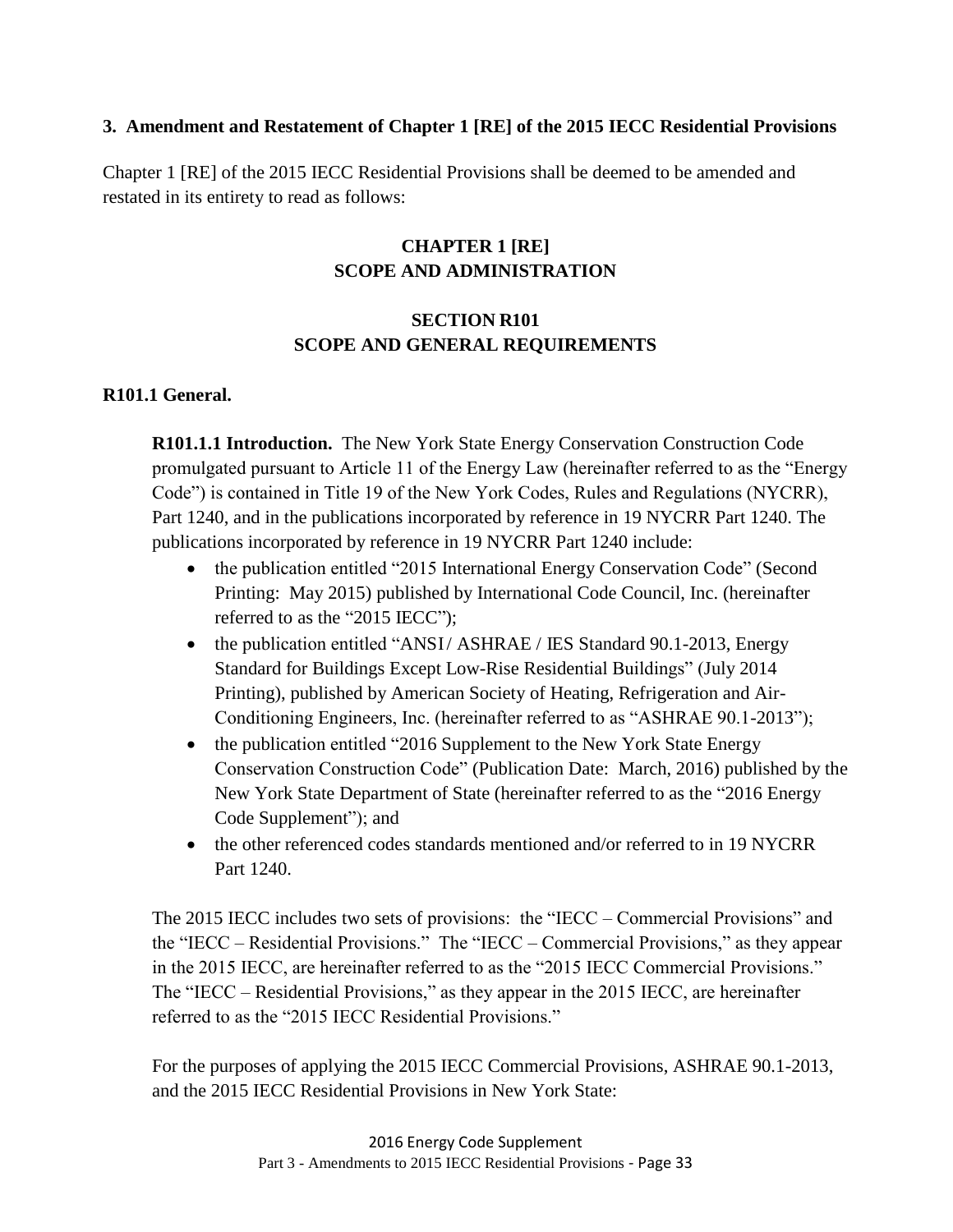- the 2015 IECC Commercial Provisions shall be deemed to be amended in the manner provided in Part 1 of the 2016 Energy Code Supplement;
- ASHRAE 90.1-2013 shall be deemed to be amended in the manner provided in Part 2 of the 2016 Energy Code Supplement; and
- the 2015 IECC Residential Provisions shall be deemed to be amended in the manner provided in Part 3 of the 2015 IECC Energy Code Supplement.

### **R101.1.2 Titles.**

**2015 IECC Commercial Provisions.** The 2015 IECC Commercial Provisions, as they appear in the 2015 IECC, are referred to in the 2016 Energy Code Supplement as the "2015 IECC Commercial Provisions."

**2015 IECC Commercial Provisions (as amended).** The 2015 IECC Commercial Provisions, as amended by Part 1 of the 2016 Energy Code Supplement, are referred to in the 2016 Energy Code Supplement as the "2015 IECC Commercial Provisions (as amended)."

**ASHRAE 90.1-2013 (as amended).** ASHRAE 90.1-2013, as amended by Part 2 of the 2016 Energy Code Supplement, is referred to in the 2016 Energy Code Supplement as "ASHRAE 90.1-2013 (as amended)."

**2015 IECC Residential Provisions.** The 2015 IECC Residential Provisions, as they appear in the 2015 IECC, are referred to in the 2016 Energy Code Supplement as the "2015 IECC Residential Provisions."

**2015 IECC Residential Provisions (as amended).** The 2015 IECC Residential Provisions, as amended by Part 3 of the 2016 Energy Code Supplement, are referred to in the 2016 Energy Code Supplement as the "2015 IECC Residential Provisions (as amended)."

**References in the 2015 IECC Residential Provisions to "this code."** Each reference in the 2015 IECC Residential Provisions to "this code" shall be deemed to be a reference to the 2015 IECC Residential Provisions (as amended).

**References in the 2015 IECC Residential Provisions to Sections and Tables.**  Each reference in the 2015 IECC Residential Provisions to a Section or Table in the 2015 IECC Residential Provisions shall be deemed to be a reference to such Section or Table in the 2015 IECC Residential Provisions (as amended).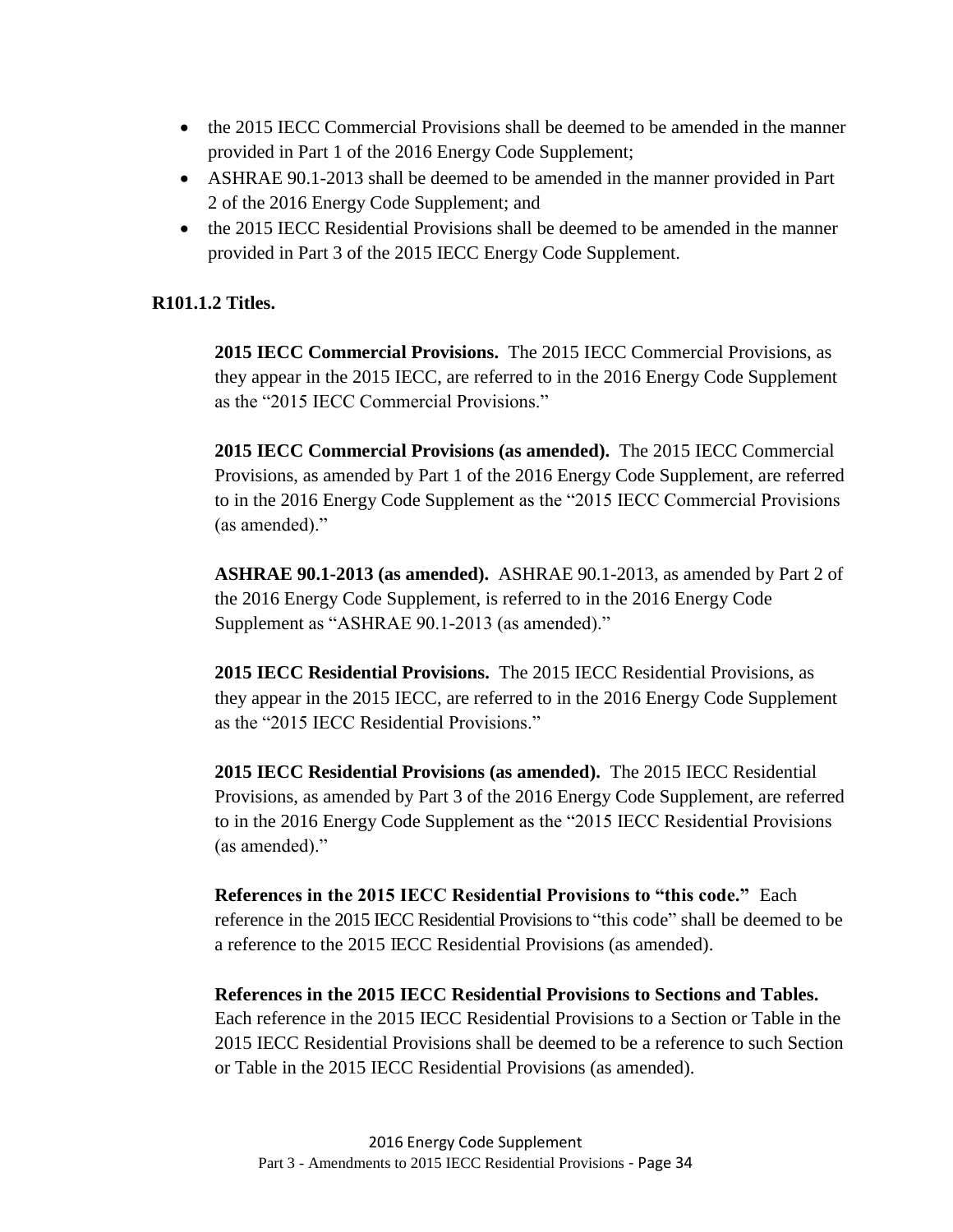**R101.1.3 Administration and enforcement**. The *Energy Code* shall be administered and enforced in accordance with the strictest of:

- (i) the requirements of the code enforcement program established by the governmental unit or agency responsible for administration and enforcement of the *Energy Code* with respect to the building in question,
- (ii) the minimum requirements established by the regulations adopted by the Department of State pursuant to section 381(1) of the New York State Executive Law, or
- (iii)the requirements set forth in this Chapter 1 [RE] and, as applicable, in Chapter 1 [CE] of the 2015 IECC Commercial Provisions (as amended).

**R101.2 Scope**. The 2015 IECC Residential Provisions (as amended) apply to *residential buildings*, the sites on which *residential buildings* are located, and building systems and equipment in *residential buildings*.

**R101.3 Intent**. The 2015 IECC Residential Provisions (as amended) shall regulate the design and construction of new *residential buildings;* additions to, alterations of, and/or renovations of existing *residential buildings*; and additions to, alterations of, and/or renovations of building systems in existing *residential buildings* for the use and conservation of energy over the life of each such *residential building*. The 2015 IECC Residential Provisions (as amended) are intended to provide flexibility to permit the use of innovative approaches and techniques to achieve the objectives set forth in the preceding sentence. The 2015 IECC Residential Provisions (as amended) are not intended to abridge safety, health or environmental requirements contained in other applicable statutes, laws, rules, regulations, codes or ordinances.

Nothing in this section R101.3, or in any other provision in this Chapter 1 [RE] of the 2015 IECC Residential Provisions (as amended), or in any other provision of the 2015 IECC Residential Provisions (as amended), shall be construed as permitting any *code official*, or any governmental unit or agency charged with the administration and enforcement of the *Energy Code*, to waive, vary, modify or otherwise alter any standard or requirement of the 2015 IECC Residential Provisions (as amended) or any other standard or requirement of the *Energy Code*. Standards or requirements of the *Energy Code* may be varied or modified only pursuant to Section 11-106 of the New York State Energy Law.

**R101.4 Applicability**. Where, in any specific case, different sections of the 2015 IECC Residential Provisions (as amended) specify different materials, methods of construction or other requirements, the most restrictive shall govern. Where there is a conflict between a general requirement and a specific requirement, the specific requirement shall govern.

**R101.4.1 Mixed occupancy.** Where a building includes both *residential* and *commercial*  occupancies, (1) each occupancy shall be separately considered; (2) each *residential*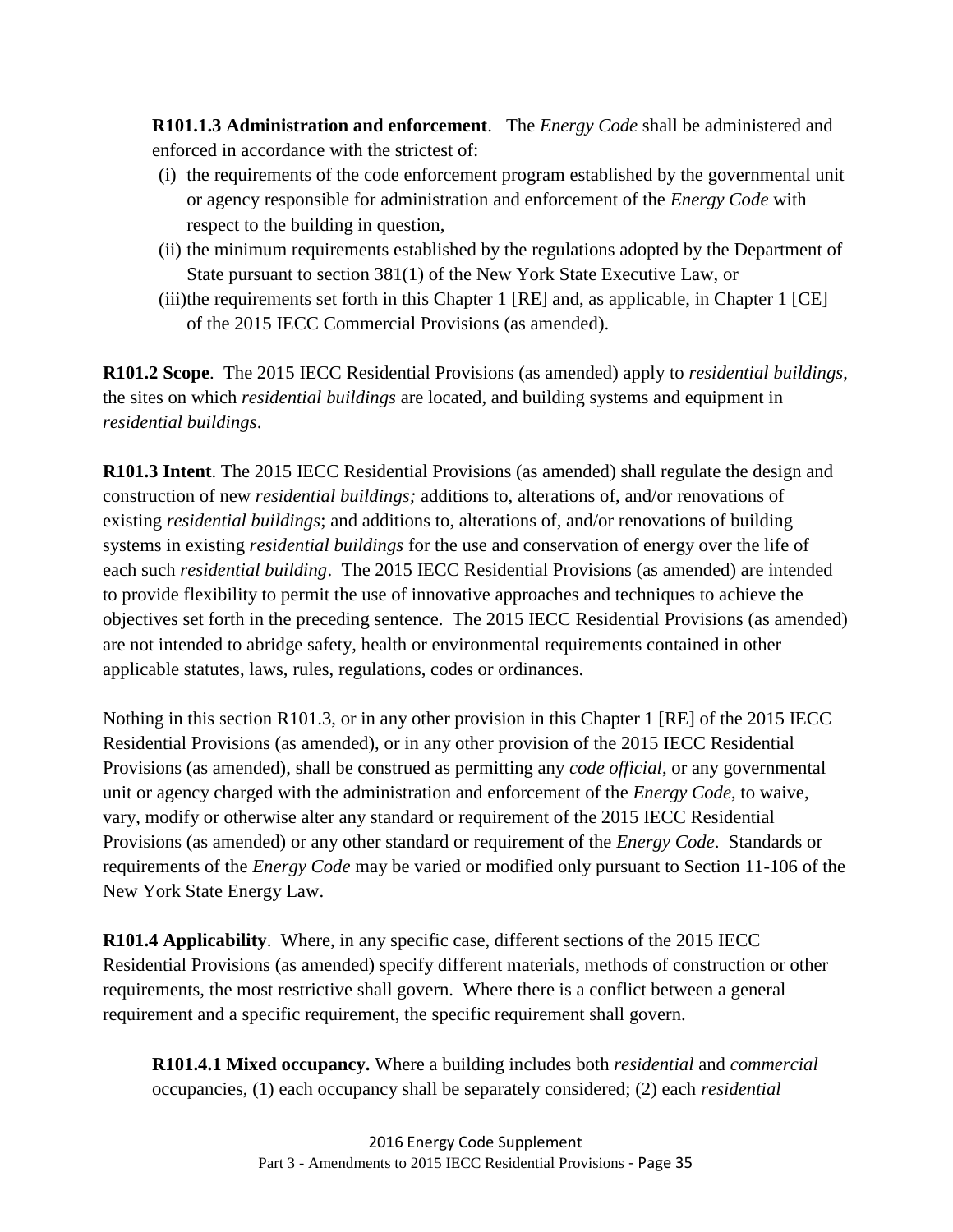occupancy shall meet the applicable provisions of the 2015 IECC Residential Provisions (as amended); and (3) each *commercial* occupancy shall meet the applicable provisions of the 2015 IECC Commercial Provisions (as amended), or, to the extent permitted by the 2015 IECC Commercial Provisions (as amended), the applicable provisions of ASHRAE 90.1- 2013 (as amended).

**R101.5 Compliance.** *Residential buildings* shall meet the 2015 IECC Residential Provisions (as amended). *Commercial buildings* shall meet the 2015 IECC Commercial Provisions (as amended). To the extent permitted by the 2015 IECC Commercial Provisions (as amended), *commercial buildings* may comply with ASHRAE 90.1-2013 (as amended) in lieu of complying with the 2015 IECC Commercial Provisions (as amended).

**R101.5.1 Compliance software.** Compliance with the 2015 IECC Residential Provisions (as amended) can be demonstrated through the use of:

- (1) computer software that is developed by the United States Department of Energy (such as REScheck) specifically for the 2015 IECC Residential Provisions (as amended), or
- (2) other software that shall have been expressly approved in writing by the New York Secretary of State as acceptable for demonstrating compliance with the 2015 IECC Residential Provisions (as amended).

Software programs used to demonstrate compliance must indicate compliance with the 2015 IECC Residential Provisions (as amended), and must reflect the actual requirements of the 2015 IECC Residential Provisions (as amended).

**R101.5.1.1 Mandatory provisions.** The use of the software approach to demonstrate compliance does not excuse compliance with any mandatory provision of the 2015 IECC Residential Provisions (as amended). When using the software approach to demonstrate compliance with the provisions of the 2015 IECC Residential Provisions (as amended), compliance with all applicable mandatory provisions of the 2015 IECC Residential Provisions (as amended) will still be required.

### **R101.6 Statutory limitations and exemptions.**

**R101.6.1.** In the event of an addition to or alteration of an existing *building* or *building system*, the *Energy Code* shall not be interpreted to require any unaltered portion of such existing *building* or *building system* to comply with the *Energy Code*.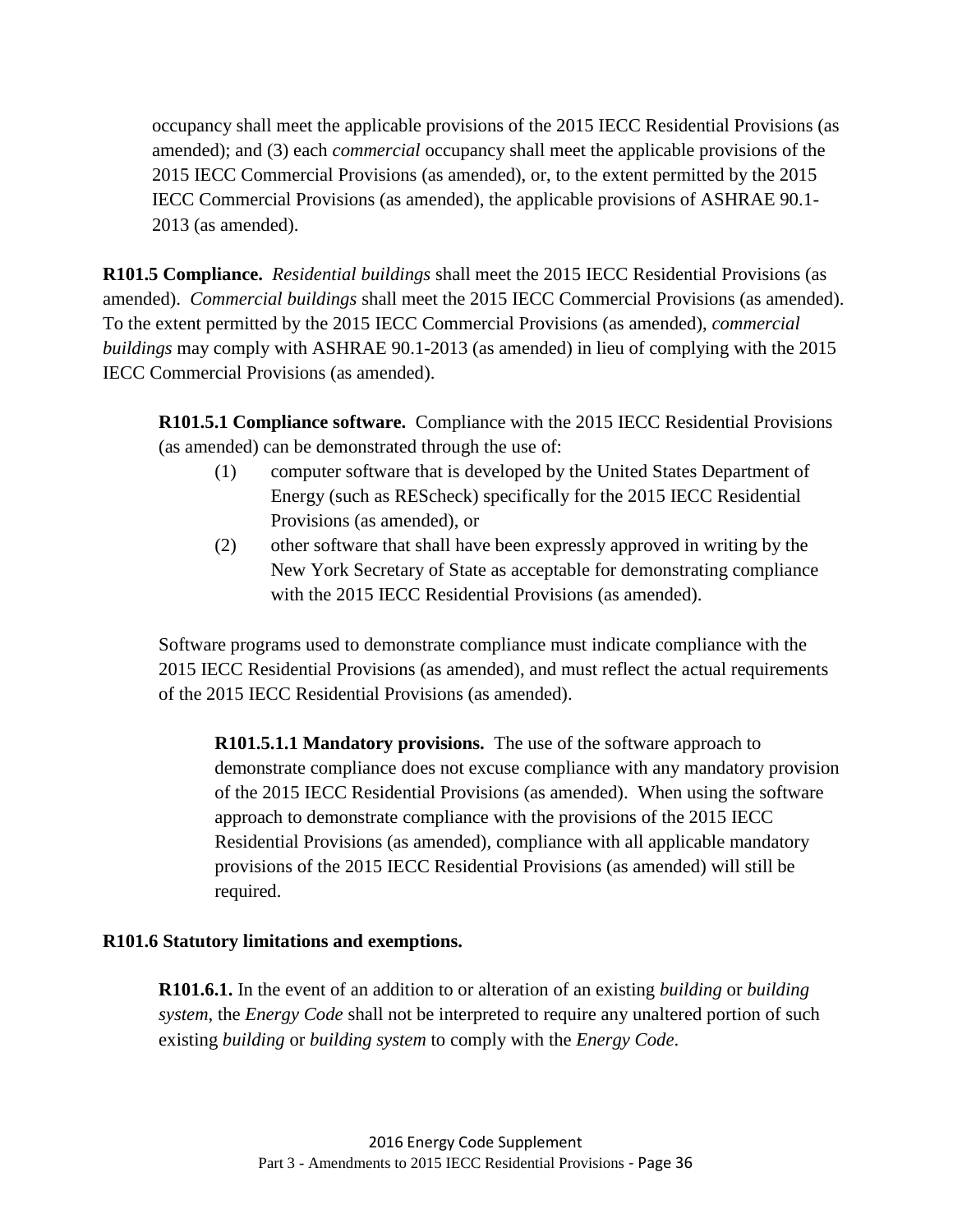**R101.6.2.** The *Energy Code* shall not apply to any of the following, provided that the energy use of the building is not increased: (1) storm windows installed over existing fenestration; (2) glass only replacements in an existing sash and frame; (3) existing ceiling, wall or floor cavities exposed during construction provided that these cavities are filled with insulation; (4) construction where the existing roof, wall or floor cavity is not exposed; (5) reroofing for roofs where neither the sheathing nor the insulation is exposed; roofs without insulation in the cavity and where the sheathing or insulation is exposed during reroofing shall be insulated either above or below the sheathing; (6) replacement of existing doors that separate conditioned space from the exterior shall not require the installation of a vestibule or revolving door, provided, however, that an existing vestibule that separates such conditioned space from the exterior shall not be removed; (7) alterations that replace less than fifty percent of the luminaires in a space, provided that such alterations do not increase the installed interior lighting power; or (8) alterations that replace only the bulb and ballast within the existing luminaires in a space provided that the alteration does not increase the installed interior lighting power.

**R101.6.3.** *Historic buildings* are exempt from the *Energy Code*.

# **SECTION R102 ALTERNATEMATERIALS, METHODS OF CONSTRUCTION, DESIGN OR INSULATING SYSTEMS**

**R102.1 General**. The 2015 IECC Residential Provisions (as amended) are not intended to prevent the use of any material, method of construction, design or insulating system not specifically prescribed in the 2015 IECC Residential Provisions (as amended), provided that such method of construction, design or insulating system has been *approved* by the *code official* as (1) meeting the intent of the 2015 IECC Residential Provisions (as amended) and (2) achieving energy savings that is equivalent or greater than that which would be achieved by the prescribed method of construction, design or insulating system.

Nothing in this section R102.1, or in any other provision in this Chapter 1 [RE] of the 2015 IECC Residential Provisions (as amended), or in any other provision of the 2015 IECC Residential Provisions (as amended), shall be construed shall be construed as permitting any *code official*, or any governmental unit or agency charged with the administration and enforcement of the *Energy Code*, to waive, vary, modify or otherwise alter any standard or requirement of the 2015 IECC Residential Provisions (as amended) or any other standard or requirement of the *Energy Code*. Standards or requirements of the *Energy Code* may be varied or modified only pursuant to Section 11-106 of the New York State Energy Law.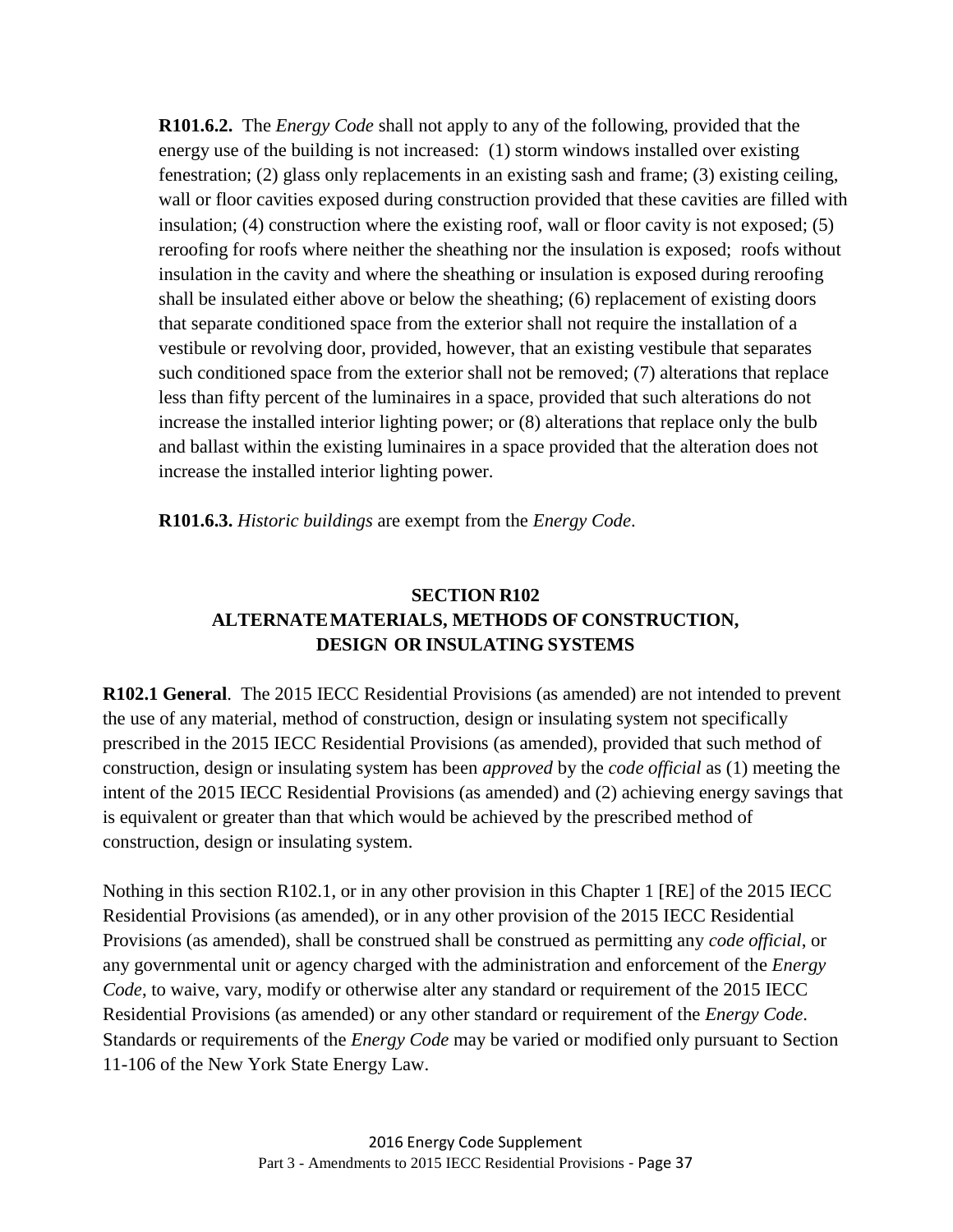# **SECTION R103 CONSTRUCTION DOCUMENTS**

**NOTE:** Requirements relating to the construction documents that must be provided with an application for a building permit or construction permit shall be the strictest of:

- (i) the requirements of the code enforcement program established by the governmental unit or agency responsible for administration and enforcement of the *Energy Code* with respect to the building in question,
- (ii) the minimum requirements established by the regulations adopted by the Department of State pursuant to section 381(1) of the New York State Executive Law, or
- (iii) the requirements set forth in this Section R103 and, as applicable, the requirements set forth in Section C103 of the 2015 IECC Commercial Provisions (as amended).

**R103.1 General.** Construction documents and other supporting data shall be submitted in one or more sets with each application for a permit. The construction documents shall be prepared by a *registered design professional* as required by the New York State Education Law Articles 145 and 147.

**Exception:** Where construction documents are not required to be prepared by a *registered design professional* in accordance with New York State Education Law Articles 145 and 147, the *code official* is authorized to waive the requirements for construction documents or other supporting data if the *code official* determines they are not necessary to confirm compliance with this code.

**R103.2 Information on construction documents.** Construction documents shall be drawn to scale upon suitable material. Electronic media documents are permitted to be submitted where *approved*  by the *code official*. Construction documents shall be of sufficient clarity to indicate the location, nature and extent of the work proposed, and shall show in sufficient detail pertinent data and features of the building, systems and equipment as herein governed. Details shall include, but are not limited to, the following as applicable:

- 1. Insulation materials and their *R*-values.
- 2. Fenestration *U*-factor and solar heat gain coefficient (SHGC).
- 3. Area-weighted *U*-factor and solar heat gain coefficient (SHGC) calculations.
- 4. Mechanical system design criteria.
- 5. Mechanical and service water heating system and equipment types, sizes and efficiencies.
- 6. Equipment and system controls.
- 7. Duct sealing, duct and pipe insulation and location.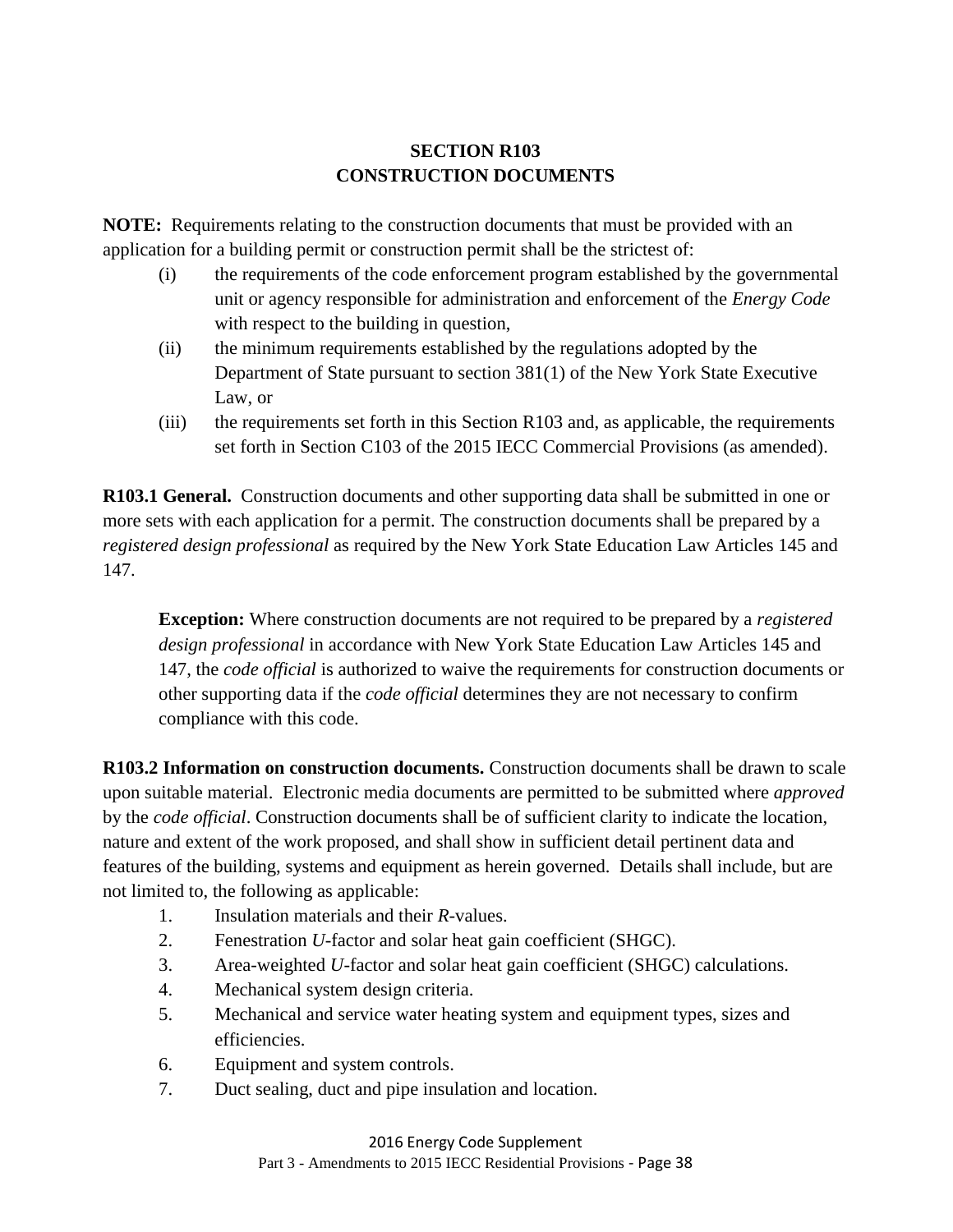8. Air sealing details

**R103.2.1 Building thermal envelope depiction.** The *building's thermal envelope* shall be represented on the construction drawings.

**R103.2.2 Written statement.** When plans or specifications bear the seal and signature of a *registered design professional*, such *registered design professional* shall also include a written statement that to the best of his or her knowledge, belief and professional judgment, such plans or specifications are in compliance with the *Energy Code*.

**R103.3. Examination of documents.** The *code official* shall examine or cause to be examined the accompanying construction documents and shall ascertain whether the construction indicated and described is in accordance with the requirements of the *Energy Code* and other pertinent laws or ordinances. The *code official* is authorized to utilize a *registered design professional*, or other *approved* entity not affiliated with the design or construction of the *building* in question, in conducting the review of the plans and specifications for compliance with the *Energy Code*.

**R103.3.1 Approval of construction documents.** When the *code official* issues a permit where construction documents are required, the construction documents shall be endorsed in writing and stamped "Reviewed for Energy Code Compliance." Such *approved*  construction documents shall not be changed, modified or altered without authorization from the *code official*. Work shall be done in accordance with the *approved* construction documents.

One set of construction documents so reviewed shall be retained by the *code official*. The other set shall be returned to the applicant, kept at the site of work and shall be open to inspection by the *code official* or a duly authorized representative.

**R103.3.2 Previous approvals.** The 2015 IECC Residential Provisions (as amended) shall not require changes in the construction documents, construction or designated occupancy of a structure for which a lawful permit was issued prior to the effective date of the rule making the 2015 IECC Residential Provisions (as amended) part of the *Energy Code*, provided that construction pursuant to such permit is commenced in good faith within 180 days after such effective date and is thereafter diligently pursued through completion.

**R103.3.3 Phased approval.** The *code official* shall have the authority to issue a permit for the construction of part of an energy conservation system before the construction documents for the entire system have been submitted or *approved*, provided adequate information and detailed statements have been filed complying with all pertinent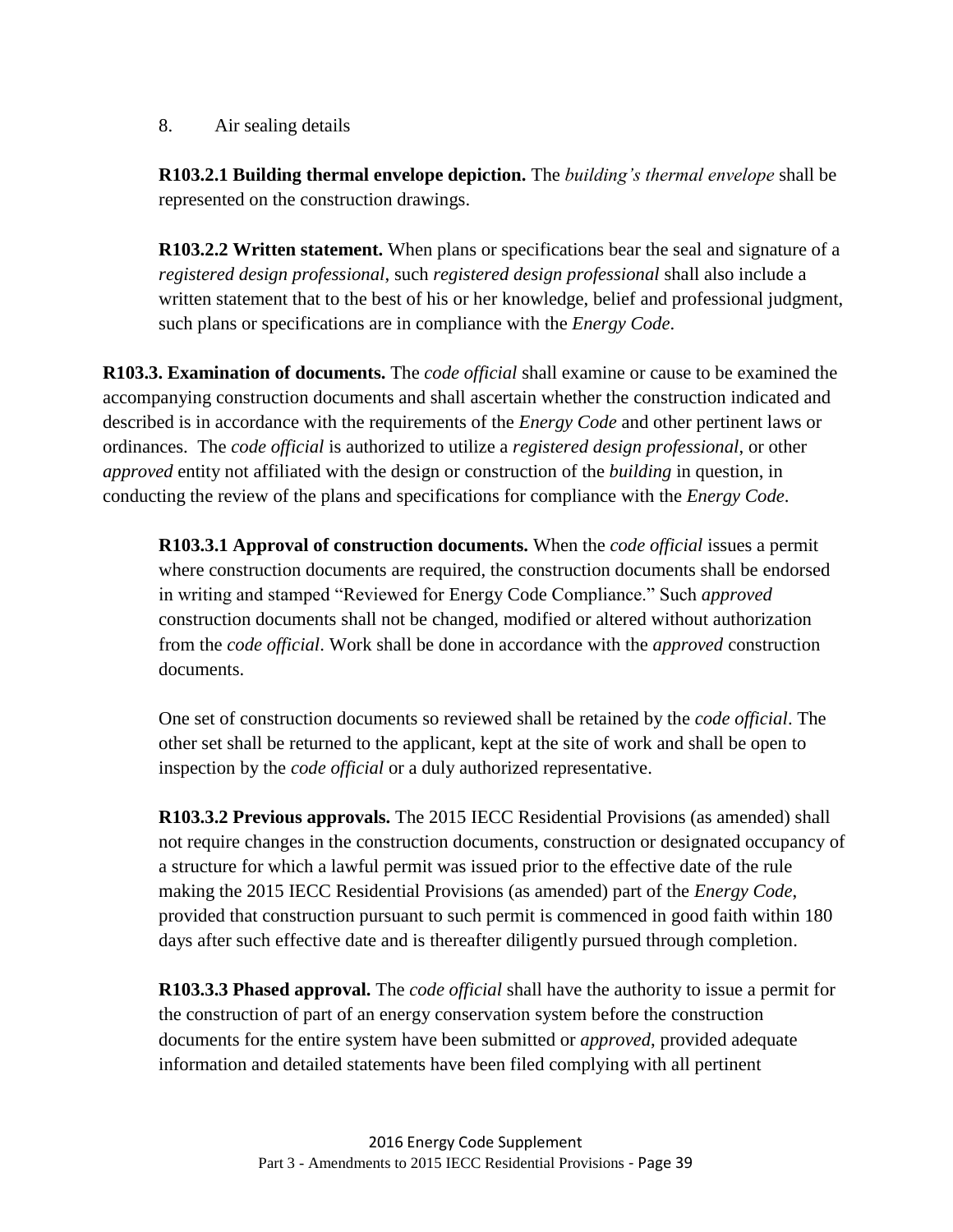requirements of the *Energy Code*. The holders of such permit shall proceed at their own risk without assurance that the permit for the entire energy conservation system will be granted.

**R103.4 Amended construction documents.** Changes made during construction that are not in compliance with the *approved* construction documents shall be resubmitted for approval as an amended set of construction documents.

**R103.5 Retention of construction documents.** One set of *approved* construction documents shall be retained by the *code official* for a period of not less than seven years from the date of the demolition and removal of the building.

# **SECTION R104 INSPECTIONS**

**NOTE:** Requirements relating to inspections of work shall be the strictest of:

- (i) the requirements of the code enforcement program established by the governmental unit or agency responsible for administration and enforcement of the *Energy Code* with respect to the building in question,
- (ii) the minimum requirements established by the regulations adopted by the Department of State pursuant to section 381(1) of the New York State Executive Law, or
- $(iii)$  the requirements set forth in Section R104 and, as applicable, the requirements set forth in Section C104 of the 2015 IECC Commercial Provisions (as amended).

**R104.1 General.** Construction or work for which a permit is required shall be subject to inspection by the *code official* or an inspector who is (i) qualified to perform the inspections (such qualifications to include, where required, completion of the training required by 19 NYCRR Part 1208) and (ii) approved by the *code official*.

**R104.1.1 Required approvals.** Work shall not be done beyond the point indicated in each successive inspection without first obtaining the approval of the *code official.* The permit holder or the permit holder's agent shall notify the *code official* when work has progressed to the point where the next required inspection described in Section R104.2 can be made. The *code official* (or other qualified inspector *approved* by the *code official* pursuant to Section R104.1), shall make such inspection, and the *code official* shall either indicate the portion of the construction that is satisfactory as completed, or notify the permit holder or the permit holder's agent wherein the same fails to comply with the *Energy Code*. Any portions that do not comply shall be corrected and such portion shall not be covered or concealed until authorized by the *code official.* In the case of a building that is subject to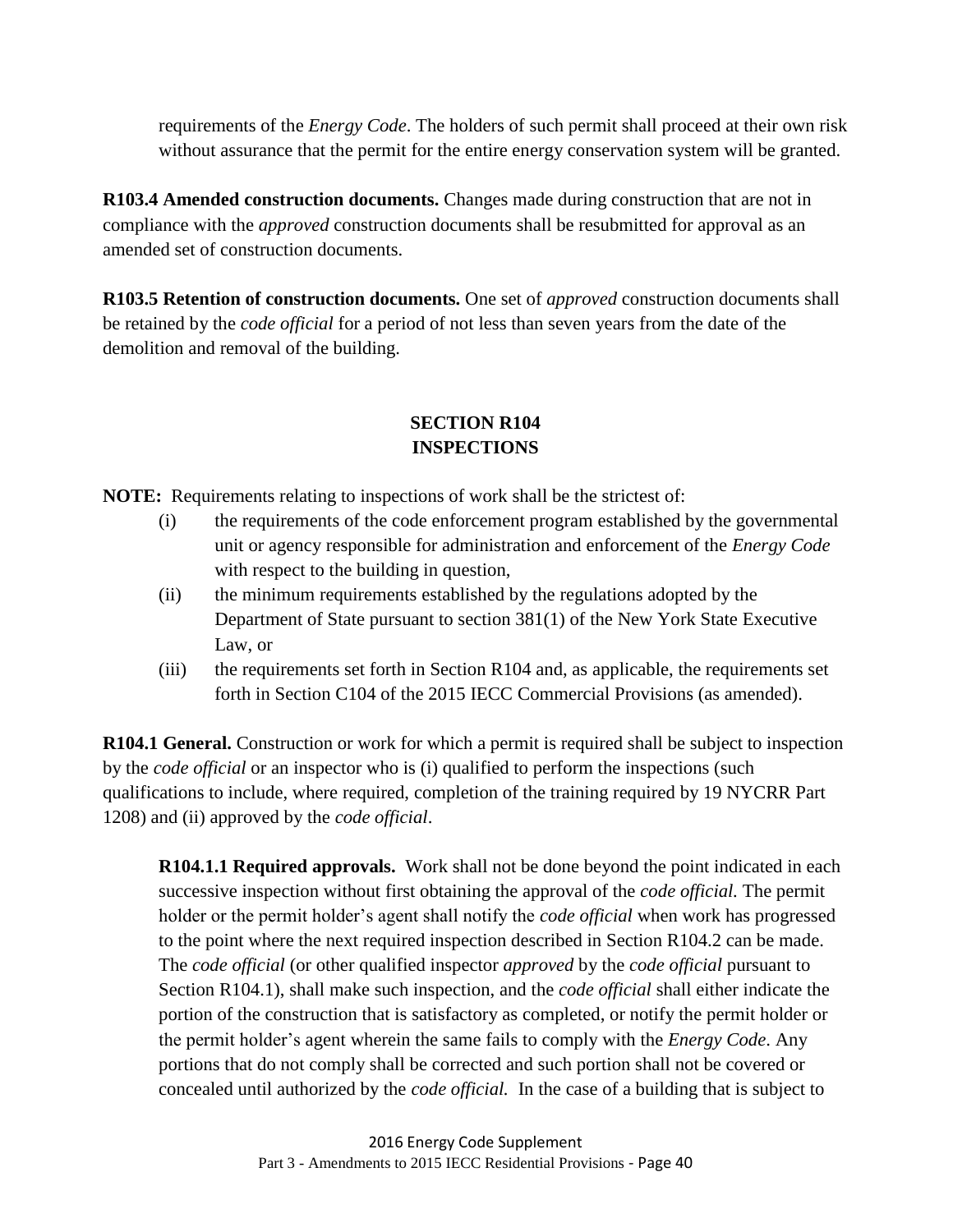the New York City Construction Codes, such required approvals and inspections shall be subject to the provisions of Article 116 of Chapter 1 of Title 28 of the New York City Administrative Code.

**R104.2 Required inspections.** The *code official* (or other qualified inspector *approved* by the *code official* pursuant to Section R104.1), upon notification, shall make the inspections set forth in Sections R104.2.1 through R104.2.5.

**R104.2.1 Footing and foundation inspection.** Inspections associated with footings and foundations shall verify compliance with the code as to *R*-value, location, thickness, depth of burial and protection of insulation as required by the 2015 IECC Residential Provisions (as amended) and *approved* plans and specifications.

**R104.2.2 Framing and rough-in inspection.** Inspections at framing and rough-in shall be made before application of interior finish and shall verify compliance with the code as to types of insulation and corresponding *R*-values and their correct location and proper installation; fenestration properties (*U*-factor and SHGC) and proper installation; and air leakage controls as required by the 2015 IECC Residential Provisions (as amended) and *approved* plans and specifications.

**R104.2.3 Plumbing rough-in inspection**. Inspections at plumbing rough-in shall verify compliance as required by the code and *approved* plans and specifications as to types of insulation and corresponding *R*-values and protection; required controls; and required heat traps.

**R104.2.4 Mechanical rough-in inspection.** Inspections at mechanical rough-in shall verify compliance as required by the 2015 IECC Residential Provisions (as amended) and *approved* plans and specifications as to installed HVAC equipment type and size, required controls, system insulation and corresponding *R*-value, system air leakage control, programmable thermostats, dampers, whole-house ventilation, and minimum fan efficiency.

**Exception:** Systems serving multiple dwelling units shall be inspected in accordance with Section C104.2.4 in the 2015 IECC Commercial Provisions (as amended).

**R104.2.5 Final inspection.** The *building* shall have a final inspection and shall not be occupied until *approved*. The final inspection shall include verification of the installation of all required *building* systems, equipment and controls and their proper operation and the required number of high-efficacy lamps and fixtures.

**R104.3 Reinspection.** A building shall be reinspected when determined necessary by the *code official*.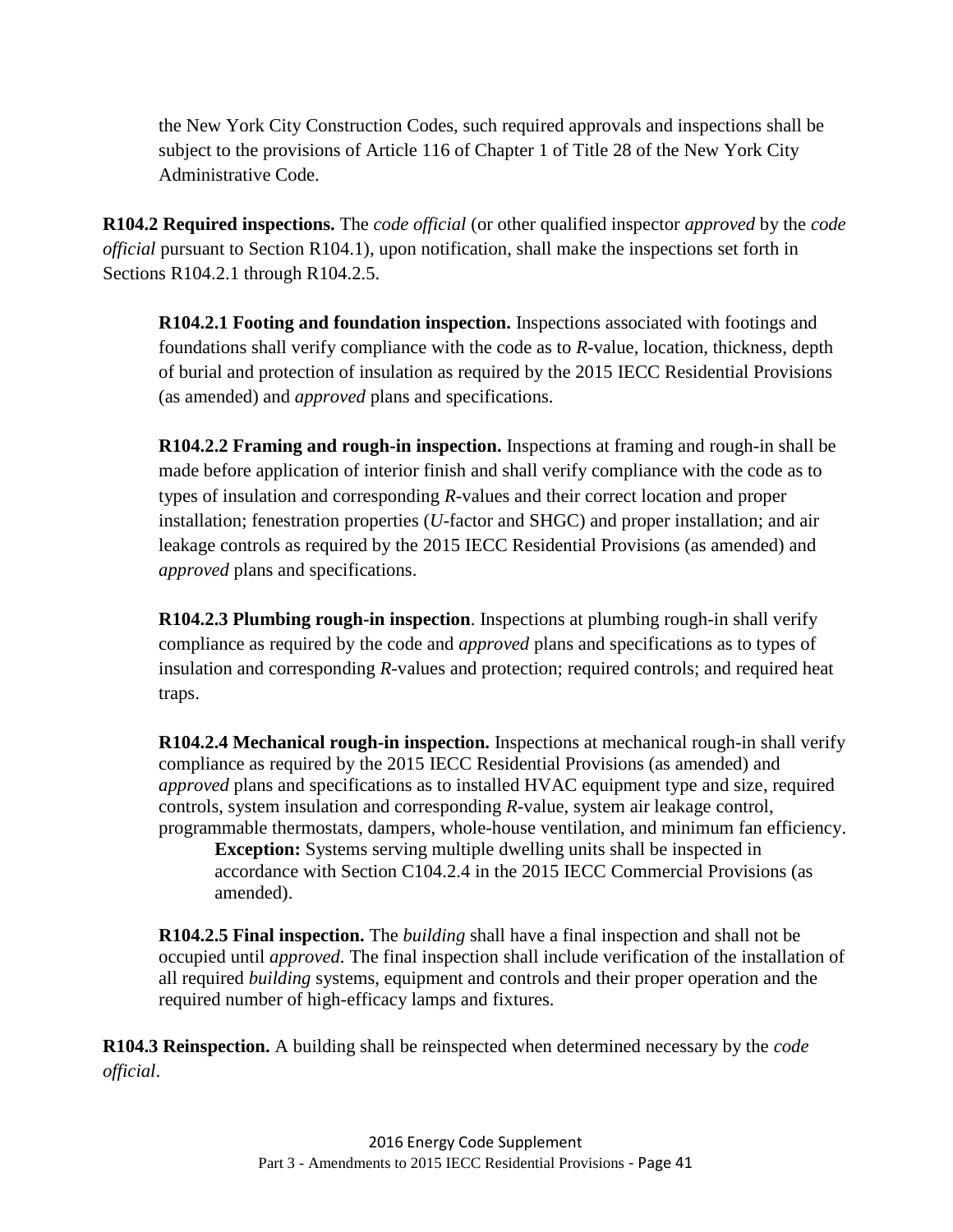**R104.4 Approved inspection agencies.** The *code official* is authorized to accept reports of thirdparty inspection agencies not affiliated with the design or construction of the *building* in question, provided such agencies are *approved* as to qualifications and reliability relevant to the *building* components and *building systems* they are inspecting.

**R104.5 Inspection requests.** It shall be the duty of the holder of the permit or their duly authorized agent to notify the *code official* when work is ready for inspection. It shall be the duty of the permit holder to provide access to and means for inspections of such work that are required by this code.

**R104.6 Reinspection and testing.** Where any work or installation does not pass an initial test or inspection, the necessary corrections shall be made to achieve compliance with the *Energy Code*. The work or installation shall then be resubmitted to the *code official* for inspection and testing.

**R104.7 Approval.** After the prescribed tests and inspections indicate that the work complies in all respects with the *Energy Code*, a notice of approval shall be issued by the *code official*.

**R104.7.1 Revocation.** The *code official* is authorized to suspend or revoke a notice of approval wherever the *code official* determines that the notice is issued in error or on the basis of incorrect information supplied, or where it is determined that the *building* or structure, or any portion thereof, or the premises, or portion thereof, is in violation of any provision of the *Energy Code;* any provision of the *Uniform Code* or New York City Construction Codes, as applicable; or any other any applicable law, statute, rule, regulation or ordinance. Any such suspension or revocation shall be in writing, signed by the *code official* or by his or her designated agent.

# **SECTION R105 VALIDITY**

**R105.1 General**. If any portion of the 2015 IECC Residential Provisions (as amended) is held by a court of competent jurisdiction to be illegal or void, such holding shall not affect the validity of the remainder of the 2015 IECC Residential Provisions (as amended) or of any other portion of the *Energy Code*.

# **SECTION R106 REFERENCED CODES AND STANDARDS**

**R106.1 General.** The codes and standards referenced in the 2015 IECC Residential Provisions (as amended) shall be those listed in Chapter 6 of the 2015 IECC Residential Provisions (as amended),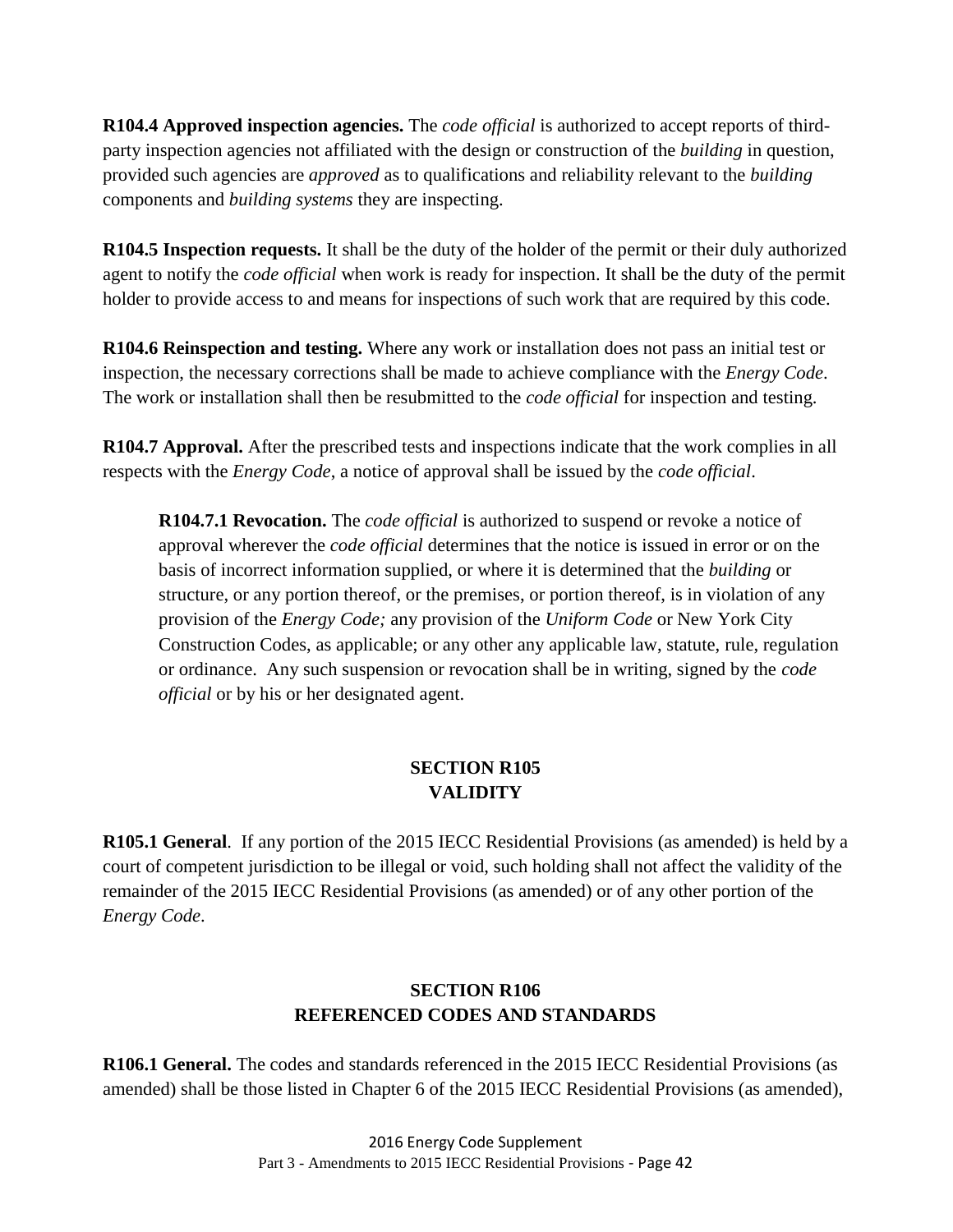and such codes and standards shall be considered as part of the requirements of the 2015 IECC Residential Provisions (as amended) to the prescribed extent of each such reference and subject to the provisions and limitations set forth in Sections R106.1.1 and R106.1.2.

**R106.1.1 Conflicts.** Where conflicts occur between provisions of the 2015 IECC Residential Provisions (as amended) and referenced codes and standards listed in Chapter 6 of the 2015 IECC Residential Provisions (as amended), the provisions of the 2015 IECC Residential Provisions (as amended) shall control.

**R106.1.2 Provisions in referenced codes and standards.** Where the extent of the reference to a referenced code or standard listed in Chapter 6 of the 2015 IECC Residential Provisions (as amended) includes subject matter that is within the scope of the 2015 IECC Residential Provisions (as amended), the provisions of the 2015 IECC Residential Provisions (as amended), as applicable, shall take precedence over the provisions in the referenced code or standard.

# **SECTION R107 OTHER LAWS AND REGULATIONS**

**R107.1 General.** The *Energy Code* shall not be deemed to nullify any federal, state or local statute, law, rule, regulation, or ordinance relating to any matter as to which the *Energy Code* does not provide.

**R107.1.1 Other agencies' regulations.** Pursuant to Section 11-103(3) of the New York State Energy Law, any other code, rule or regulation heretofore promulgated or enacted by any state agency other than the State Fire Prevention and Building Code Council, incorporating specific energy conservation requirements applicable to the construction of any *building*, shall be superseded by the *Energy Code*.

**R107.1.2 More stringent local energy codes.** Pursuant to section 11-109 of the New York State Energy Law, and subject to the provisions and requirements of that section, any municipality has the power to promulgate a local energy conservation construction code that is more stringent than the *Energy Code*.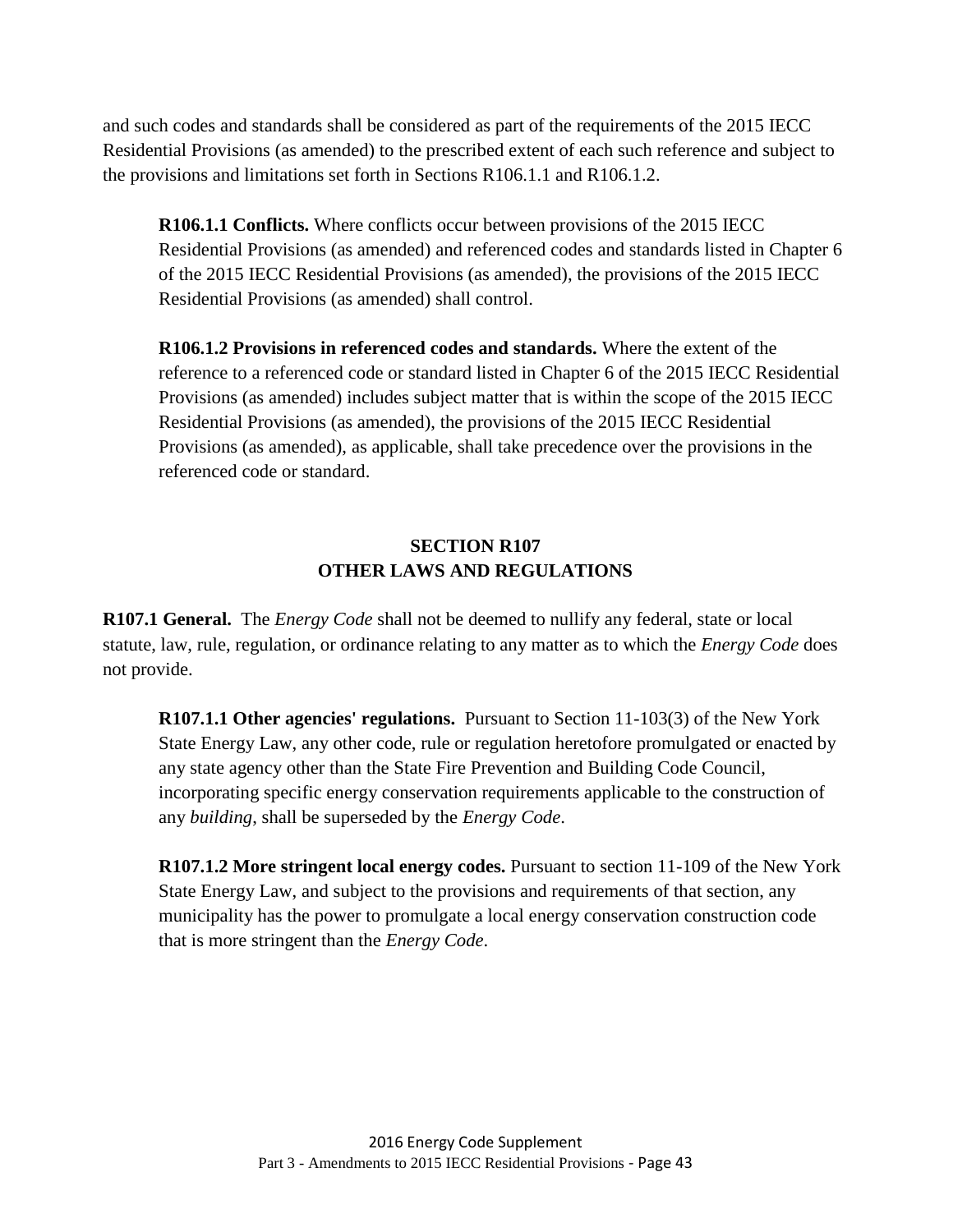# **SECTION R108 INTERPRETATION OF ENERGY CODE REQUIREMENTS**

**NOTE:** Except as may be otherwise provided by procedures established by the Secretary of State, as currently in effect or as hereafter established or amended for time to time, the procedures for requesting and issuing written interpretations of the *Energy Code* shall be as set forth in this Section R108.

**R108.1 General.** The Secretary of State is authorized by section 11-103(4) of the New York State Energy Law to issue written interpretations of the *Energy Code* upon written request of a permit applicant or the *code official* responsible for the administration and enforcement of the provisions of the *Energy Code*.

**R108.2 Procedure.** A request for an interpretation shall be signed by the building permit applicant and the *code official,* or by one or the other, individually, and shall include the following information in order to be considered complete:

- 1. Name, address, and telephone number of the building permit applicant and the *code official;*
- 2. A detailed description of the proposed construction, including a copy of the building permit application and plans and specifications that have been filed by the building permit applicant with the *code official,* as well as any other floor plans, elevations, cross-sections, details specifications, or construction documents necessary to describe adequately the proposed construction;
- 3. Identification of each requirement of this code for which an interpretation is requested;
- 4. A concise summary of the disagreement concerning the application of each such requirement for which an interpretation is requested; and
- 5. A copy of the building permit application denial if one was issued by the *code official.*

**R108.3 Incomplete information.** If the request is incomplete or does not otherwise contain sufficient information necessary to issue an interpretation, the Secretary of State may request clarification of the information provided or additional information necessary to issue the requested interpretation.

**R108.4 Notification.** Upon receipt of a complete request for an interpretation signed by only the building permit applicant or the *code official,* the Secretary of State shall provide written notification to the party who has not signed the request for an interpretation that such request for an interpretation has been filed with the Department of State. The party receiving such notification shall have 20 days from the date of such notification in which to provide, in writing, any comments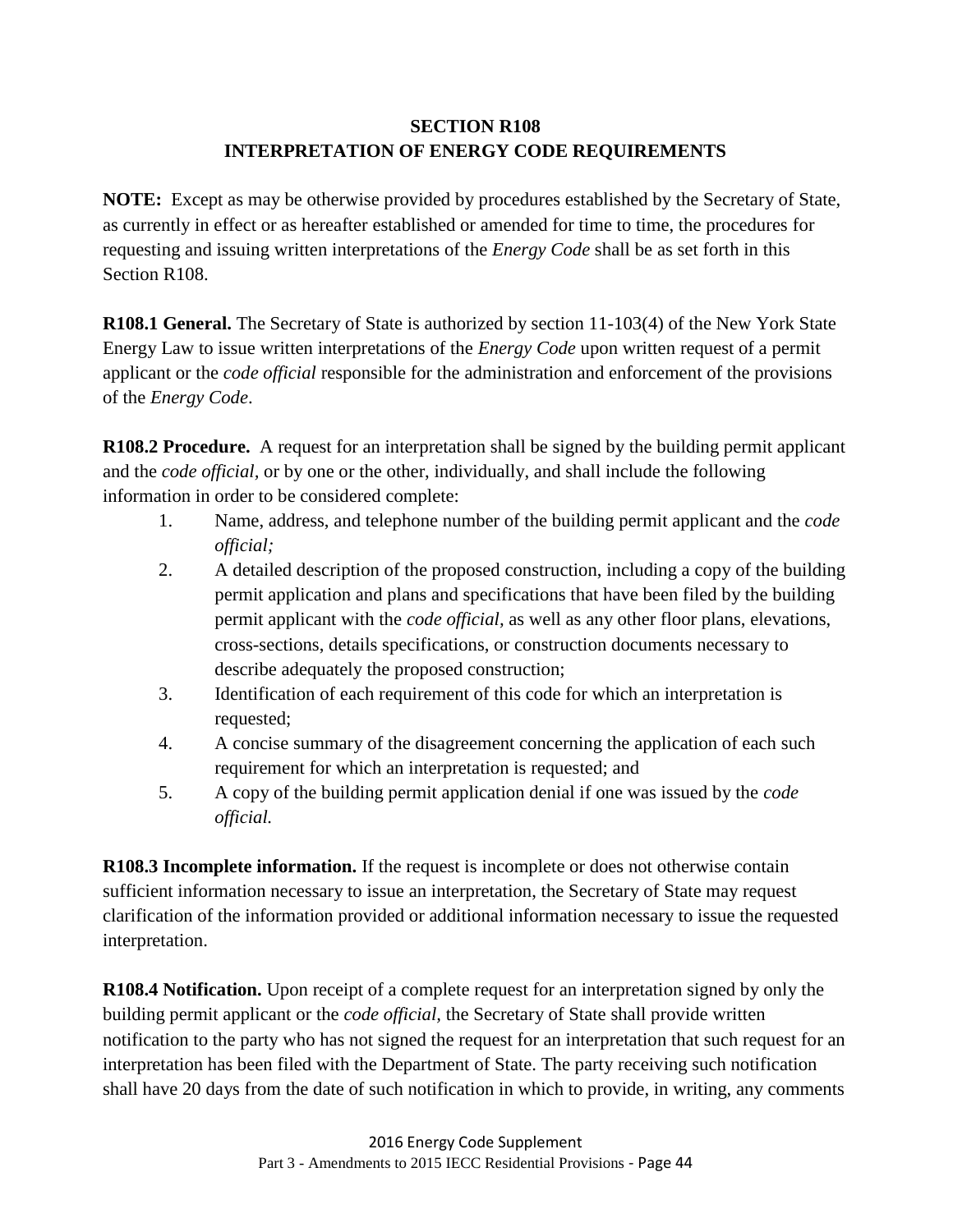or additional information pertaining to the request for an interpretation, provided that the Commissioner may waive this deadline when warranted by extenuating circumstances.

**R108.5 Issuing interpretation.** The Secretary of State shall either issue the interpretation or provide notification of the intent not to issue an interpretation to the building permit applicant and the *code official* within 45 days of any of the following:

- 1. Receipt of a complete request for an interpretation signed by both the building permit applicant and the *code official,*
- 2. Receipt of comments when the request for an interpretation is signed by only one party, or
- 3. The expiration of the 20-day comment period when the request for an interpretation is signed by only one party.

**R108.6 Enforcement.** Subsequent enforcement of the *Energy Code* shall be consistent with the interpretations issued by the Secretary of State pursuant to section 11-103(4) of the New York State Energy Law.

**R108.7 Interpretation of more stringent local energy code provisions.** If a municipality has adopted a local energy code in accordance with the provisions of section 11-109 of the New York State Energy Law, and if such local energy code shall have become effective in such municipality in accordance with the provisions of section 11-109 of the New York State Energy Law, the local *code official* in such municipality is permitted to interpret those provisions of such local energy code that are (1) in addition to the provisions of *Energy Code* or (2) more stringent than the provisions of the *Energy Code*. However, no such interpretation shall be deemed to be an interpretation of the *Energy Code* by the Secretary of State pursuant to section 11-103(4) of the New York State Energy Law. In addition, if a local *code official* interprets a provision of a local energy code in a manner that makes such provision less stringent that the corresponding provision of the *Energy Code*, the corresponding provision of the *Energy Code* shall supersede such provision of the local energy code.

# **SECTION R109 REFERENCES TO CHAPTERS, SECTIONS, TABLES OR PROVISIONS**

**R109.1 General.** Each reference in the 2015 IECC Residential Provisions (as amended) to a chapter, section or table by number only, or to a provision not specifically identified by number, without specification of the publication in which such chapter, section, table or provision is contained, shall be deemed to be a reference to such chapter, section, table or provision in the 2015 IECC Residential Provisions (as amended).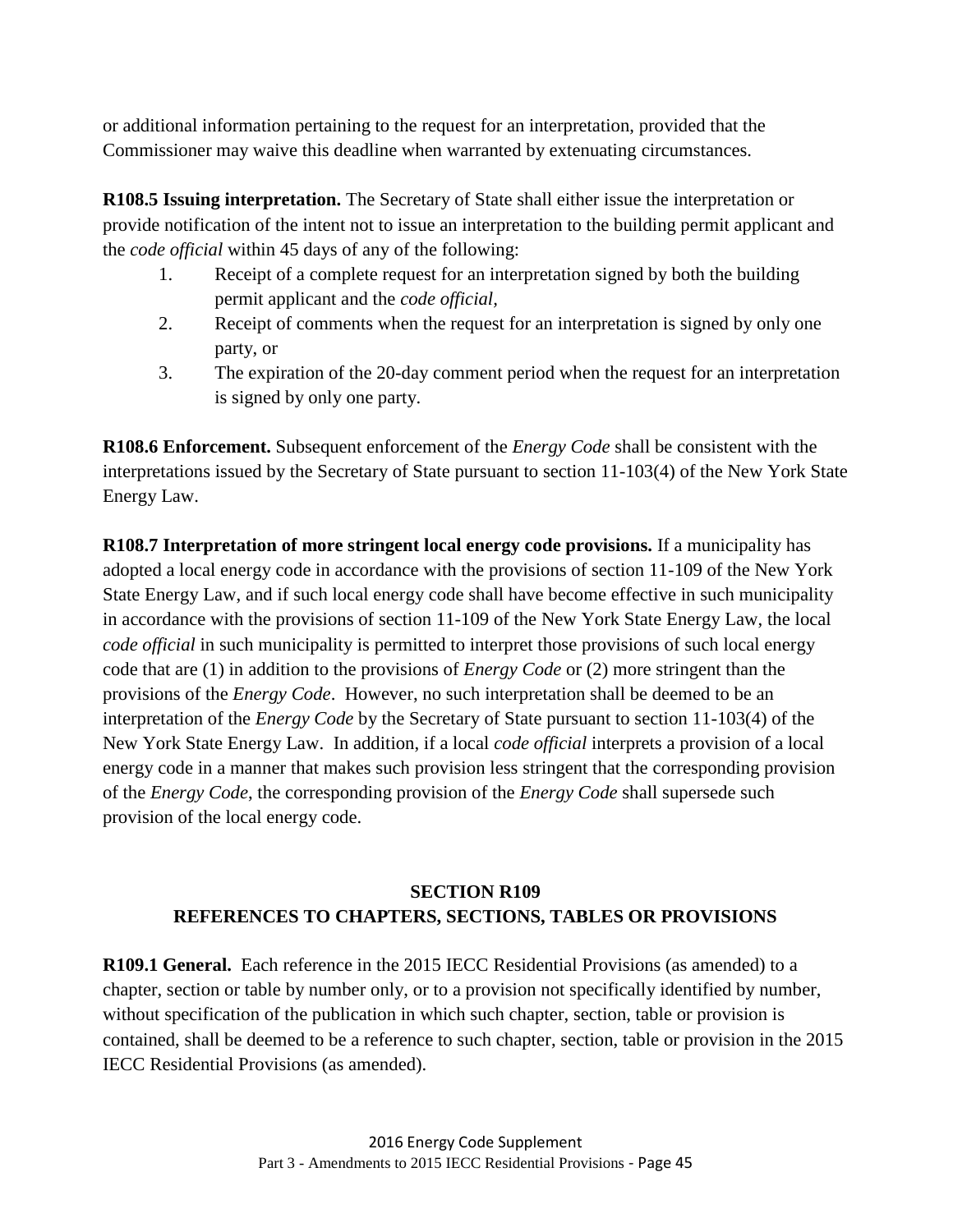**Example**: Section R402.5 of the 2015 IECC Residential Provisions (as amended) includes a reference to "Section R402.1.5 or R405" and "Climate Zones 4 through 8." Such references shall be deemed to be references to Sections R402.1.5 and R405 of the 2015 IECC Residential Provisions (as amended) and to Climate Zones 4 through 8 as determined in accordance with Chapter 3 of the 2015 IECC Residential Provisions (as amended), respectively.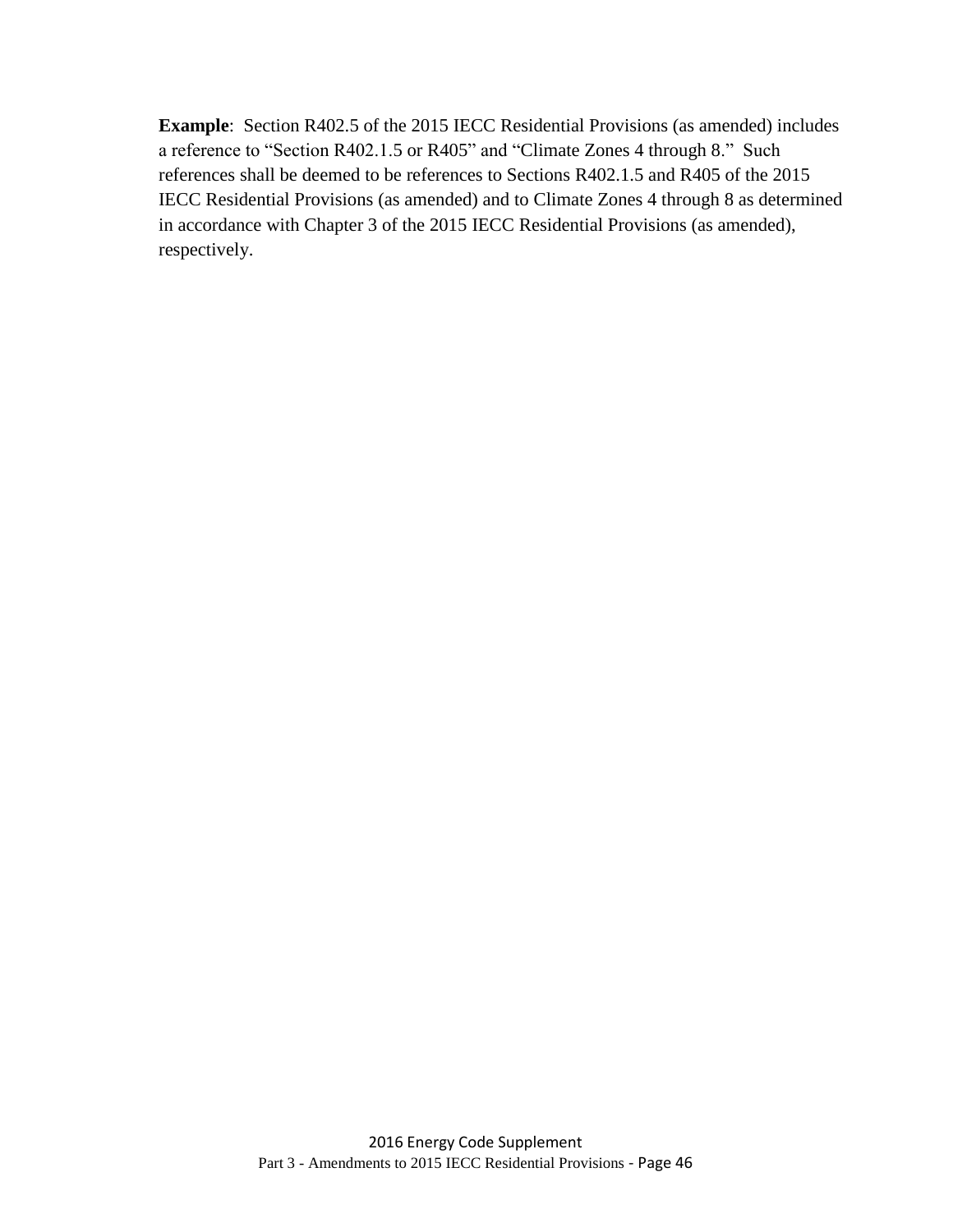### <span id="page-53-0"></span>**4. Amendments to Section R201.3 (Terms defined in other codes).**

Section R203.1 4 of the 2015 ICEE Residential Provisions shall be deemed to be amended to read as follows:

**R201.3 (Terms defined in other codes).** Terms that are not defined in the 2015 IECC Residential Provisions (as amended) but are defined in the *2015 International Building Code (as amended), International Fire Code (as amended), International Fuel Gas Code (as amended), International Mechanical Code (as amended), International Plumbing Code (as amended) or International Residential Code (as amended)* shall have the meanings ascribed to such terms in such other codes.

### <span id="page-53-1"></span>**5. Amendments to Section R202 (General Definitions).**

The definitions of the terms *building*, *building thermal envelope*, *conditioned space*, *ERI Reference Design*, and *residential building* in section R202 of the 2015 IECC Residential Provisions shall be deemed to be amended, and new definitions of the terms *2016 Energy Code Supplement*, *2016 Uniform Code Supplement*, *2015 International Building Code (as amended)*, *2015 International Fire Code (as amended)*, *2015 International Fuel Gas Code (as amended)*, *2015 International Mechanical Code (as amended)*, *2015 International Plumbing Code (as amended)*, *2015 International Residential Code (as amended)*, *air impermeable insulation*, *area weighted average*, *ASHRAE 90.1-2013*, *ASHRAE 90.1-2013 (as amended)*, *building system*, *Energy Code*, *registered design professional*, and *Uniform Code* shall be deemed to be added to section R202 of the 2015 IECC Residential Provisions, said amended definitions and said new definitions to read as follows:

**2016 ENERGY CODE SUPPLEMENT.** The publication entitled *2016 Supplement to the New York State Energy Conservation Construction Code* (Publication Date: March, 2016) published by the New York State Department of State.

**2016 UNIFORM CODE SUPPLEMENT**. The publication entitled 2*016 Supplement to the New York State Uniform Fire Prevention and Building Code* (Publication Date: March, 2016) published by the New York State Department of State.

**2015 INTERNATIONAL BUILIDNG CODE (AS AMENDED).** The publication entitled "2015 International Building Code" (Third Printing: October 2015) published by International Code Council, Inc., as said publication is deemed to be amended by the 2016 Uniform Code Supplement.

**2015 INTERNATIONAL FIRE CODE (AS AMENDED).** The publication entitled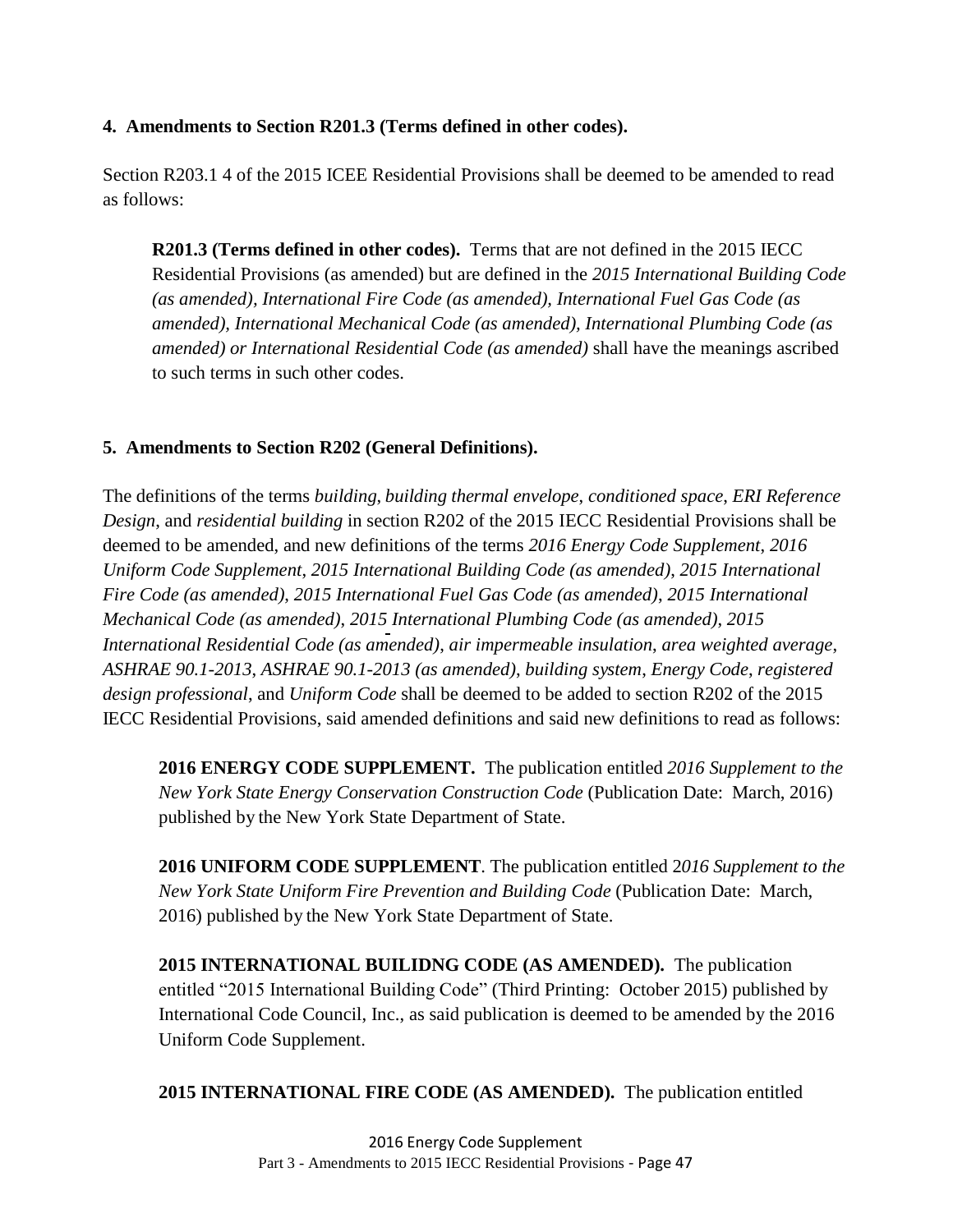"2015 International Fire Code" (Third Printing: June 2015) published by International Code Council, Inc., as said publication is deemed to be amended by the 2016 Uniform Code Supplement.

**2015 INTERNATIONAL FUEL GAS CODE (AS AMENDED).** The publication entitled "2015 International Fuel Gas Code" (Third Printing: June 2015) published by International Code Council, Inc., as said publication is deemed to be amended by the 2016 Uniform Code Supplement.

**2015 INTERNATIONAL MECHANICAL CODE (AS AMENDED).** The publication entitled "2015 International Mechanical Code" (Third Printing: November 2015) published by International Code Council, Inc., as said publication is deemed to be amended by the 2016 Uniform Code Supplement.

**2015 INTERNATIONAL PLUMBING CODE (AS AMENDED).** The publication entitled "2015 International Plumbing Code" (Third Printing: August 2015) published by International Code Council, Inc., as said publication is deemed to be amended by the 2016 Uniform Code Supplement.

**2015 INTERNATIONAL PROPERTY MAINTENANCE CODE (AS AMENDED).** The publication entitled "2015 International Property Maintenance Code" (Fourth Printing: December 2015) published by International Code Council, Inc., as said publication is deemed to be amended by the 2016 Uniform Code Supplement.

**2015 INTERNATIONAL RESIDENTIAL CODE (AS AMENDED).** The publication entitled "2015 International Residential Code" (Second Printing: January 2016) published by International Code Council, Inc., as said publication is deemed to be amended by the 2016 Uniform Code Supplement.

**AIR-IMPERMEABLE INSULATION.** An insulation having an air permeance equal to, or less than 0.02 L/s-m2 at 75 Pa pressure differential tested according to ASTM E 2178 or E 283.

**AREA WEIGHTED AVERAGE.** A mathematical technique for combining different amounts of various components, based on proportional relevance, into a single number. Weighted averaging may be used where there is more than one *R*-value for floor, wall, or ceiling insulation, or more than one *U*-factor for fenestration in a building. As an example, the area weighted average for window fenestration *U*-factors equals (Area 1 x *U*-factor 1) + (Area 2 x *U*-factor 2) + .../Total Area = maximum allowable fenestration *U*-factor.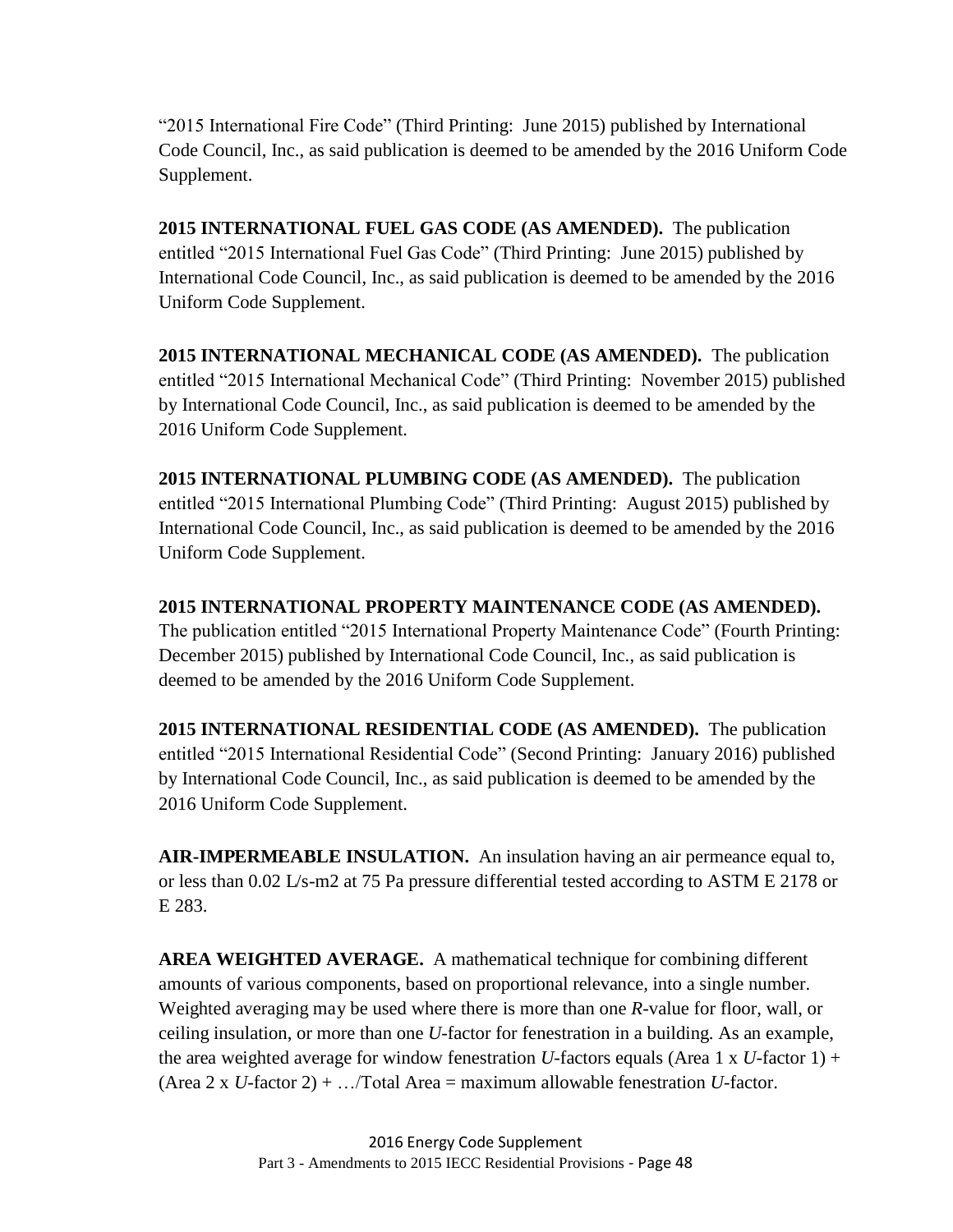**ASHRAE 90.1-2013**. The publication entitled "ANSI / ASHRAE / IES Standard 90.1- 2013, *Energy Standard for Buildings Except Low-rise Residential Buildings*" (July 2014 Printing) published by the American Society of Heating, Refrigeration and Air-Conditioning Engineers, Inc. (ASHRAE 90.1-2013 is published by the American Society of Heating, Refrigerating and Air-Conditioning Engineers, Inc., is jointly sponsored by the Illuminating Engineering Society of North America and the American National Standards Institute, and is also known as "ANSI/ASHRAE/IES 90.1-2013" or "ANSI/ASHRAE/IESNA 90.1-2013.")

**ASHRAE 90.1-2013 (AS AMENDED)**. ASHRAE 90.1-2013, as said publication is deemed to be amended by Part 2 of the 2016 Energy Code Supplement.

**BUILDING.** Any structure used or intended for supporting or sheltering any use or occupancy or for affording shelter to persons, animals or property, together with (A) any equipment, mechanical systems, service water heating systems, and electric power and lighting systems located in such structure, and (B) any mechanical systems, service water heating systems, and electric power and lighting systems located on the site where such structure is located and supporting such structure. The term "building" shall include, but shall not be limited to, factory manufactured homes (as defined in section 372(8) of the Executive Law) and mobile homes (as defined in section 372(13) of the Executive Law).

**BUILDING SYSTEM.** The term "building system" means a combination of central or terminal equipment or components or controls, accessories, interconnecting means, and terminal devices by which energy is transformed so as to perform a specific function, such as heating, ventilation and air conditioning, service water heating or illumination.

**BUILDING THERMAL ENVELOPE.** The exterior walls (above and below grade) , floor, roof, and any other building elements that enclose *conditioned space* or provides a boundary between *conditioned space* and exempt or unconditioned space.

**CONDITIONED SPACE.** An area or room within a building which is within the thermal envelope of a building which is directly or indirectly heated or cooled using fossil fuel or electricity as the energy source. Spaces that are indirectly heated or cooled where they communicate through openings with conditioned spaces, where they are separated from conditioned spaces by uninsulated walls, floors or ceilings, or where they contain uninsulated ducts, piping or other sources of heating or cooling using fossil fuel or electricity.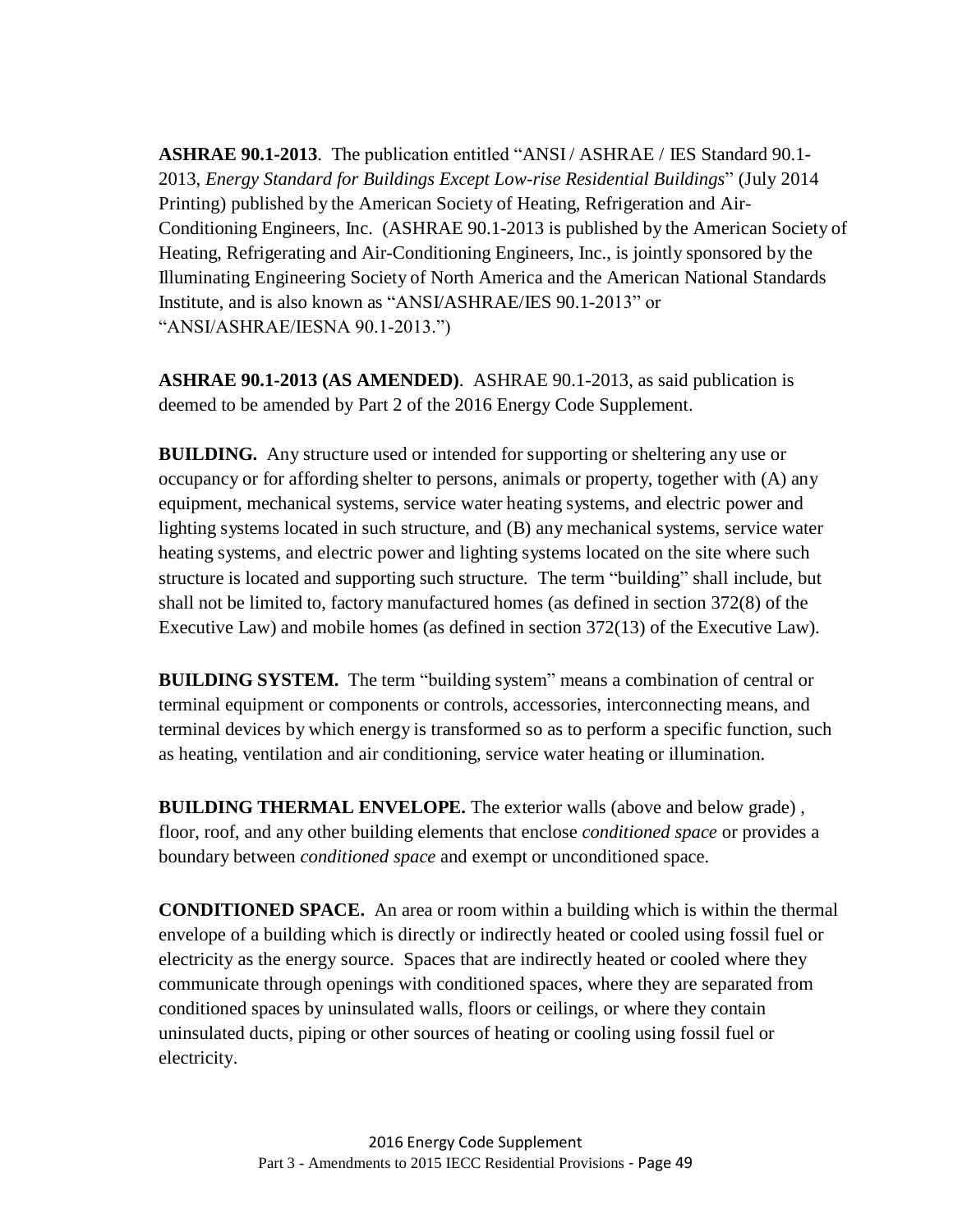**ENERGY CODE**. The New York State Energy Conservation Construction Code adopted pursuant to Article 11 of the New York State Energy Law.

**ERI REFERENCE DESIGN.** A version of the rated design that meets the minimum requirements of the 2006 *International Energy Conservation Code*, and which establishes the index value of 100 on the Energy Rating Index scale.

**HISTORIC BUILDING.** Any building that is (a) listed on the national register of historic places or on the state register of historic places, (b) determined by the commissioner of parks, recreation and historic preservation to be eligible for listing on the state register of historic places, (c) determined by the commissioner of parks, recreation and historic preservation to be a contributing building to an historic district that is listed or eligible for listing on the state or national registers of historic places, or (d) otherwise defined as an historic building in regulations adopted by the state fire prevention and building code council.

**REGISTERED DESIGN PROFESSIONAL.** An individual who is a licensed and registered architect (RA) in accordance with Article 147 of the New York State Education Law or a licensed and registered professional engineer (PE) in accordance with Article 145 of the New York State Education Law.

**RESIDENTIAL BUILDING.** The term "residential building" includes:

- (1) detached one-family dwellings having not more than three stories above grade plane;
- (2) detached two-family dwellings having not more than three stories above grade plane;
- (3) buildings that (i) consist of three or more attached townhouse units and (ii) have not more than three stories above grade plane;
- (4) buildings that (i) are classified in accordance with Chapter 3 of the 2010 edition of the *Building Code of New York State* in Group R-2, R-3 or R-4 and (ii) have not more than three stories above grade plane;
- (5) factory manufactured homes (as defined in section 372(8) of the Executive Law); and
- (6) mobile homes (as defined in section 372(13) of the Executive Law).

For the purposes of this definition of the term "residential building," the term "townhouse unit" means a single-family dwelling unit constructed in a group of three or more attached units in which each unit (i) extends from the foundation to roof and (ii) has open space on at least two sides.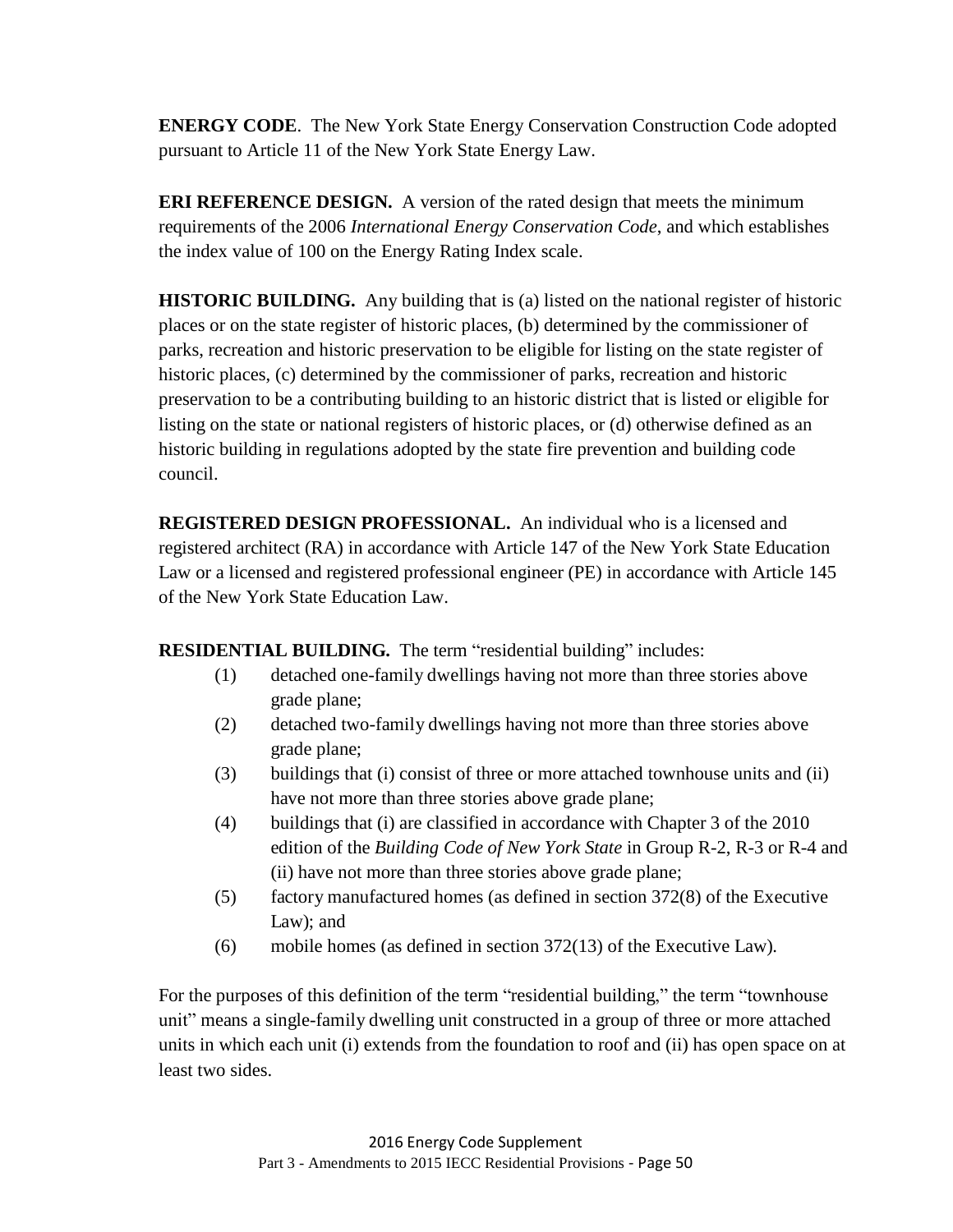**UNIFORM CODE**. The New York State Uniform Fire Prevention and Building Code adopted pursuant to Article 18 of the New York State Executive Law, as currently in effect and as hereafter amended from time to time.

### <span id="page-57-0"></span>**6. Amendments to Section R303.2 (Installation).**

Section R303.2 of the 2015 IECC Residential Provisions shall be deemed to be amended to read as follows:

**R303.2 Installation**. Materials, systems and equipment shall be installed in accordance with the manufacturer's installation instructions and the applicable provisions of the *Uniform Code.*

**Exception**. In the case of a building that is subject to the New York City Construction Codes, materials, systems and equipment shall be installed in accordance with the manufacturer's installation instructions and the applicable provisions of the New York City Construction Codes.

### <span id="page-57-1"></span>**7. Amendments to Section R402.1 (General (Prescriptive)).**

Section R402.1 of the 2015 IECC Residential Provisions shall be deemed to be amended to read as follows:

**R402.1 General (Prescriptive).** The *building thermal envelope* shall meet the requirements of Sections R402.1.1 through R402.1.5.

**Exception**: The following low-energy buildings, or portions thereof, separated from the remainder of the building by *building thermal envelope* assemblies complying with this section shall be exempt from the *building thermal envelope* provisions of Sections R402.1.1 through R402.1.5:

- 1. Those with a peak design rate of energy usage less than  $3.4 \text{ Btu/h} \cdot \text{ft}^2 (10.7)$  $W/m<sup>2</sup>$ ) or 1.0 watt / ft<sup>2</sup> of floor area for space-conditioning purposes.
- 2. Those that do not contain *conditioned space*.

### <span id="page-57-2"></span>**8. Amendments to Section R402.1.1 (Vapor retarder).**

Section R402.1.1 of the 2015 IECC Residential Provisions shall be deemed to be amended to read as follows: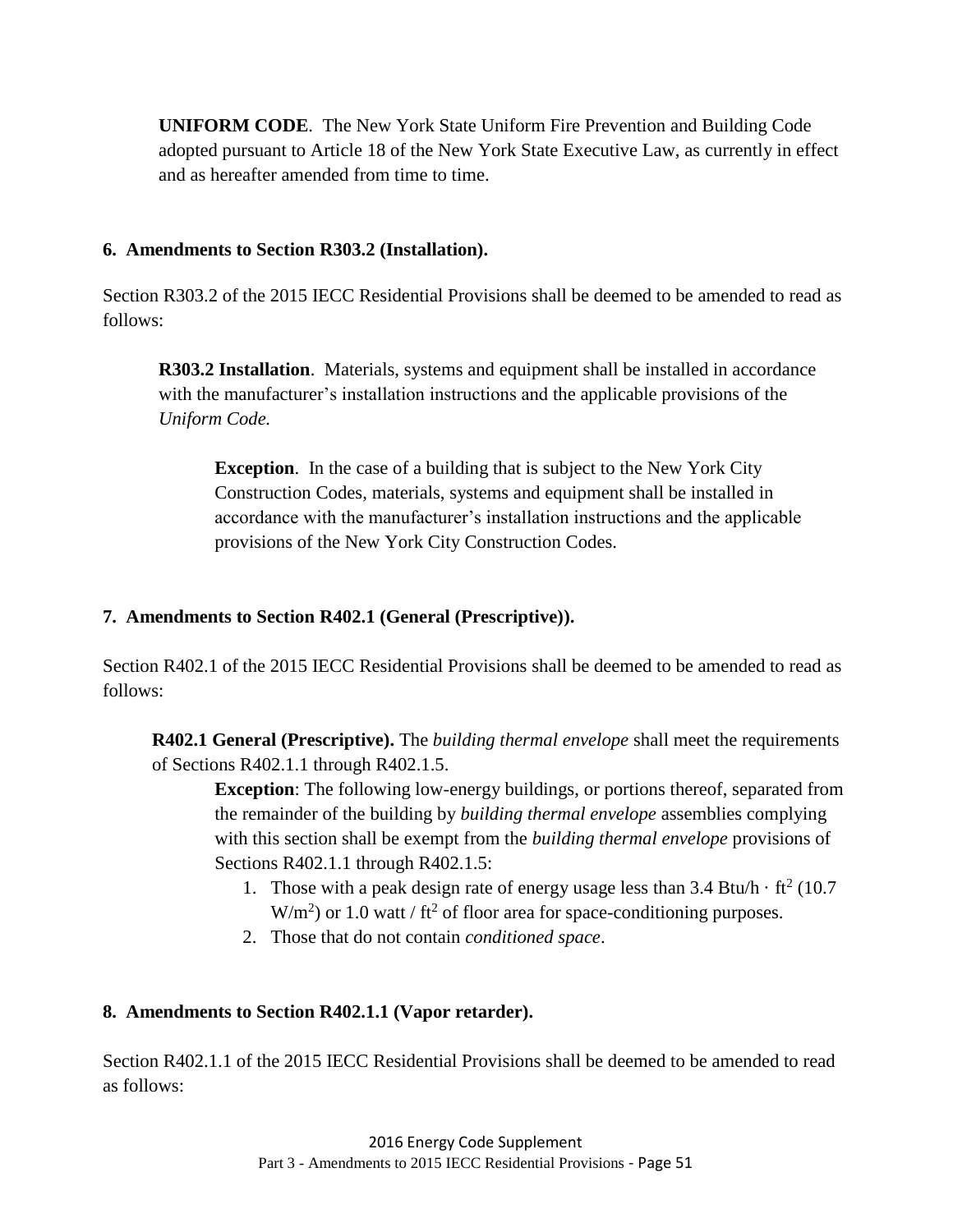**R402.1.1 Vapor retarder.** Wall assemblies in the *building thermal envelope* shall comply with the vapor retarder requirements of Section R702.7 of the *2015 International Residential Code (as amended)*, Section 1405.3 of the *2015 International Building Code (as amended)*, or the New York City Construction Codes, as applicable.

### <span id="page-58-0"></span>**9. Amendments to Section R402.2.11 (Crawl space walls).**

Section R402.2.11 of the 2015 IECC Residential Provisions shall be deemed to be amended to read as follows:

**R402.2.11 Crawl space walls.** As an alternative to insulating floors over crawl spaces, crawl space walls shall be permitted to be insulated when the crawl space is not vented to the outside. Crawl space wall insulation shall be permanently fastened to the wall and extend downward from the floor to the finished grade level and then vertically and/or horizontally for at least an additional 24 inches (610 mm). Exposed earth in unvented crawl space foundations shall be covered with a continuous Class I vapor retarder in accordance with the *2015 International Building Code (as amended)*, the *2015 International Residential Code (as amended)*, or the New York City Construction Codes, as applicable. All joints of the vapor retarder shall overlap by 6 inches (153 mm) and be sealed or taped. The edges of the vapor retarder shall extend at least 6 inches (153 mm) up the stem wall and shall be attached to the stem wall.

### <span id="page-58-1"></span>**10. Amendments to Section R402.4 (Air leakage (Mandatory)).**

Section R402.4 of the 2015 IECC Residential Provisions shall be deemed to be amended to read as follows:

**R402.4 Air leakage (Mandatory).** The building thermal envelope shall be constructed to limit air leakage in accordance with the requirements of Sections R402.4.1 through R402.4.6.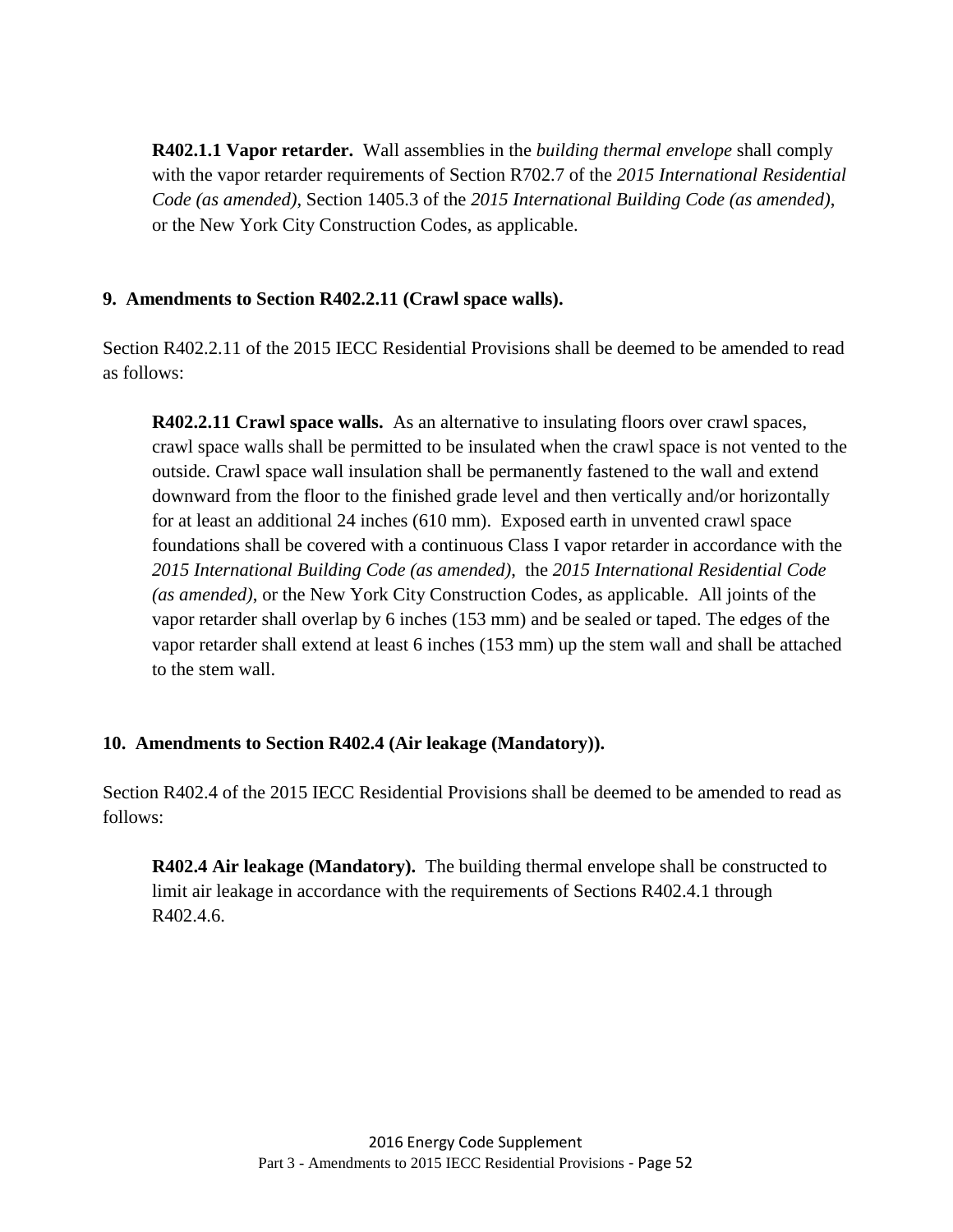### <span id="page-59-0"></span>**11. Amendments to Section R402.4.1.2 (Testing).**

Section R402.4.1.2 of the 2015 IECC Residential Provisions shall be deemed to be amended to read as follows:

**R402.4.1.2 Testing.** The *building* or dwelling unit shall be tested and verified as having an air leakage rate not exceeding three air changes per hour. Testing shall be conducted in accordance with ASTM E 779 or ASTM E 1827 and reported at a pressure of 0.2 inch w.g. (50 Pascals). Testing shall be performed at any time after creation of all penetrations of the *building thermal envelope*. During testing:

- 1. Exterior windows and doors, fireplace and stove doors shall be closed, but not sealed, beyond the intended weather-stripping or other infiltration control measures.
- 2. Dampers including exhaust, intake, makeup air, backdraft and flue dampers shall be closed, but not sealed beyond intended infiltration control measures.
- 3. Interior doors, if installed at the time of the test, shall be open.
- 4. Exterior doors for continuous ventilation systems and heat recovery ventilators shall be closed and sealed.
- 5. Heating and cooling systems, if installed at the time of the test, shall be turned off.
- 6. Supply and return registers, if installed at the time of the test, shall be fully open.

Where required by the *code official*, testing shall be conducted by an *approved* third party. A written report of the results of the test shall be prepared and signed by the party conducting the test and provided to the *code official*. The written report shall include:

- 1. the name and place of business of the party conducting the test;
- 2. the address of the building which was tested;
- 3. the conditioned floor area of dwelling, calculated in accordance with ANSI Z65, except that conditioned floor area shall include areas where the ceiling height is less than 5 feet (1524 mm);
- 4. measurement of the air volume lost at an internal pressurization of 0.2 inches w.g. (50 Pascals);
- 5. the date(s) of the test;
- 6. a certification by the party conducting the test of the accuracy of the test results; and
- 7. the signature of the party conducting the test.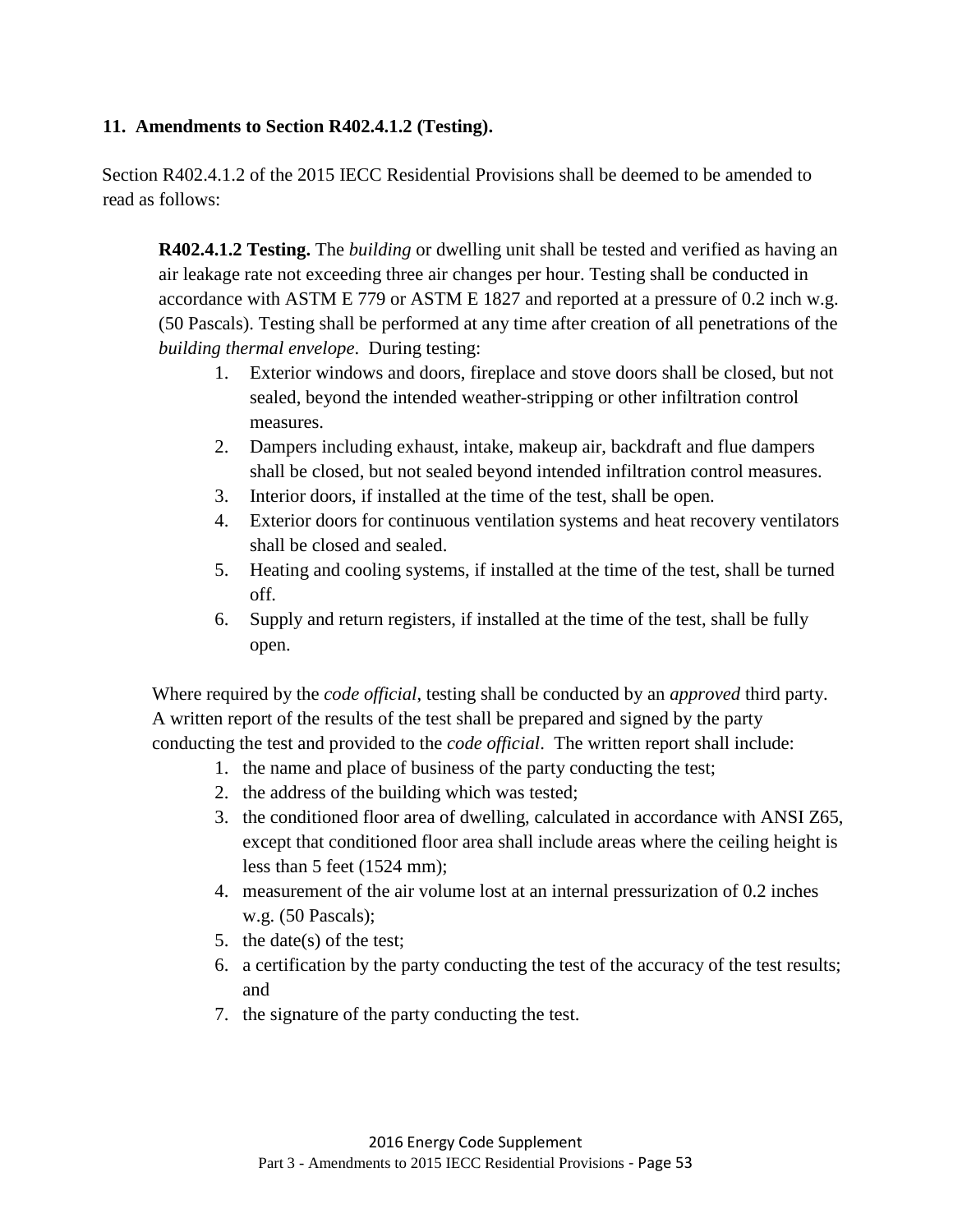# <span id="page-60-0"></span>**12. Addition of new Section R402.4.1.3 (Optional testing procedure for buildings with two or more dwelling units within the** *building thermal envelope***) and new Section R402.4.1.3.1 (Buildings with seven or more dwelling units).**

Section R402.4.1 of the 2015 IECC Residential Provisions shall be deemed to be amended by the addition of a new Section R402.4.1.3 and a new Section R402.4.1.3.1, to read as follows:

**R402.4.1.3 Optional testing procedure for buildings with two or more dwelling units within the** *building thermal envelope***.** Where two or more dwelling units are located within the *building thermal envelope* of a *building*, the testing procedure specified in this Section R402.4.1.3 shall be permitted as an alternative to compliance with Section R402.4.1.2.

In this Section R402.4.1.3, each dwelling unit and each other conditioned occupied space located within the *building thermal envelope* of the *building* shall be referred to as a "testing unit," and the "enclosure surface area" within a testing unit shall be equal to the sum of the areas of (i) each exterior wall in such testing unit, (ii) each interior wall in such testing unit that abuts other testing unit(s), (iii) each ceiling in such testing unit that abuts other testing unit(s) or abuts unconditioned space, and (iv) each floor in such testing unit that abuts other testing unit(s) or abuts unconditioned space.

Each testing unit shall be tested and verified as having an air leakage rate not exceeding 0.3 cubic feet per minute per square foot of enclosure surface area within the testing area. Testing shall be conducted with a blower door at a pressure of 0.2 inches w.g. (50 Pascals), and shall be conducted in accordance with ASTM E779. Testing shall be performed at any time after creation of all penetrations of the *building thermal envelope*. During testing:

- 1. Exterior windows and doors, fireplace and stove doors shall be closed, but not sealed, beyond the intended weather-stripping or other infiltration control measures.
- 2. Dampers including exhaust, intake, makeup air, backdraft and flue dampers shall be closed, but not sealed beyond intended infiltration control measures.
- 3. Interior doors, if installed at the time of the test, shall be open.
- 4. Exterior doors for continuous ventilation systems and heat recovery ventilators shall be closed and sealed.
- 5. Heating and cooling systems, if installed at the time of the test, shall be turned off.
- 6. Supply and return registers, if installed at the time of the test, shall be fully open.

Where required by the *code official*, testing shall be conducted by an *approved* third party.

A written report of the results of the test shall be prepared and signed by the party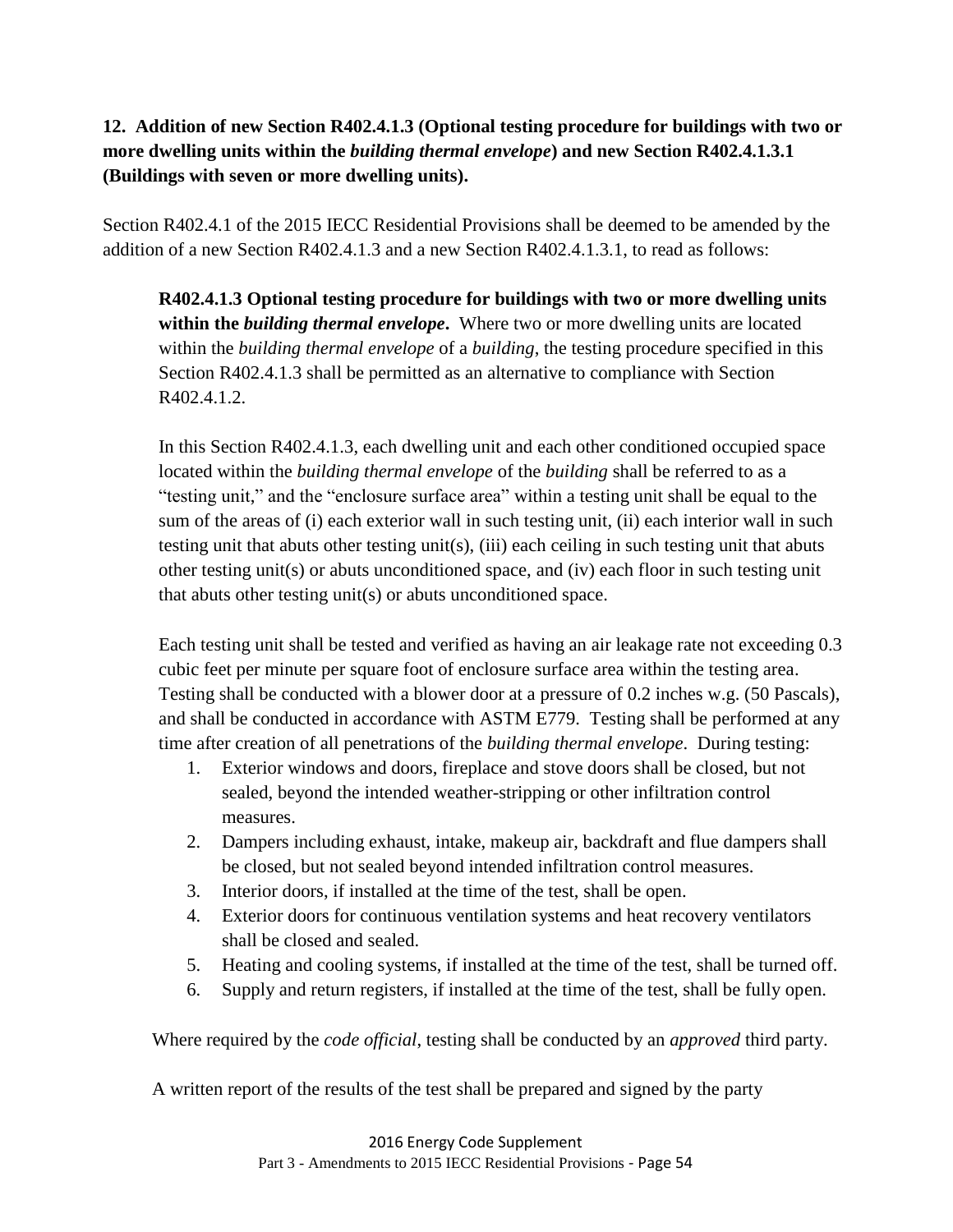conducting the test and provided to the *code official*. The written report shall include:

- 1. the name and place of business of the party conducting the test;
- 2. the address of the building which was tested;
- 3. the conditioned floor area of dwelling, calculated in accordance with ANSI Z65- 1996, except that conditioned floor area shall include areas where the ceiling height is less than 5 feet (1524 mm);
- 4. measurement of the air leakage rate of each testing unit;
- 5. the date(s) of the test;
- 6. a certification by the party conducting the test of the accuracy of the test results; and
- 7. the signature of the party conducting the test.

**R402.4.1.3.1 Buildings with more than seven dwelling units.** When the optional testing procedure authorized by Section R402.4.1.3 is used for a *building* with more than seven dwelling units, testing each testing unit shall not be required, and testing of sample testing units selected in accordance with the provisions set forth below in this Section 402.4.1.3.1 shall be permitted, when *approved* by the *code official*.

- 1. Testing units shall be grouped into sample sets of not more than seven testing units and common rooms in each sample set. Each sample set shall contain testing units that are representative of all dwelling unit types and all other conditioned occupied spaces.
- 2. If all testing units in the first sample set tested are verified as having an air leakage rate not exceeding 0.3 cubic feet per minute per square foot of enclosure surface area within the testing area, remaining sample sets shall be permitted to be tested at the rate of one testing unit per sample set.
- 3. If any testing unit tested in accordance with paragraph 2 above is not verified as having an air leakage rate not exceeding 0.3 cubic feet per minute per square foot of enclosure surface area within the testing area, two additional testing units in the sample set shall be tested.
- 4. If any testing unit tested in accordance with paragraph 3 above is not verified as having an air leakage rate not exceeding 0.3 cubic feet per minute per square foot of enclosure surface area within the testing area, all testing units in the sample set shall be tested, and all testing units in the subsequent sample set, if any, shall be tested.
- 5. If all testing units in the sample set tested in accordance with paragraph 4 above are verified as having an air leakage rate not exceeding 0.3 cubic feet per minute per square foot of enclosure surface area within the testing area, subsequent sample sets shall be permitted to be tested in accordance with paragraph 2 above, where approved by the *code official*.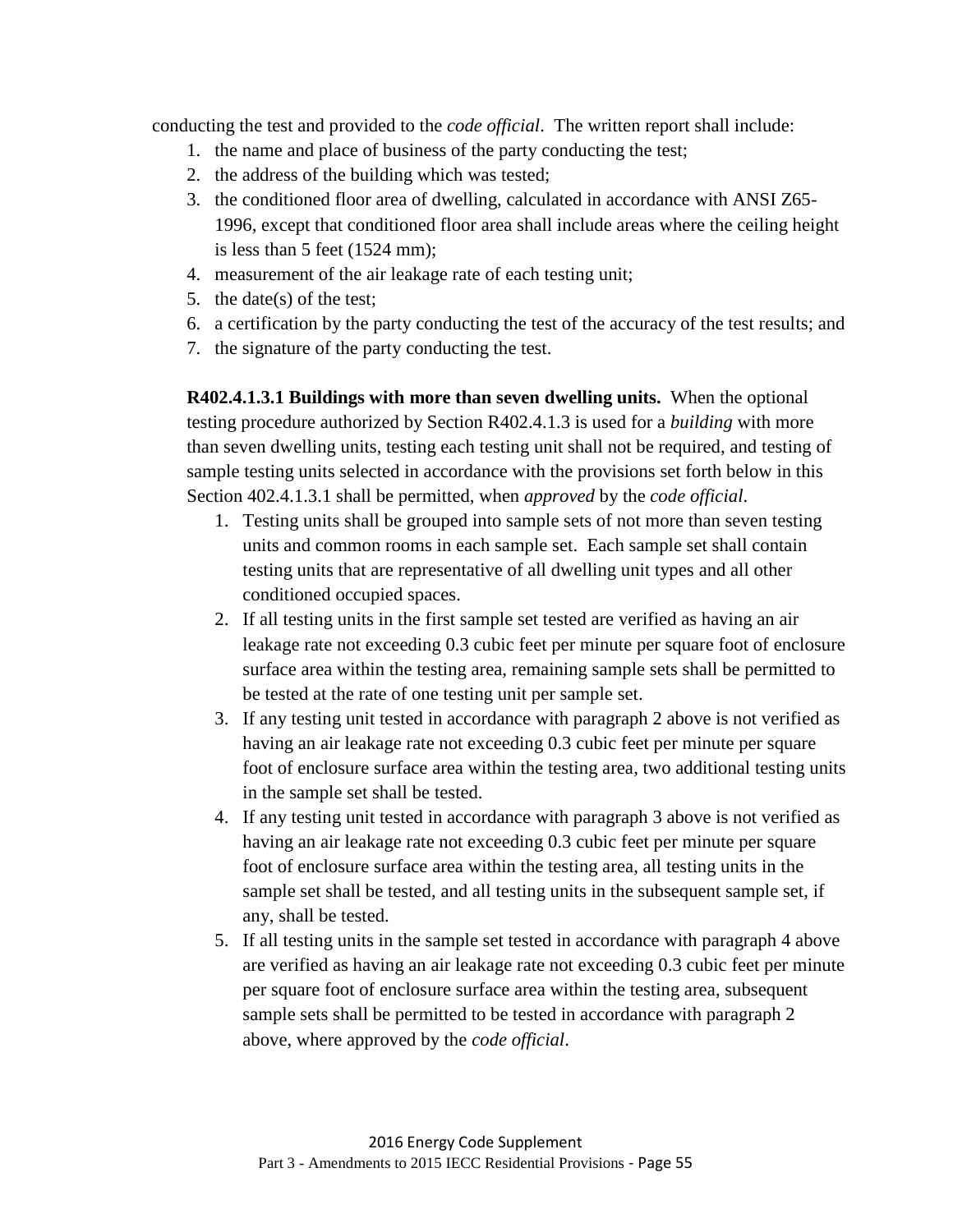### <span id="page-62-0"></span>**13. Amendments to Section R402.4.2 (Fireplaces).**

Section R402...4. 2 of the 2015 IECC Residential Provisions shall be deemed to be amended to read as follows:

**R402.4.2 Fireplaces.** New wood-burning fireplaces that are designed to allow an open burn and new wood-burning fireplace units that are designed to allow an open burn shall have tight-fitting flue dampers or tight-fitting doors. Tight-fitting doors used on a factory-built fireplace listed and labeled in accordance with UL 127 or on a factory-built fireplace unit listed and labeled in accordance with UL 127 shall be tested and listed for such fireplace or fireplace unit. Tight-fitting doors used on a masonry fireplace shall be listed and labeled in accordance with UL 907.

New wood-burning fireplaces that are designed to allow an open burn and new woodburning fireplace units that are designed to allow an open burn shall be provided with a source of outdoor combustion air as required by the fireplace construction provisions of the *2015 International Building Code (as amended)*, the *2015 International Residential Code (as amended)* or the New York City Construction Codes*,* as applicable.

### <span id="page-62-1"></span>**14. Addition of new Section 402.4.6 (Tenant separation walls (Mandatory)).**

Section C402.4 of the 2015 IECC Residential Provisions shall be deemed to be amended by the addition of a new section C402.4.6, to read as follows:

**R402.4.6 Tenant separation walls (Mandatory).** Fire separations between dwelling units in two-family dwellings and multiple single-family dwellings (townhouses) shall be insulated to no less than R-10 and the walls shall be air sealed in accordance with Section R402.4. of this chapter.

### <span id="page-62-2"></span>**15. Amendments to Section R403.3.2 (Sealing (Mandatory)).**

Section R403.3.2 of the 2015 IECC Residential Provisions shall be deemed to be amended to read as follows:

**R403.3.2 Sealing (Mandatory).** Ducts, air handlers and filter boxes shall be sealed. Joints and seams shall comply with the *2015 International Mechanical Code (as amended)*, the *2015 International Residential Code (as amended)*, or the New York City Constructions Codes, as applicable.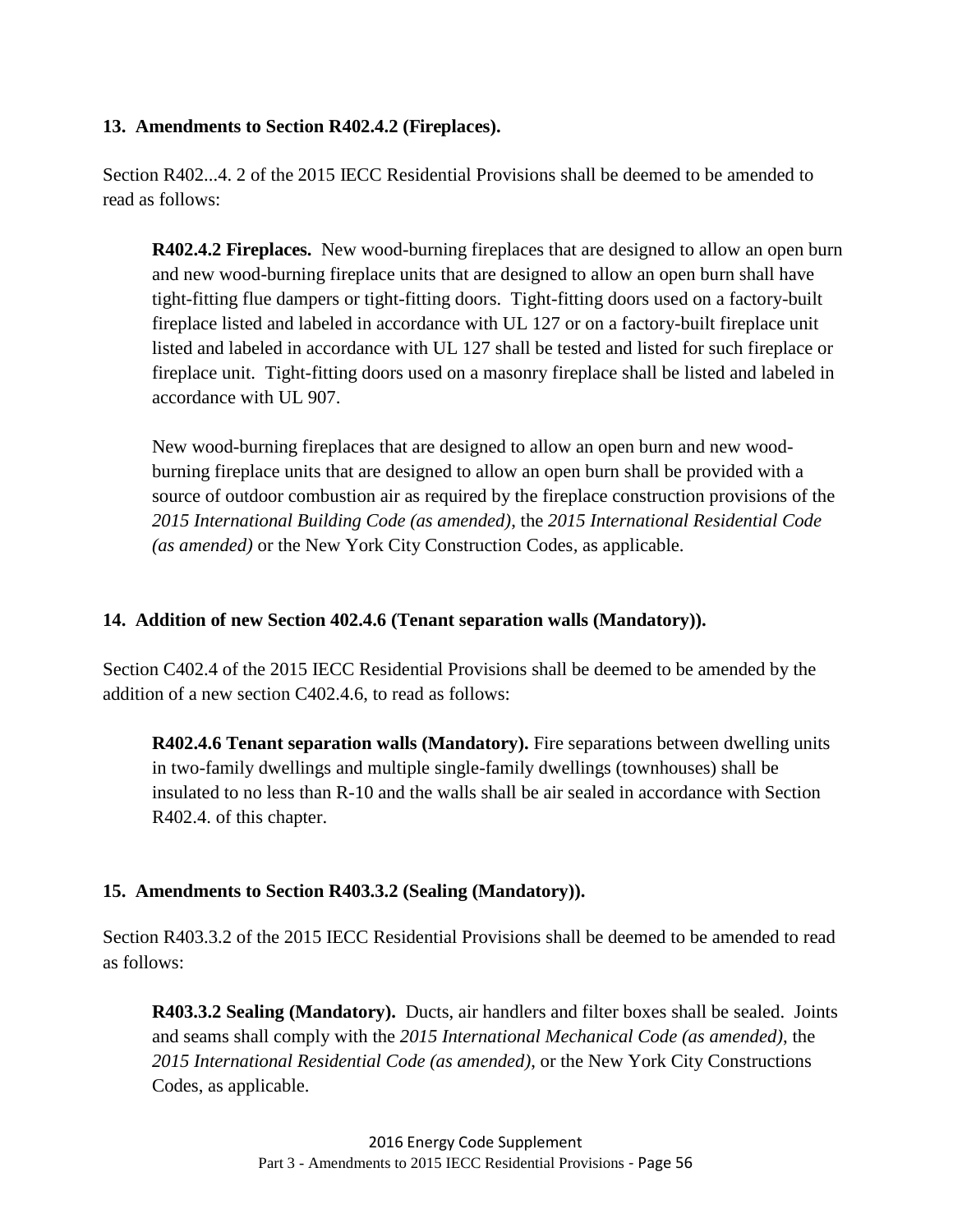### **Exceptions:**

- 1. Air-impermeable spray foam products shall be permitted to be applied without additional joint seals.
- 2. For ducts having a static pressure classification of less than 2 inches of water column (500 Pa), additional closure systems shall not be required for continuously welded joints and seams, and locking-type joints and seams of other than the snap-lock and button-lock types.

# <span id="page-63-0"></span>**16. Amendments to Section R403.6 (Mechanical ventilation (Mandatory)).**

Section R403.6 of the 2015 IECC Residential Provisions shall be deemed to be amended to read as follows:

**Section R403.6 Mechanical ventilation (Mandatory).** The building shall be provided with ventilation that meets the requirements of the *2015 International Mechanical Code (as amended)*, the *2015 International Residential Code (as amended)*, or the New York City Constructions Codes, as applicable, or with other approved means of ventilation. Outdoor air intakes and exhausts shall have automatic or gravity dampers that close when the ventilation system is not operating.

# <span id="page-63-1"></span>**17. Amendments to Section R403.8 (Systems serving multiple dwelling units (Mandatory)).**

Section R403.8 of the 2015 IECC Residential Provisions shall be deemed to be amended to read as follows:

**R403.8 Systems serving multiple dwelling units (Mandatory).** Systems serving multiple dwelling units shall comply with the Section C403 and C404 of the 2015 IECC Commercial Provisions (as amended) in lieu of Section R403 of the 2015 IECC Residential Provisions (as amended).

### <span id="page-63-2"></span>**18. Amendments to Section R403.10.3 (Covers).**

Section R403.10.3 of the 2015 IECC Residential Provisions shall be deemed to be amended to read as follows:

**R403.10.3 Covers**. Outdoor heated pools and outdoor heated permanent spas shall be equipped with a vapor-retardant pool cover or other *approved* vapor-retardant means.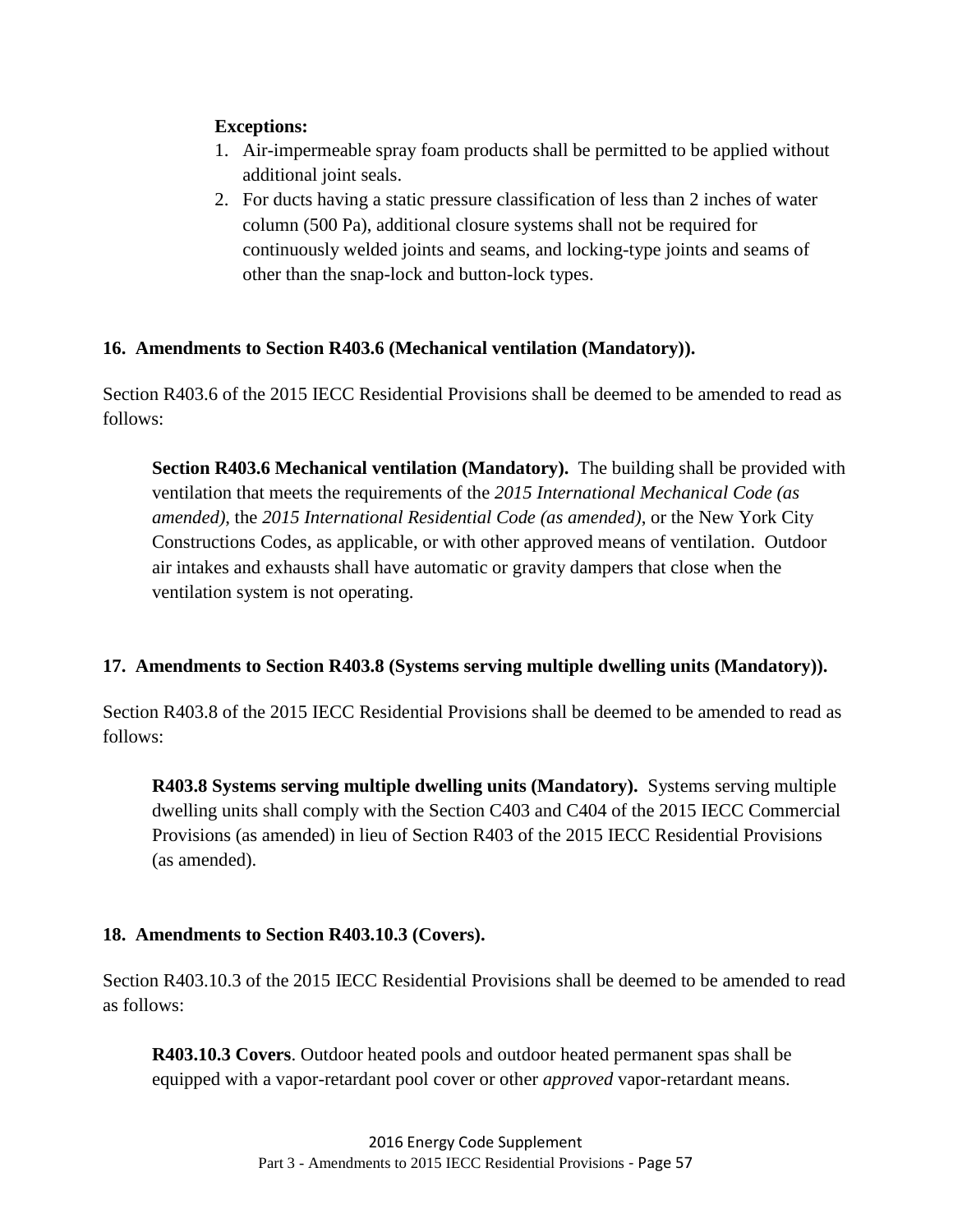Outdoor heated pools and outdoor heated permanent spas heated to more than 90 degrees F (32 degrees C) shall have a pool cover with a minimum insulation value of R-12.

**Exception:** Where more than 60 percent of the energy used for heating an outdoor heated pool or outdoor heated permanent spa is from site-recovered energy or solar energy source, covers or other vapor-retardant means shall not be required.

### **19. Amendment to Section R403.12 (Residential pools and permanent residential spas)**

In Section R406.12 of the 2015 IECC, the phrase "in accordance with APSP-15" shall be deemed to be amended to read as follows: "in accordance with APSP-15a."

#### <span id="page-64-0"></span>**20. Amendments to Section R406.2 (Mandatory requirements).**

Section R406.2 of the 2015 IECC Residential Provisions shall be deemed to be amended to read as follows:

**R406.2 Mandatory requirements.** Compliance with this section requires that the mandatory provisions identified in Sections R401.2 and R403.5.3 be met. The *building thermal envelope* shall be greater than or equal to levels of efficiency and Solar Heat Gain Coefficient in Table 402.1.1 or 402.1.3 of the 2010 Energy Conservation Construction Code of New York State (ECCCNYS-2010).

**Exception**. Supply and return ducts not completely inside the *building thermal envelope* shall be insulated to a minimum of R-6.

### <span id="page-64-1"></span>**21. Amendments to Section R501.4 (Compliance).**

Section R501.4 of the 2015 IECC Residential Provisions shall be deemed to be amended to read as follows:

**R501.4 Compliance.** *Alterations*, *repairs*, *additions* and changes of occupancy to, or relocation of, existing buildings and structures shall comply with (i) all applicable provisions of the 2015 IECC Residential Provisions (as amended), (ii) the provisions for *alterations*, *repairs*, *additions* and changes of occupancy or relocation, respectively, in the *Uniform Code*, and (iii) NFPA 70.

**Exception:** In the case of a building that is subject to the New York City Construction Codes, *alterations*, *repairs*, *additions* and changes of occupancy to, or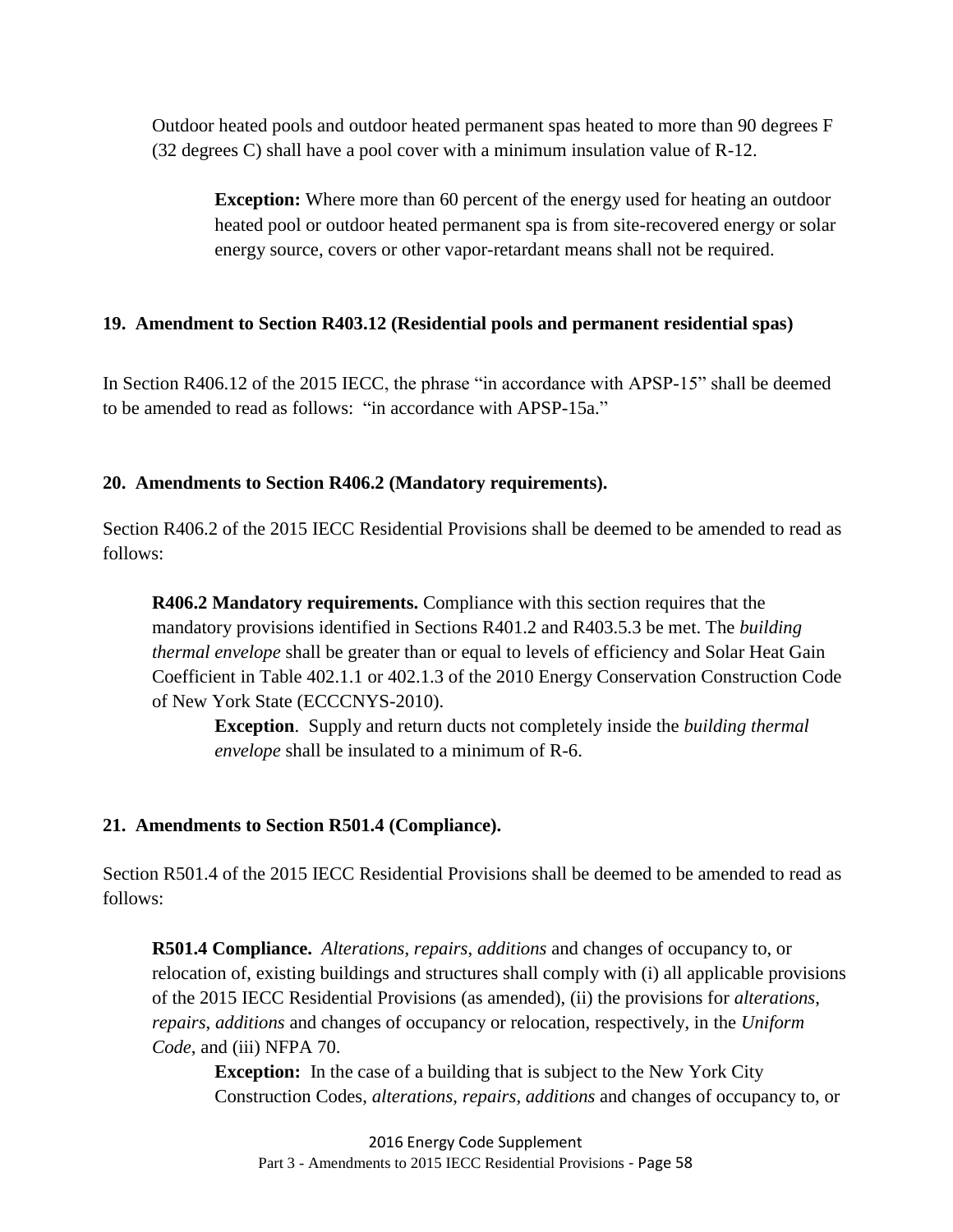relocation of, existing buildings and structures shall comply with (i) all applicable provisions of the 2015 IECC Residential Provisions (as amended), (ii) the provisions for *alterations*, *repairs*, *additions* and changes of occupancy or relocation, respectively, in the New York City Construction Codes, and (iii) the New York City Electrical Code.

### <span id="page-65-0"></span>**22. Amendments to Section R501.6 (Historic buildings).**

Section R501.6 of the 2015 IECC Residential Provisions shall be deemed to be amended to read as follows:

**R501.6** *Historic buildings***.** No provisions of the 2015 IECC Residential Provisions (as amended) relating to the construction, *repair*, *alteration*, restoration, and change of occupancy shall be mandatory for *historic buildings*.

### <span id="page-65-1"></span>**23. Addition of a new entry for "ANSI" to Chapter 6 (Referenced Standards).**

Chapter 6 of the 2015 IECC Residential Provisions shall be deemed to be amended by the addition of a new entry for "ANSI," to read as follows:

# **ANSI** American National Standards Institute 25 West 43rd Street, Fourth Floor New York, NY 19936

| Standard<br>reference<br>number | Title                                     | Referenced in the following<br>sections in the 2015 IECC<br><b>Residential Provisions (as</b> |
|---------------------------------|-------------------------------------------|-----------------------------------------------------------------------------------------------|
|                                 |                                           | amended)                                                                                      |
| $Z - 65 - 96$                   | Method for Measuring Floor Area in Office | R402.4.1.2                                                                                    |
|                                 | <b>Buildings</b>                          | R402.4.1.3                                                                                    |